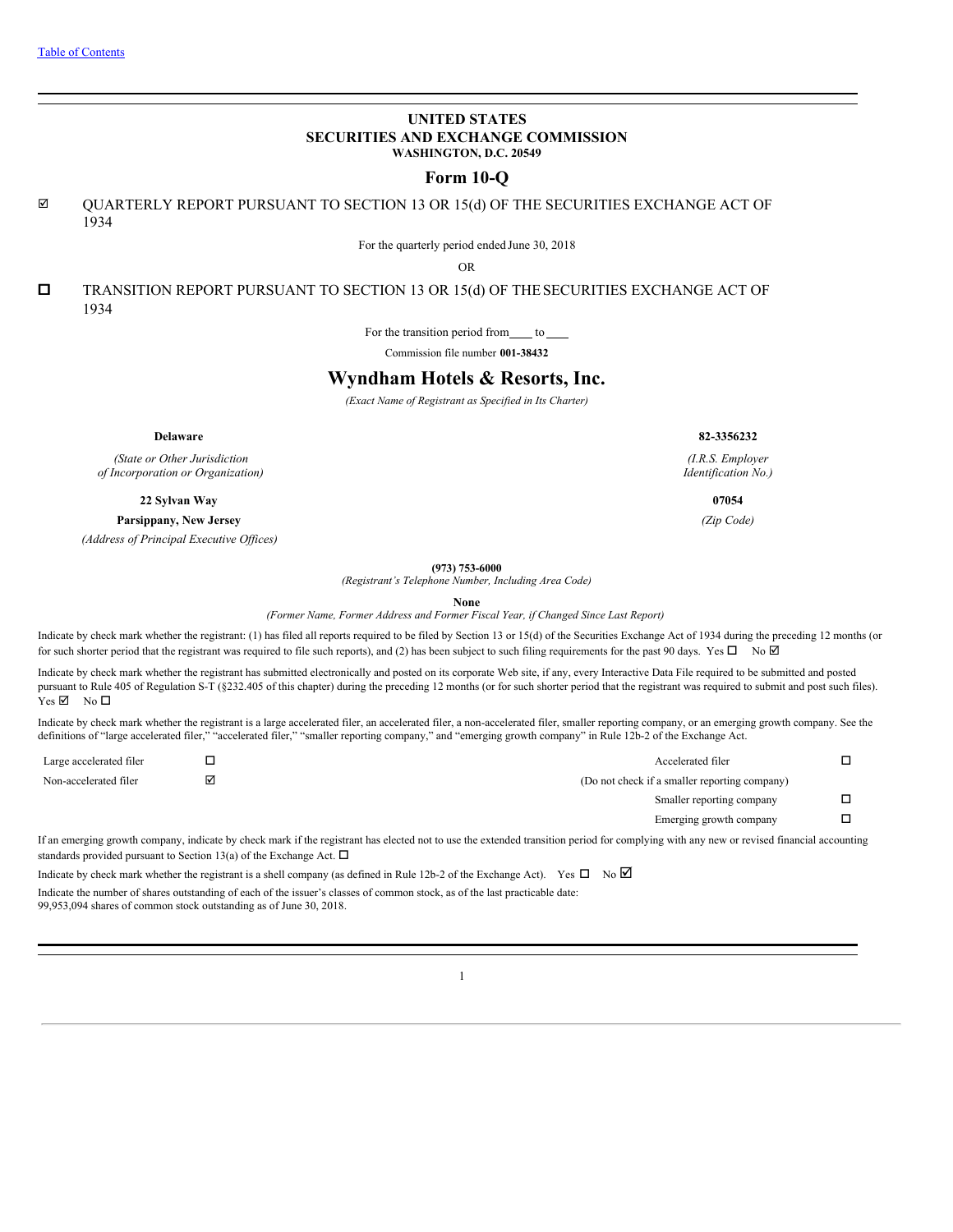Table of Contents

|              |                                                                                                                                     | Page |
|--------------|-------------------------------------------------------------------------------------------------------------------------------------|------|
| <b>PARTI</b> | FINANCIAL INFORMATION                                                                                                               |      |
| Item 1.      | Condensed Consolidated and Combined Financial Statements (Unaudited)                                                                |      |
|              | Report of Independent Registered Public Accounting Firm                                                                             |      |
|              | Condensed Consolidated and Combined Statements of Income for the Three and Six Months Ended June 30, 2018 and 2017                  | 2    |
|              | Condensed Consolidated and Combined Statements of Comprehensive Income for the Three and Six Months Ended June 30, 2018<br>and 2017 | 3    |
|              | Condensed Consolidated and Combined Balance Sheets as of June 30, 2018 and December 31, 2017                                        |      |
|              | Condensed Consolidated and Combined Statements of Cash Flows for the Six Months Ended June 30, 2018 and 2017                        | 5    |
|              | Condensed Consolidated and Combined Statements of Equity for the Six Months Ended June 30, 2018 and 2017                            | 6    |
|              | Notes to Condensed Consolidated and Combined Financial Statements                                                                   |      |
| Item 2.      | Management's Discussion and Analysis of Financial Condition and Results of Operations                                               | 29   |
|              | <b>Forward-Looking Statements</b>                                                                                                   | 29   |
| Item 3.      | Quantitative and Qualitative Disclosures About Market Risks                                                                         | 39   |
| Item 4.      | <b>Controls and Procedures</b>                                                                                                      | 40   |
| PART II      | OTHER INFORMATION                                                                                                                   |      |
| Item 1.      | <b>Legal Proceedings</b>                                                                                                            | 40   |
| Item 1A.     | <b>Risk Factors</b>                                                                                                                 | 40   |
| Item 2.      | Unregistered Sales of Equity Securities and Use of Proceeds                                                                         | 41   |
| Item 3.      | <b>Defaults Upon Senior Securities</b>                                                                                              | 41   |
| Item 4.      | <b>Mine Safety Disclosures</b>                                                                                                      | 41   |
| Item 5.      | <b>Other Information</b>                                                                                                            | 41   |
| Item 6.      | <b>Exhibits</b>                                                                                                                     | 41   |
|              | <b>Signatures</b>                                                                                                                   | 42   |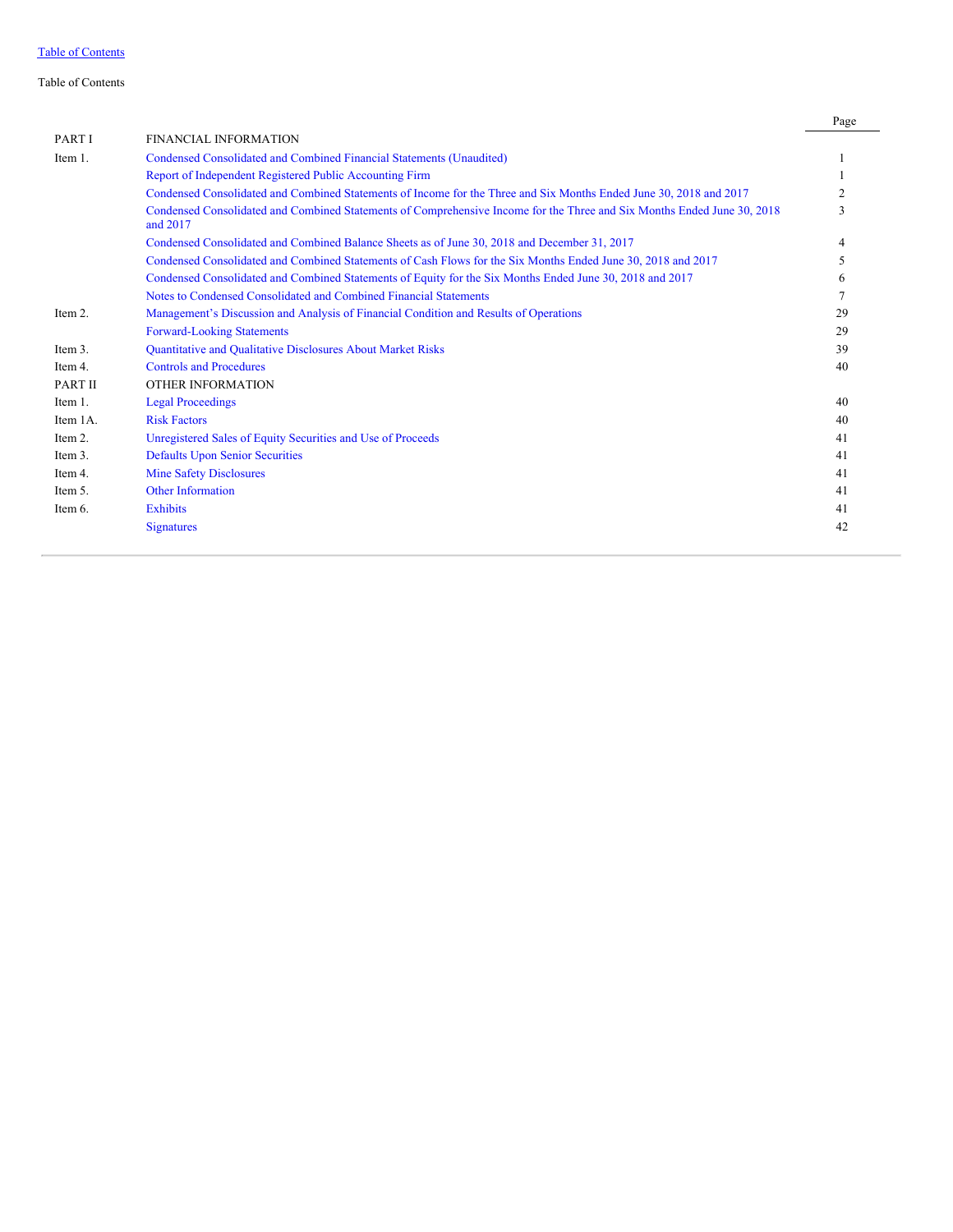# **PART I — FINANCIAL INFORMATION**

<span id="page-2-0"></span>**Item 1. Financial Statements (Unaudited)**

# <span id="page-2-1"></span>**REPORT OF INDEPENDENT REGISTERED PUBLIC ACCOUNTING FIRM**

To the Board of Directors and Stockholders of Wyndham Hotels & Resorts, Inc.

### **Results of Review of Interim Financial Statements**

We have reviewed the accompanying condensed consolidated and combined balance sheet of Wyndham Hotels & Resorts, Inc. and subsidiaries (the "Company"), which, prior to its separation from Wyndham Worldwide Corporation (now known as Wyndham Destinations, Inc.), consisted of the entities holding substantially all of the assets and liabilities of the Wyndham Worldwide Hotel Group business used in managing and operating the hotel businesses of Wyndham Worldwide Corporation (the "Wyndham Hotels & Resorts businesses"), as of June 30, 2018, the related condensed consolidated and combined statements of income and comprehensive income for the three-month and sixmonth periods ended June 30, 2018 and 2017, the related condensed consolidated and combined statements of cash flows and equity for the six-month periods ended June 30, 2018 and 2017, and the related notes (collectively referred to as the "interim financial statements"). Based on our reviews, we are not aware of any material modifications that should be made to the accompanying interim financial statements for them to be in conformity with accounting principles generally accepted in the United States of America.

We have previously audited, in accordance with the standards of the Public Company Accounting Oversight Board (United States) (PCAOB), the combined balance sheet of the Wyndham Hotels & Resorts businesses as of December 31, 2017, and the related combined statements of income, comprehensive income, parent's net investment, and cash flows for the year then ended prior to retrospective adjustment for a change in the Company's method of accounting for revenue from contracts with customers under Financial Accounting Standards Board Accounting Standards Codification 606, *Revenues from Contracts with Customers* (not presented herein); and in our report dated March 13, 2018, we expressed an unqualified opinion (which included an emphasis of a matter paragraph relating to expense allocations for certain corporate functions historically provided by Wyndham Worldwide Corporation) on those combined financial statements. We also audited the adjustments described in Note 2 to the interim financial statements that were applied to retrospectively adjust the December 31, 2017 combined balance sheet of the Company (not presented herein). In our opinion, such adjustments are appropriate and have been properly applied to the previously issued combined balance sheet in deriving the accompanying retrospectively adjusted condensed combined balance sheet as of December 31, 2017.

# **Basis for Review Results**

The interim financial statements are the responsibility of the Company's management. We are a public accounting firm registered with the PCAOB and are required to be independent with respect to the Company in accordance with the U.S. federal securities laws and the applicable rules and regulations of the Securities and Exchange Commission and the PCAOB.

We conducted our reviews in accordance with standards of the PCAOB. A review of interim financial statements consists principally of applying analytical procedures and making inquiries of persons responsible for financial and accounting matters. It is substantially less in scope than an audit conducted in accordance with the standards of the PCAOB, the objective of which is the expression of an opinion regarding the financial statements taken as a whole. Accordingly, we do not express such an opinion.

/s/ Deloitte & Touche LLP New York, New York August 3, 2018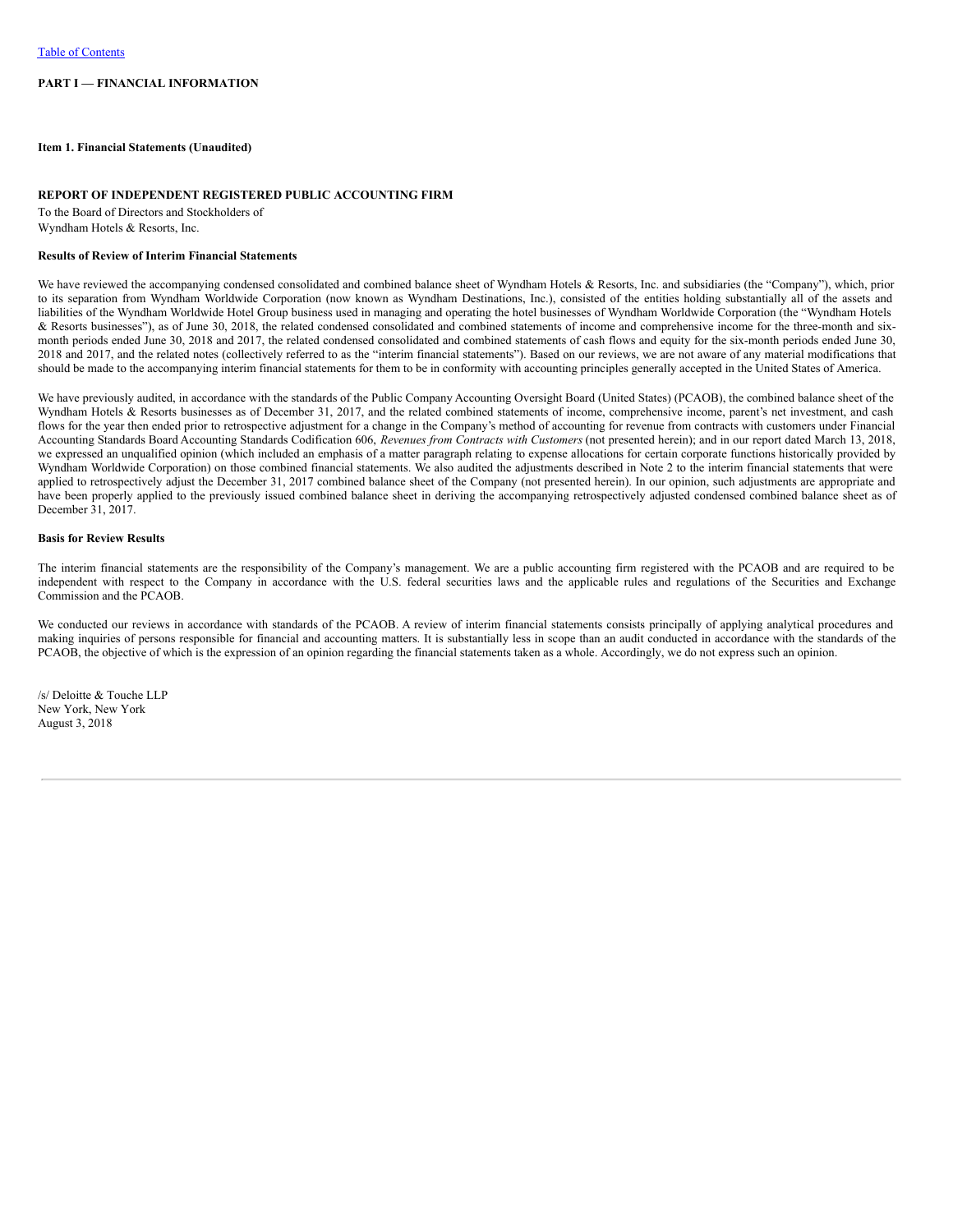### **WYNDHAM HOTELS & RESORTS, INC. CONDENSED CONSOLIDATED AND COMBINED STATEMENTS OF INCOME (In millions) (Unaudited)**

<span id="page-3-0"></span>

|                                               |              | <b>Three Months Ended</b><br><b>June 30,</b> |              |                | <b>Six Months Ended</b> |      |              |                          |
|-----------------------------------------------|--------------|----------------------------------------------|--------------|----------------|-------------------------|------|--------------|--------------------------|
|                                               |              | 2018                                         |              | 2017           |                         | 2018 |              | 2017                     |
| <b>Net revenues</b>                           |              |                                              |              |                |                         |      |              |                          |
| Royalties and franchise fees                  | \$           | 113                                          | \$           | 95             | S                       | 194  | S            | 170                      |
| Marketing, reservation and loyalty            |              | 124                                          |              | 96             |                         | 208  |              | 173                      |
| Hotel management                              |              | 28                                           |              | 27             |                         | 58   |              | 56                       |
| License and other revenues from former Parent |              | 25                                           |              | 20             |                         | 43   |              | 36                       |
| Cost reimbursements                           |              | 114                                          |              | 69             |                         | 180  |              | 136                      |
| Other                                         |              | 31                                           |              | 24             |                         | 54   |              | 49                       |
| Net revenues                                  |              | 435                                          |              | 331            |                         | 737  |              | 620                      |
| <b>Expenses</b>                               |              |                                              |              |                |                         |      |              |                          |
| Marketing, reservation and loyalty            |              | 124                                          |              | 93             |                         | 208  |              | 174                      |
| Operating                                     |              | 47                                           |              | 43             |                         | 87   |              | 88                       |
| General and administrative                    |              | 26                                           |              | 23             |                         | 49   |              | 44                       |
| Cost reimbursements                           |              | 114                                          |              | 69             |                         | 180  |              | 136                      |
| Depreciation and amortization                 |              | 22                                           |              | 19             |                         | 41   |              | 37                       |
| Separation-related                            |              | 35                                           |              |                |                         | 46   |              |                          |
| Transaction-related, net                      |              | 28                                           |              | -              |                         | 30   |              | $\overline{\phantom{0}}$ |
| Restructuring                                 |              |                                              |              |                |                         |      |              | $\mathbf{1}$             |
| Total expenses                                |              | 396                                          |              | 247            |                         | 641  |              | 480                      |
| <b>Operating income</b>                       |              | 39                                           |              | 84             |                         | 96   |              | 140                      |
| Interest expense, net                         |              | 10                                           |              | $\overline{c}$ |                         | 11   |              | $\overline{4}$           |
| Income before income taxes                    |              | 29                                           |              | 82             |                         | 85   |              | 136                      |
| Provision for income taxes                    |              | 8                                            |              | 34             |                         | 24   |              | 55                       |
| <b>Net income</b>                             | $\mathbb{S}$ | 21                                           | $\mathbb S$  | 48             | $\mathbb{S}$            | 61   | $\mathbb{S}$ | 81                       |
|                                               |              |                                              |              |                |                         |      |              |                          |
| <b>Earnings per share</b>                     |              |                                              |              |                |                         |      |              |                          |
| <b>Basic</b>                                  | \$           | 0.21                                         | \$           | 0.48           | \$                      | 0.61 | $\mathbb{S}$ | 0.81                     |
| Diluted                                       |              | 0.21                                         |              | 0.48           |                         | 0.61 |              | 0.81                     |
|                                               |              |                                              |              |                |                         |      |              |                          |
| Cash dividends declared per share             | $\mathbb{S}$ | 0.25                                         | $\mathbb{S}$ |                | $\mathbb{S}$            | 0.25 | $\mathbb{S}$ |                          |

See Notes to Condensed Consolidated and Combined Financial Statements.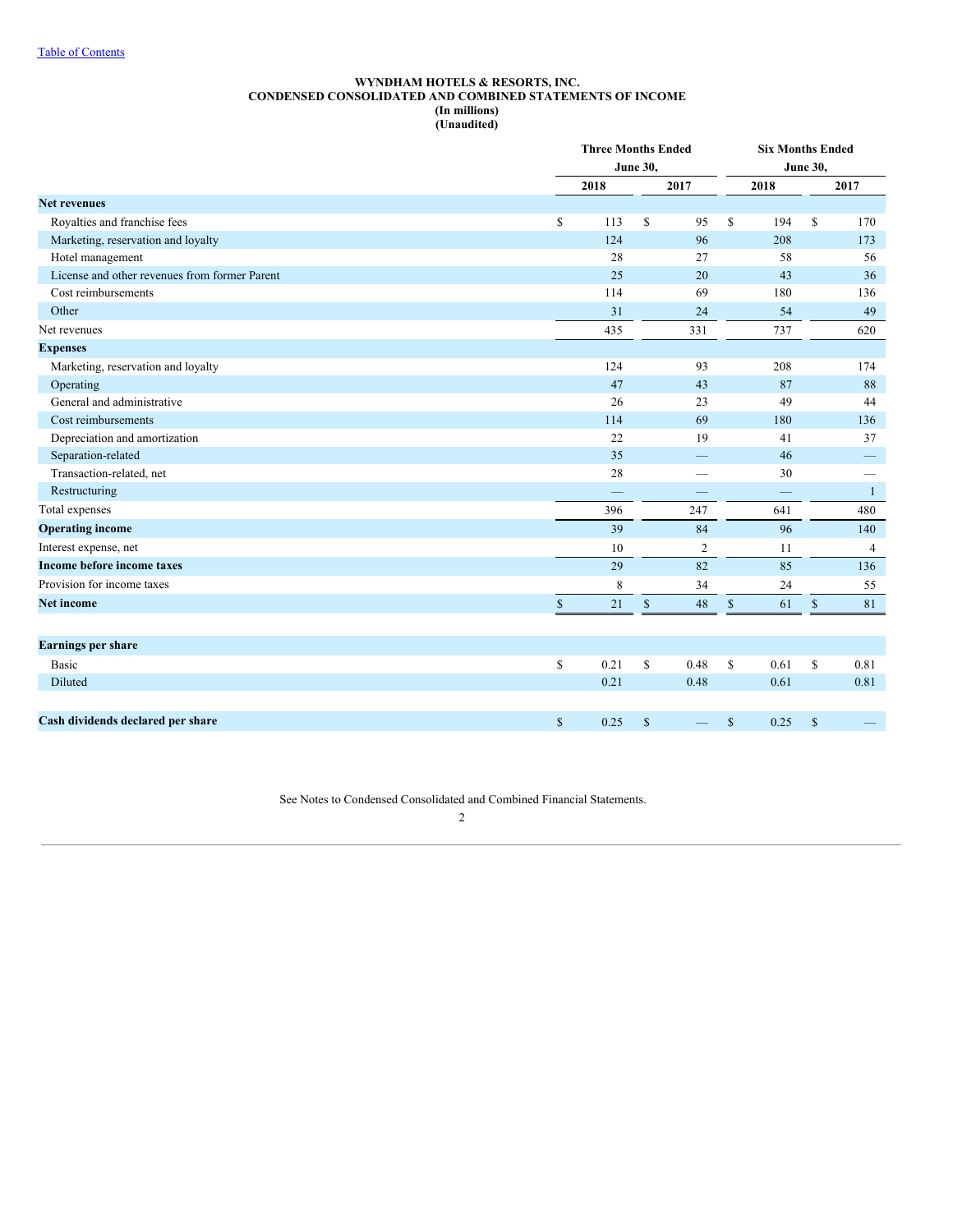# **WYNDHAM HOTELS & RESORTS, INC. CONDENSED CONSOLIDATED AND COMBINED STATEMENTS OF COMPREHENSIVE INCOME (In millions)**

**(Unaudited)**

<span id="page-4-0"></span>

|                                               |                 | <b>Three Months Ended</b> |  |      | <b>Six Months Ended</b> |                 |      |    |  |  |  |
|-----------------------------------------------|-----------------|---------------------------|--|------|-------------------------|-----------------|------|----|--|--|--|
|                                               | <b>June 30,</b> |                           |  |      |                         | <b>June 30,</b> |      |    |  |  |  |
|                                               | 2018            |                           |  | 2017 |                         | 2018            | 2017 |    |  |  |  |
| Net income                                    |                 | 21                        |  | 48   | Ф                       | 61              |      | 81 |  |  |  |
| Other comprehensive income/(loss), net of tax |                 |                           |  |      |                         |                 |      |    |  |  |  |
| Foreign currency translation adjustments      |                 | (5)                       |  |      |                         | (4)             |      |    |  |  |  |
| Unrealized gains on cash flow hedges          |                 |                           |  |      |                         |                 |      |    |  |  |  |
| Other comprehensive income/(loss), net of tax |                 |                           |  |      |                         | (2)             |      |    |  |  |  |
| Comprehensive income                          |                 | 18                        |  | 50   |                         | 59              |      | 84 |  |  |  |
|                                               |                 |                           |  |      |                         |                 |      |    |  |  |  |

See Notes to Condensed Consolidated and Combined Financial Statements.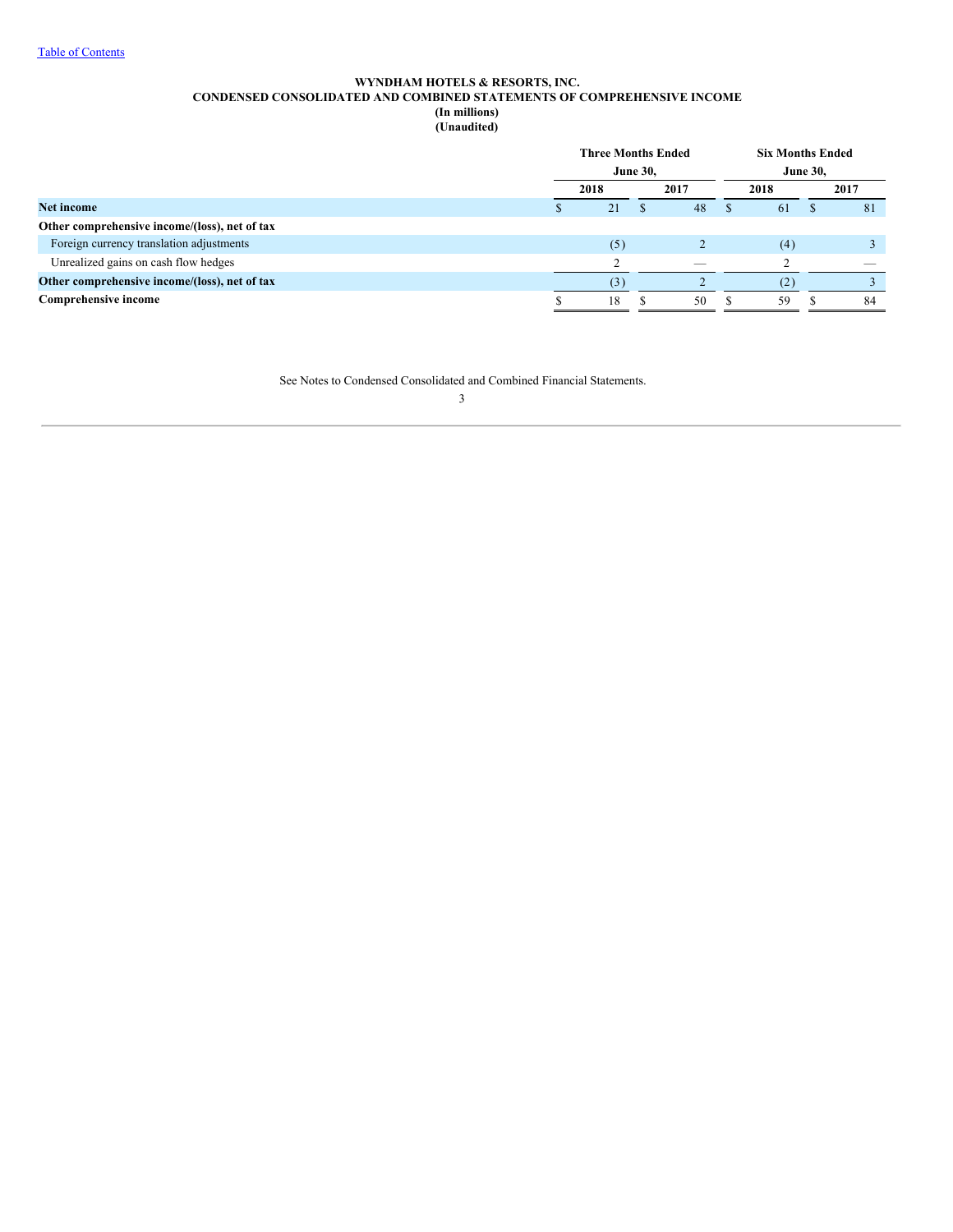### **WYNDHAM HOTELS & RESORTS, INC. CONDENSED CONSOLIDATED AND COMBINED BALANCE SHEETS (In millions) (Unaudited)**

<span id="page-5-0"></span>

|                                                                                                                                           |              | <b>June 30,</b><br>2018 | December 31, 2017 |       |  |
|-------------------------------------------------------------------------------------------------------------------------------------------|--------------|-------------------------|-------------------|-------|--|
| <b>Assets</b>                                                                                                                             |              |                         |                   |       |  |
| Current assets:                                                                                                                           |              |                         |                   |       |  |
| Cash and cash equivalents                                                                                                                 | \$           | 416                     | $\$$              | 57    |  |
| Trade receivables, net                                                                                                                    |              | 251                     |                   | 194   |  |
| Prepaid expenses                                                                                                                          |              | 43                      |                   | 29    |  |
| Other current assets                                                                                                                      |              | 95                      |                   | 54    |  |
| Total current assets                                                                                                                      |              | 805                     |                   | 334   |  |
| Property and equipment, net                                                                                                               |              | 331                     |                   | 250   |  |
| Goodwill                                                                                                                                  |              | 1,532                   |                   | 423   |  |
| Trademarks, net                                                                                                                           |              | 1,451                   |                   | 692   |  |
| Franchise agreements and other intangibles, net                                                                                           |              | 571                     |                   | 251   |  |
| Other non-current assets                                                                                                                  |              | 244                     |                   | 187   |  |
| <b>Total assets</b>                                                                                                                       | $\mathbb{S}$ | 4,934                   | $\mathcal{S}$     | 2,137 |  |
| <b>Liabilities and equity</b>                                                                                                             |              |                         |                   |       |  |
| Current liabilities:                                                                                                                      |              |                         |                   |       |  |
| Current portion of long-term debt                                                                                                         | \$           | 16                      | \$                |       |  |
| Current portion of debt due to former Parent                                                                                              |              | -                       |                   | 103   |  |
| Accounts payable                                                                                                                          |              | 76                      |                   | 38    |  |
| Deferred income                                                                                                                           |              | 97                      |                   | 84    |  |
| Accrued expenses and other current liabilities                                                                                            |              | 511                     |                   | 186   |  |
| Total current liabilities                                                                                                                 |              | 700                     |                   | 411   |  |
| Long-term debt                                                                                                                            |              | 2,129                   |                   |       |  |
| Debt due to former Parent                                                                                                                 |              |                         |                   | 81    |  |
| Deferred income taxes                                                                                                                     |              | 400                     |                   | 173   |  |
| Deferred income                                                                                                                           |              | 144                     |                   | 164   |  |
| Other non-current liabilities                                                                                                             |              | 125                     |                   | 46    |  |
| <b>Total liabilities</b>                                                                                                                  |              | 3,498                   |                   | 875   |  |
| Commitments and contingencies (Note 11)                                                                                                   |              |                         |                   |       |  |
| Stockholders' equity:                                                                                                                     |              |                         |                   |       |  |
| Preferred stock, \$.01 par value, authorized 6,000,000 shares, none issued and outstanding                                                |              |                         |                   |       |  |
| Common stock, \$.01 par value, authorized 600,000,000 shares, 100,140,866 issued as of 2018 and none issued and<br>outstanding as of 2017 |              | $\mathbf{1}$            |                   |       |  |
| Treasury stock, at $\cos t - 245,630$ shares in 2018                                                                                      |              | (15)                    |                   |       |  |
| Additional paid-in capital                                                                                                                |              | 1,429                   |                   |       |  |
| Retained earnings                                                                                                                         |              | 18                      |                   |       |  |
| Former Parent's net investment                                                                                                            |              |                         |                   | 1,257 |  |
| Accumulated other comprehensive income                                                                                                    |              | 3                       |                   | 5     |  |
| Total stockholders' equity                                                                                                                |              | 1,436                   |                   | 1,262 |  |
| <b>Total liabilities and equity</b>                                                                                                       | \$           | 4,934                   | \$                | 2,137 |  |

See Notes to Condensed Consolidated and Combined Financial Statements.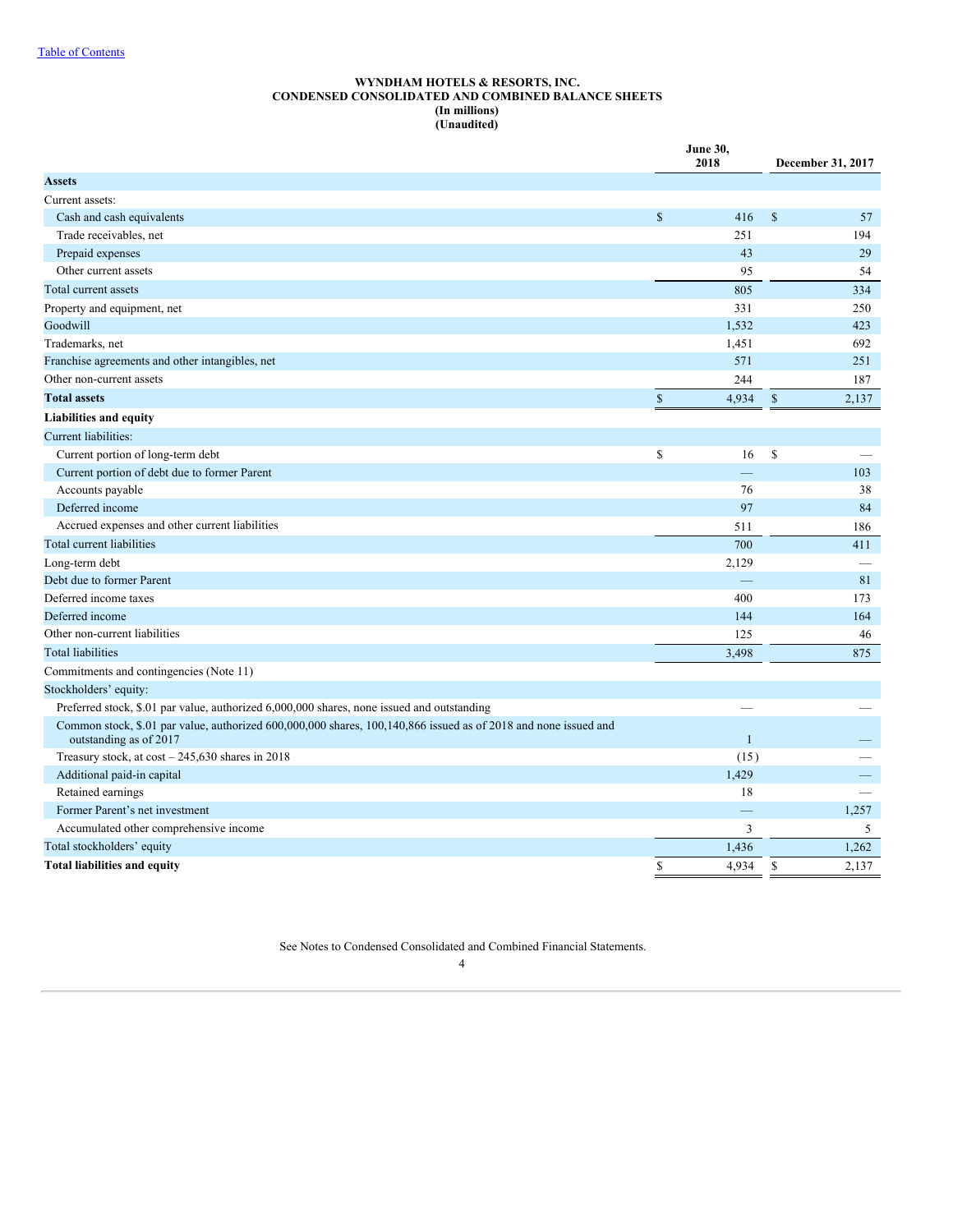### **WYNDHAM HOTELS & RESORTS, INC. CONDENSED CONSOLIDATED AND COMBINED STATEMENTS OF CASH FLOWS (In millions) (Unaudited)**

<span id="page-6-0"></span>

|                                                                                                                                                                                                                                                                                                                                                                                                |                      | <b>Six Months Ended</b><br><b>June 30,</b> |
|------------------------------------------------------------------------------------------------------------------------------------------------------------------------------------------------------------------------------------------------------------------------------------------------------------------------------------------------------------------------------------------------|----------------------|--------------------------------------------|
|                                                                                                                                                                                                                                                                                                                                                                                                | 2018                 | 2017                                       |
| <b>Operating Activities</b><br>Depreciation and amortization<br>Gain on sale<br>Deferred income taxes<br>Stock-based compensation<br>Net change in assets and liabilities:<br>Trade receivables<br>Prepaid expenses<br>Other current assets<br>Accounts payable, accrued expenses and other current liabilities<br>Deferred income<br>Payments of development advance notes, net<br>Other, net |                      |                                            |
| Net income                                                                                                                                                                                                                                                                                                                                                                                     | \$<br>61             | \$<br>81                                   |
| Adjustments to reconcile net income to net cash provided by operating activities:                                                                                                                                                                                                                                                                                                              |                      |                                            |
|                                                                                                                                                                                                                                                                                                                                                                                                | 41                   | 37                                         |
|                                                                                                                                                                                                                                                                                                                                                                                                | (23)                 | ▃                                          |
|                                                                                                                                                                                                                                                                                                                                                                                                | (5)                  | 11                                         |
|                                                                                                                                                                                                                                                                                                                                                                                                | $\overline{4}$       | $\qquad \qquad -$                          |
|                                                                                                                                                                                                                                                                                                                                                                                                |                      |                                            |
|                                                                                                                                                                                                                                                                                                                                                                                                | (26)                 | (21)                                       |
|                                                                                                                                                                                                                                                                                                                                                                                                | (5)                  | (1)                                        |
|                                                                                                                                                                                                                                                                                                                                                                                                | (16)                 | (6)                                        |
|                                                                                                                                                                                                                                                                                                                                                                                                | 32                   | (8)                                        |
|                                                                                                                                                                                                                                                                                                                                                                                                | (22)                 | (14)                                       |
|                                                                                                                                                                                                                                                                                                                                                                                                | (1)                  |                                            |
|                                                                                                                                                                                                                                                                                                                                                                                                | (7)                  | $\mathbf{1}$                               |
| Net cash provided by operating activities                                                                                                                                                                                                                                                                                                                                                      | 33                   | 80                                         |
| <b>Investing Activities</b>                                                                                                                                                                                                                                                                                                                                                                    |                      |                                            |
| Property and equipment additions                                                                                                                                                                                                                                                                                                                                                               | (33)                 | (17)                                       |
| Acquisition of business, net of cash acquired                                                                                                                                                                                                                                                                                                                                                  | (1,695)              | $\qquad \qquad -$                          |
| Proceeds from sale of assets, net                                                                                                                                                                                                                                                                                                                                                              | 27                   |                                            |
| Proceeds from repayment of loans, net                                                                                                                                                                                                                                                                                                                                                          | 14                   |                                            |
| Insurance proceeds                                                                                                                                                                                                                                                                                                                                                                             | 14                   |                                            |
| Other, net                                                                                                                                                                                                                                                                                                                                                                                     | 1                    | (1)                                        |
| Net cash used in investing activities                                                                                                                                                                                                                                                                                                                                                          | (1,672)              | (18)                                       |
| <b>Financing Activities</b>                                                                                                                                                                                                                                                                                                                                                                    |                      |                                            |
| Net transfer to former Parent                                                                                                                                                                                                                                                                                                                                                                  | (38)                 | (61)                                       |
| Proceeds from borrowings from former Parent                                                                                                                                                                                                                                                                                                                                                    | 13                   | 6                                          |
| Capital lease payments                                                                                                                                                                                                                                                                                                                                                                         | (1)                  | (1)                                        |
| Proceeds from long-term debt                                                                                                                                                                                                                                                                                                                                                                   | 2,100                | —                                          |
| Debt issuance costs                                                                                                                                                                                                                                                                                                                                                                            | (28)                 |                                            |
| Capital contribution from former Parent                                                                                                                                                                                                                                                                                                                                                        | 106                  |                                            |
| Dividend to former Parent                                                                                                                                                                                                                                                                                                                                                                      | (90)                 |                                            |
| Dividends to shareholders                                                                                                                                                                                                                                                                                                                                                                      | (27)                 |                                            |
| Repurchases of common stock                                                                                                                                                                                                                                                                                                                                                                    | (11)                 | $\overline{\phantom{0}}$                   |
| Net share settlement of incentive equity awards                                                                                                                                                                                                                                                                                                                                                | (27)                 | —                                          |
| Other, net                                                                                                                                                                                                                                                                                                                                                                                     | (1)                  | $\overline{\phantom{0}}$                   |
| Net cash provided by/(used in) financing activities                                                                                                                                                                                                                                                                                                                                            | 1,996                | (56)                                       |
| Effect of changes in exchange rates on cash, cash equivalents and restricted cash                                                                                                                                                                                                                                                                                                              |                      | (1)                                        |
| Net increase in cash, cash equivalents and restricted cash                                                                                                                                                                                                                                                                                                                                     | 357                  | $5\overline{)}$                            |
| Cash, cash equivalents and restricted cash, beginning of period                                                                                                                                                                                                                                                                                                                                | 59                   | 30                                         |
| Cash, cash equivalents and restricted cash, end of period                                                                                                                                                                                                                                                                                                                                      | $\mathsf{\$}$<br>416 | 35<br>$\mathbb{S}$                         |

See Notes to Condensed Consolidated and Combined Financial Statements.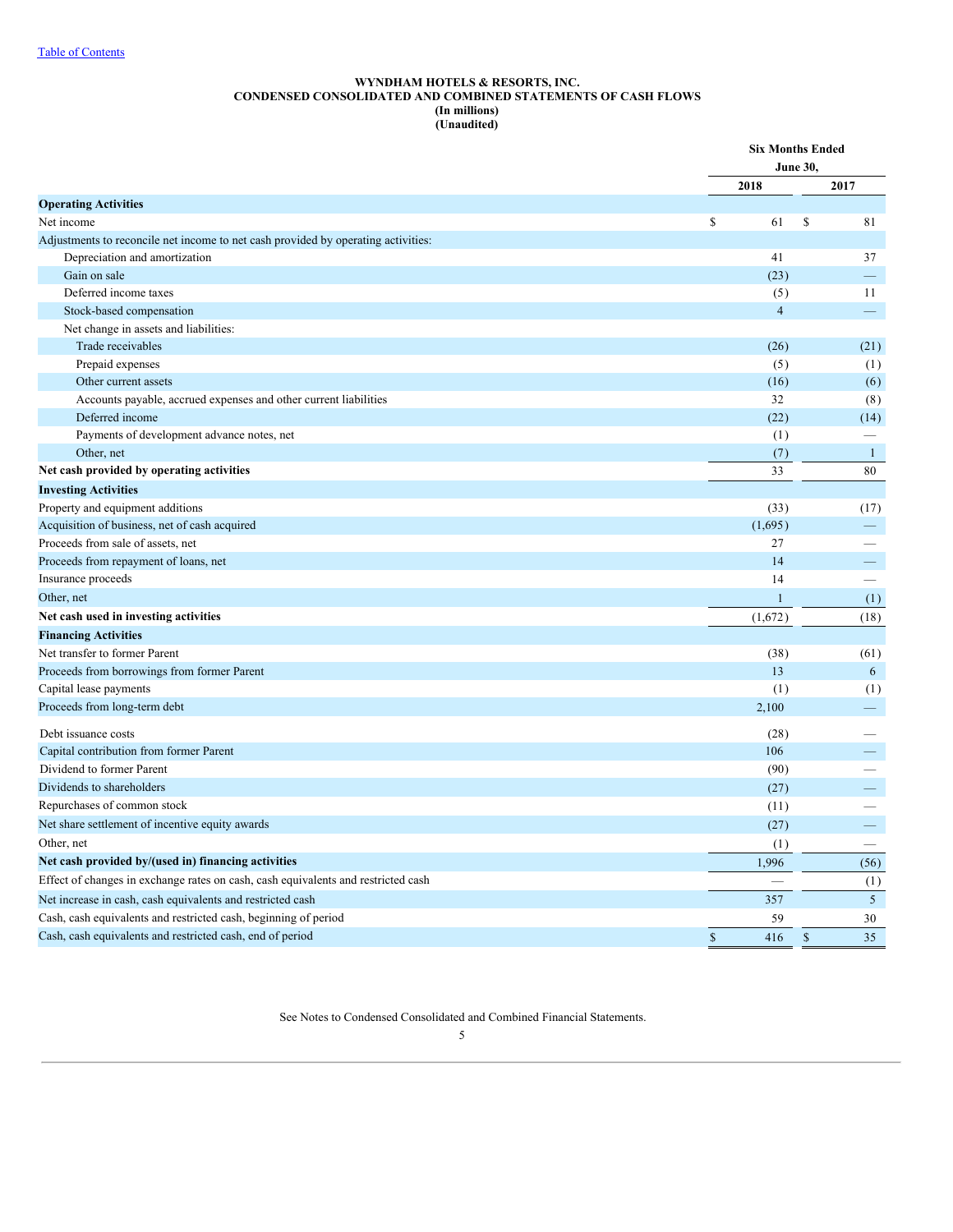### **WYNDHAM HOTELS & RESORTS, INC. CONDENSED CONSOLIDATED AND COMBINED STATEMENTS OF EQUITY (In millions) (Unaudited)**

<span id="page-7-0"></span>

|                                                          | <b>Common Shares</b><br>Outstanding |   | <b>Common Stock</b> |   | Treasury<br><b>Stock</b> |    | Former Parent's<br><b>Net Investment</b> |              | <b>Additional Paid-</b><br>in Capital |   | <b>Retained Earnings</b> |   | <b>Accumulated Other</b><br>Comprehensive<br>Income/(Loss) |     | <b>Total Equity</b> |
|----------------------------------------------------------|-------------------------------------|---|---------------------|---|--------------------------|----|------------------------------------------|--------------|---------------------------------------|---|--------------------------|---|------------------------------------------------------------|-----|---------------------|
| Balance as of December 31, 2017                          |                                     |   |                     |   |                          | -S | 1,257                                    | $\mathbf{s}$ |                                       |   |                          |   | 5                                                          | \$. | 1,262               |
| Net income                                               | $\overline{\phantom{a}}$            |   |                     |   |                          |    | 43                                       |              | –                                     |   | 18                       |   |                                                            |     | 61                  |
| Other comprehensive loss                                 |                                     |   |                     |   |                          |    | $\qquad \qquad$                          |              |                                       |   |                          |   | (2)                                                        |     | (2)                 |
| Net transfers to former Parent                           |                                     |   | -                   |   |                          |    | (38)                                     |              | $\overline{\phantom{a}}$              |   |                          |   | $\overline{\phantom{a}}$                                   |     | (38)                |
| Net contribution from former Parent                      |                                     |   |                     |   |                          |    | 234                                      |              |                                       |   |                          |   |                                                            |     | 234                 |
| Cumulative effect of change in accounting standard       |                                     |   |                     |   | $\overline{\phantom{a}}$ |    | (15)                                     |              | $\overline{\phantom{a}}$              |   |                          |   |                                                            |     | (15)                |
| Dividends                                                | $\qquad \qquad -$                   |   |                     |   |                          |    | (25)                                     |              |                                       |   |                          |   |                                                            |     | (25)                |
| Transfer of net investment to additional paid-in capital | $\overline{\phantom{a}}$            |   |                     |   |                          |    | (1, 456)                                 |              | 1,456                                 |   |                          |   |                                                            |     |                     |
| Issuance of common stock                                 | 100                                 |   |                     |   |                          |    |                                          |              |                                       |   |                          |   |                                                            |     |                     |
| Net share settlement of incentive equity awards          |                                     |   |                     |   | $\overline{\phantom{a}}$ |    | $\hspace{0.05cm}$                        |              | (27)                                  |   |                          |   |                                                            |     | (27)                |
| Repurchase of common stock                               |                                     |   |                     |   | (15)                     |    |                                          |              |                                       |   | --                       |   |                                                            |     | (15)                |
| Change in deferred compensation                          | --                                  |   |                     |   | $\overline{\phantom{a}}$ |    | --                                       |              | (4)                                   |   |                          |   | --                                                         |     | (4)                 |
| Other                                                    |                                     |   |                     |   |                          |    |                                          |              | $\overline{4}$                        |   |                          |   |                                                            |     | $\overline{4}$      |
| Balance as of June 30, 2018                              | 100                                 | s |                     | s | (15)                     | -S |                                          |              | 1,429                                 | ъ | 18                       | S | 3                                                          | S   | 1,436               |

|                                        | <b>Common Shares</b><br>Outstanding | <b>Common Stock</b>      | Treasury<br>Stock        | Former Parent's<br><b>Net Investment</b> | <b>Additional Paid-in</b><br>Capital | <b>Retained Earnings</b> | <b>Accumulated Other</b><br>Comprehensive<br>Income/(Loss) | <b>Total Equity</b> |
|----------------------------------------|-------------------------------------|--------------------------|--------------------------|------------------------------------------|--------------------------------------|--------------------------|------------------------------------------------------------|---------------------|
| <b>Balance as of December 31, 2016</b> | $\overline{\phantom{m}}$            | $\qquad \qquad - \qquad$ | $\sim$                   | 1.085                                    | $\qquad \qquad - \qquad$             | $\overline{\phantom{m}}$ | $\qquad \qquad -$                                          | 1,085               |
| Net income                             | _                                   | _                        | __                       | 81                                       | $-$                                  |                          | _                                                          | -81                 |
| Net transfers to former Parent         | $-$                                 | $-$                      | $\overline{\phantom{a}}$ | (61)                                     | $\overline{\phantom{a}}$             | $\overline{\phantom{a}}$ | $\qquad \qquad -$                                          | (61)                |
| Balance as of June 30, 2017            | $\overline{\phantom{a}}$            | $\overline{\phantom{m}}$ | $\sim$                   | 1.105                                    | $\overline{\phantom{a}}$             | $\overline{\phantom{a}}$ | $\overline{\phantom{a}}$                                   | 1.105               |

See Notes to Condensed Consolidated and Combined Financial Statements.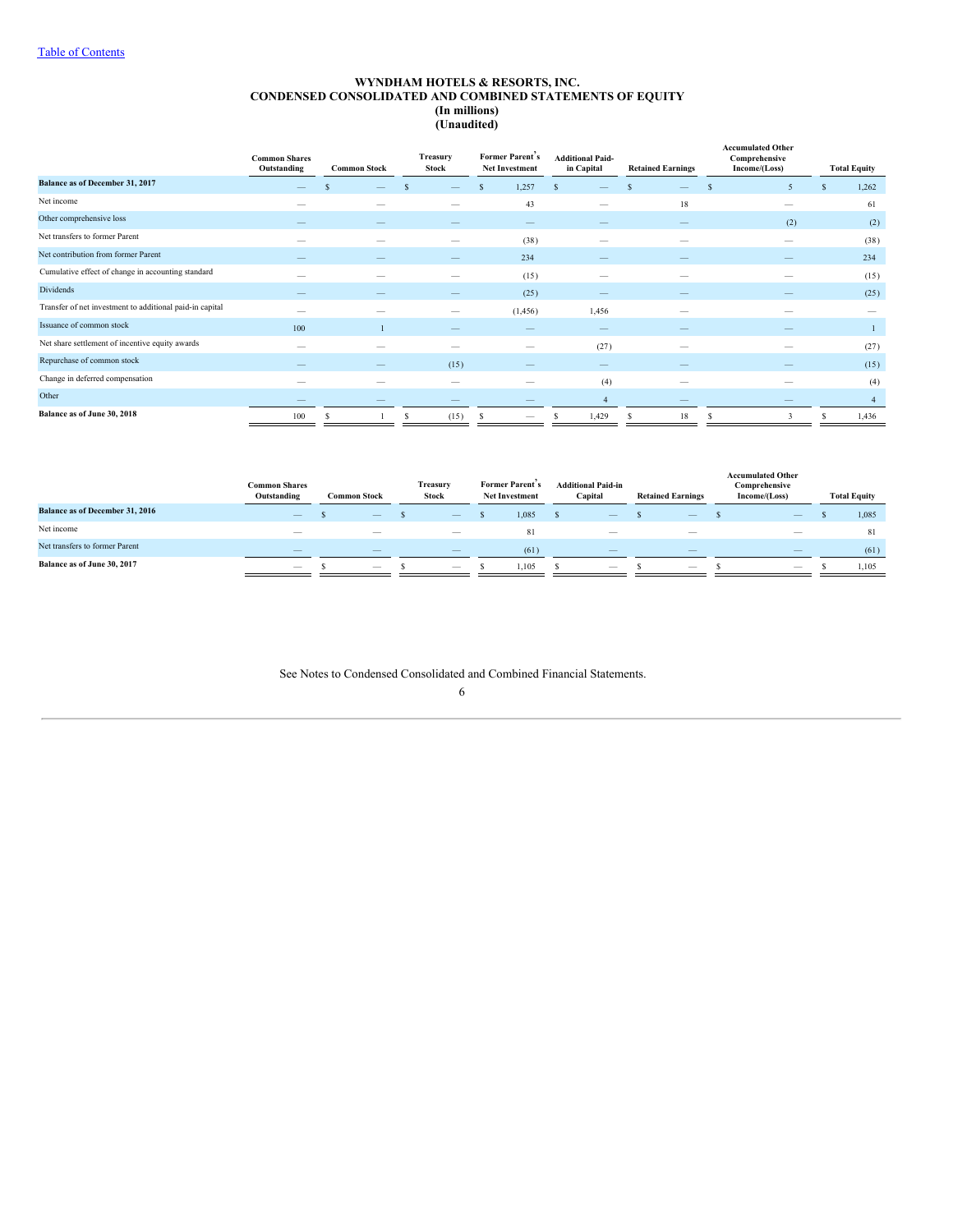# **WYNDHAM HOTELS & RESORTS, INC. NOTES TO CONDENSED CONSOLIDATED AND COMBINED FINANCIAL STATEMENTS (Unless otherwise noted, all amounts are in millions, except share and per share amounts) (Unaudited)**

#### <span id="page-8-0"></span>**1. Basis of Presentation**

Wyndham Hotels & Resorts, Inc. ("Wyndham Hotels" or the "Company") is a leading global hotel franchisor, licensing its renowned hotel brands to hotel owners in more than 80 countries around the world. Prior to May 31, 2018, the Company was wholly owned by Wyndham Worldwide Corporation (''Wyndham Worldwide'' and, collectively with its consolidated subsidiaries, ''former Parent'').

In May 2018, the Wyndham Worldwide board of directors approved the spin-off of its hotel franchising and management businesses ("Wyndham Hotels & Resorts Businesses") through a pro rata distribution of all of the outstanding shares of Wyndham Hotels & Resorts, Inc.'s common stock to Wyndham Worldwide stockholders (the "Distribution"). Pursuant to the Distribution, on May 31, 2018, Wyndham Worldwide stockholders received one share of Wyndham Hotels & Resorts, Inc.'s common stock for each share of Wyndham Worldwide common stock held as of the close of business on May 18, 2018. In conjunction with the Distribution, Wyndham Hotels & Resorts, Inc. underwent an internal reorganization following which it became the holder, directly or through its subsidiaries, of the Wyndham Hotels & Resorts Businesses. Also in conjunction with the Distribution, Wyndham Worldwide Corporation was renamed Wyndham Destinations, Inc. ("Wyndham Destinations").

The Condensed Consolidated and Combined Financial Statements have been prepared on a stand-alone basis and prior to May 31, 2018 are derived from the consolidated financial statements and accounting records of Wyndham Worldwide. The Condensed Consolidated and Combined Financial statements include Wyndham Hotels' assets, liabilities, revenues, expenses and cash flows and all entities in which Wyndham Hotels has a controlling financial interest. The accompanying Condensed Consolidated and Combined Financial Statements have been prepared in accordance with accounting principles generally accepted in the United States of America. All intercompany balances and transactions have been eliminated in the Condensed Consolidated and Combined Financial Statements.

Wyndham Hotels' Condensed Consolidated and Combined Financial Statements include certain indirect general and administrative costs allocated to it by former Parent for certain functions and services including, but not limited to, executive office, finance and other administrative support. These expenses have been allocated to Wyndham Hotels on the basis of direct usage when identifiable, with the remainder allocated primarily based on its pro-rata share of combined revenues or headcount. Both Wyndham Hotels and former Parent consider the basis on which expenses have been allocated to be a reasonable reflection of the utilization of services provided to or the benefit received by Wyndham Hotels during the periods presented.

In presenting the Condensed Consolidated and Combined Financial Statements, management makes estimates and assumptions that affect the amounts reported and related disclosures. Estimates, by their nature, are based on judgment and available information. Accordingly, actual results could differ from those estimates. In management's opinion, the Condensed Consolidated and Combined Financial Statements contain all normal recurring adjustments necessary for a fair presentation of interim results reported. The results of operations reported for interim periods are not necessarily indicative of the results of operations for the entire year or any subsequent interim period. These Condensed Consolidated and Combined Financial Statements should be read in conjunction with the Company's 2017 Combined Financial Statements included in Amendment No. 1 to Wyndham Hotels & Resorts, Inc.'s Registration Statement on Form 10, filed with the U.S. Securities and Exchange Commission on April 19, 2018.

### *Business Description*

Wyndham Hotels operates in the following segments:

- •**Hotel franchising —** licenses the Company's lodging brands and provides related services to third-party hotel owners and others.
- •**Hotel management —**provides hotel management services for full-service and limited-service hotels as well as two hotels that are owned by the Company.

The Condensed Combined Financial Statements presented herein have been prepared on a stand-alone basis and prior to May 31, 2018 are derived from the consolidated financial statements and accounting records of Wyndham Worldwide. The Condensed Consolidated and Combined Financial Statements include Wyndham Hotels' assets, liabilities, revenues, expenses and cash flows and all entities in which Wyndham Hotels has a controlling financial interest.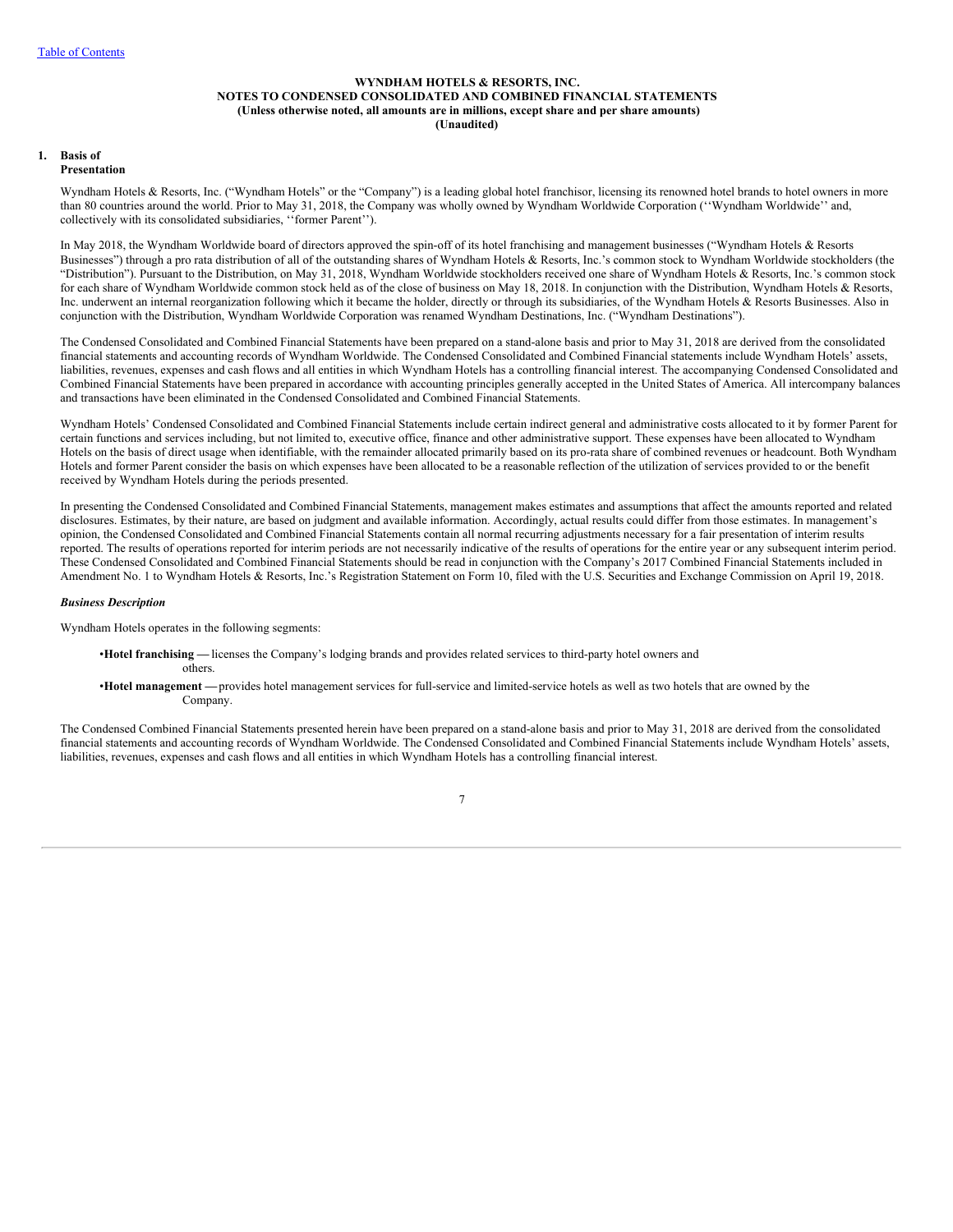When evaluating an entity for consolidation, Wyndham Hotels first determines whether an entity is within the scope of the guidance for consolidation of variable interest entities ("VIEs") and if it is deemed to be a VIE. If the entity is considered to be a VIE, Wyndham Hotels determines whether it would be considered the entity's primary beneficiary. Wyndham Hotels consolidates those VIEs for which it has determined that it is the primary beneficiary. Wyndham Hotels will consolidate an entity not deemed a VIE upon a determination that it has a controlling financial interest. For entities where Wyndham Hotels does not have a controlling financial interest, the investments in such entities are classified as available-for-sale securities or accounted for using the equity or cost method, as appropriate.

# **2. New Accounting**

# **Pronouncements**

# *Recently Issued Accounting Pronouncements*

Leases. In February 2016, the Financial Accounting Standards Board ("FASB") issued guidance which requires companies generally to recognize on the balance sheet operating and financing lease liabilities and corresponding right-of-use assets. This guidance is effective for fiscal years beginning after December 15, 2018 and for interim periods within those fiscal years, with early adoption permitted. The Company is currently evaluating the impact of the adoption of this guidance on its financial statements and related disclosures.

*Simplifying the Test for Goodwill Impairment*. In January 2017, the FASB issued guidance which simplifies the current two-step goodwill impairment test by eliminating Step 2 of the test. The guidance requires a one-step impairment test in which an entity compares the fair value of a reporting unit with its carrying amount and recognizes an impairment charge for the amount by which the carrying amount exceeds the reporting unit's fair value, if any. This guidance is effective for fiscal years beginning after December 15, 2019 and interim periods within those fiscal years, and should be applied on a prospective basis. Early adoption is permitted for the interim or annual goodwill impairment tests performed on testing dates after January 1, 2017. The Company is currently evaluating the impact of the adoption of this guidance on its financial statements and related disclosures.

### *Recently Adopted Accounting Pronouncements*

*Revenue from Contracts with Customers.* In May 2014, the FASB issued guidance on revenue from contracts with customers. The guidance outlines a single comprehensive model for entities to use in accounting for revenue arising from contracts with customers. The guidance also requires disclosures regarding the nature, amount, timing and uncertainty of revenue and cash flows arising from contracts with customers. Entities have the option to apply the new guidance under a retrospective approach to each prior reporting period presented or a modified retrospective approach with the cumulative effect of initially applying the new guidance recognized at the date of initial application within the statement of financial position. The Company adopted the guidance on January 1, 2018 utilizing the full retrospective transition method.

This adoption primarily affected the accounting for initial franchise fees, upfront costs, marketing and reservation expenses and loyalty revenues. Specifically, under the new guidance, initial fees are recognized ratably over the life of the noncancelable period of the franchise agreement, and incremental upfront contract costs are deferred and expensed over the life of the noncancelable period of the franchise agreement. Loyalty revenues are deferred and primarily recognized over the loyalty points' redemption pattern. Additionally, the Company no longer accrues a liability for future marketing and reservation costs when marketing and reservation revenues earned exceed costs incurred. Marketing and reservation costs incurred in excess of revenues earned continue to be expensed as incurred.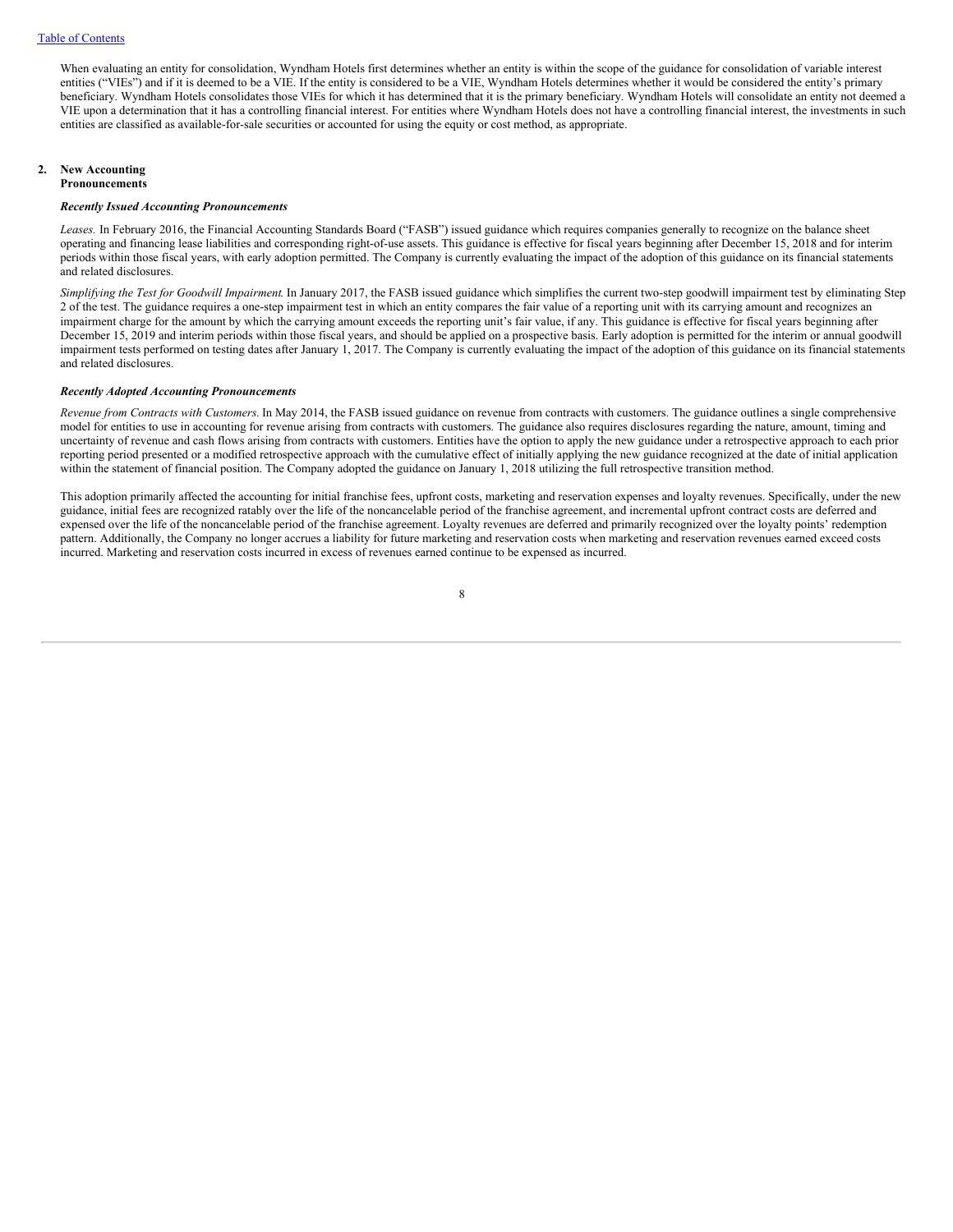The tables below summarize the impact of the adoption of the new revenue standard on the Company's Condensed Combined Income Statement:

|                                    | Year Ended December 31, 2017                 |                                                     |                         |  |  |  |  |  |  |  |  |  |
|------------------------------------|----------------------------------------------|-----------------------------------------------------|-------------------------|--|--|--|--|--|--|--|--|--|
| Net revenues                       | <b>Previously</b><br><b>Reported Balance</b> | <b>New Revenue</b><br><b>Standard</b><br>Adjustment | <b>Adjusted Balance</b> |  |  |  |  |  |  |  |  |  |
| Royalties and franchise fees       | 375<br>\$                                    | $\mathbb{S}$<br>(11)                                | \$<br>364               |  |  |  |  |  |  |  |  |  |
| Marketing, reservation and loyalty | 407                                          | (36)                                                | 371                     |  |  |  |  |  |  |  |  |  |
| Other                              | 118                                          | (20)                                                | 98                      |  |  |  |  |  |  |  |  |  |
| Net revenues                       | 1,347                                        | (67)                                                | 1,280                   |  |  |  |  |  |  |  |  |  |
|                                    |                                              |                                                     |                         |  |  |  |  |  |  |  |  |  |
| <b>Expenses</b>                    |                                              |                                                     |                         |  |  |  |  |  |  |  |  |  |
| Marketing, reservation and loyalty | 406                                          | (33)                                                | 373                     |  |  |  |  |  |  |  |  |  |
| Operating                          | 205                                          | (22)                                                | 183                     |  |  |  |  |  |  |  |  |  |
| Total expenses                     | 1,086                                        | (55)                                                | 1,031                   |  |  |  |  |  |  |  |  |  |
|                                    |                                              |                                                     |                         |  |  |  |  |  |  |  |  |  |
| Income/(loss) before income taxes  | 255                                          | $\ddot{\phantom{1}}$<br>(12)                        | 243                     |  |  |  |  |  |  |  |  |  |
| Provision for income taxes         | 12                                           |                                                     | *<br>13                 |  |  |  |  |  |  |  |  |  |
| Net income/(loss)                  | 243                                          | (13)                                                | 230                     |  |  |  |  |  |  |  |  |  |

\* The income tax provision consists of (i) a \$4 million deferred tax provision resulting from a reduction in deferred tax assets recorded in connection with the retrospective adoption of the new revenue standard and the impact of the lower U.S. corporate income tax rate from the enactment of the U.S. Tax Cuts and Jobs Act and (ii) \$3 million tax benefit related to the \$12 million loss before income taxes.

The table below summarizes the impact of the adoption of the new revenue standard on the Company's Condensed Combined Balance Sheet:

|                                      | At December 31, 2017                         |                                                     |                         |  |  |  |  |  |  |  |  |  |
|--------------------------------------|----------------------------------------------|-----------------------------------------------------|-------------------------|--|--|--|--|--|--|--|--|--|
| <b>Assets</b>                        | <b>Previously Reported</b><br><b>Balance</b> | <b>New Revenue</b><br><b>Standard</b><br>Adjustment | <b>Adjusted Balance</b> |  |  |  |  |  |  |  |  |  |
| Other current assets                 | $\mathbb{S}$<br>50                           | $\mathbf{\hat{s}}$<br>$\overline{4}$                | S<br>54                 |  |  |  |  |  |  |  |  |  |
| Total current assets                 | 330                                          | 4                                                   | 334                     |  |  |  |  |  |  |  |  |  |
| Other non-current assets             | 176                                          | 11                                                  | 187                     |  |  |  |  |  |  |  |  |  |
| Total assets                         | 2,122                                        | 15                                                  | 2,137                   |  |  |  |  |  |  |  |  |  |
|                                      |                                              |                                                     |                         |  |  |  |  |  |  |  |  |  |
| Liabilities and net investment       |                                              |                                                     |                         |  |  |  |  |  |  |  |  |  |
| Deferred income                      | 79                                           | 5                                                   | 84                      |  |  |  |  |  |  |  |  |  |
| Total current liabilities            | 406                                          | 5                                                   | 411                     |  |  |  |  |  |  |  |  |  |
| Deferred income taxes                | 181                                          | (8)                                                 | 173                     |  |  |  |  |  |  |  |  |  |
| Deferred income                      | 76                                           | 88                                                  | 164                     |  |  |  |  |  |  |  |  |  |
| Other non-current liabilities        | 78                                           | (32)                                                | 46                      |  |  |  |  |  |  |  |  |  |
| <b>Total liabilities</b>             | 822                                          | 53                                                  | 875                     |  |  |  |  |  |  |  |  |  |
| Former Parent's net investment       | 1,295                                        | (38)                                                | 1,257                   |  |  |  |  |  |  |  |  |  |
| Total liabilities and net investment | 2,122                                        | 15                                                  | 2,137                   |  |  |  |  |  |  |  |  |  |

In addition, the cumulative impact from the adoption of the new revenue standard to the Company's Former Parent's net investment at January 1, 2016, was a decrease of \$29 million.

*Intra-Entity Transfers of Assets Other Than Inventory*. In October 2016, the FASB issued guidance which requires companies to recognize the income tax consequences of an intra-entity transfer of an asset other than inventory when the transfer occurs. This guidance requires the modified retrospective approach and is effective for fiscal years beginning after

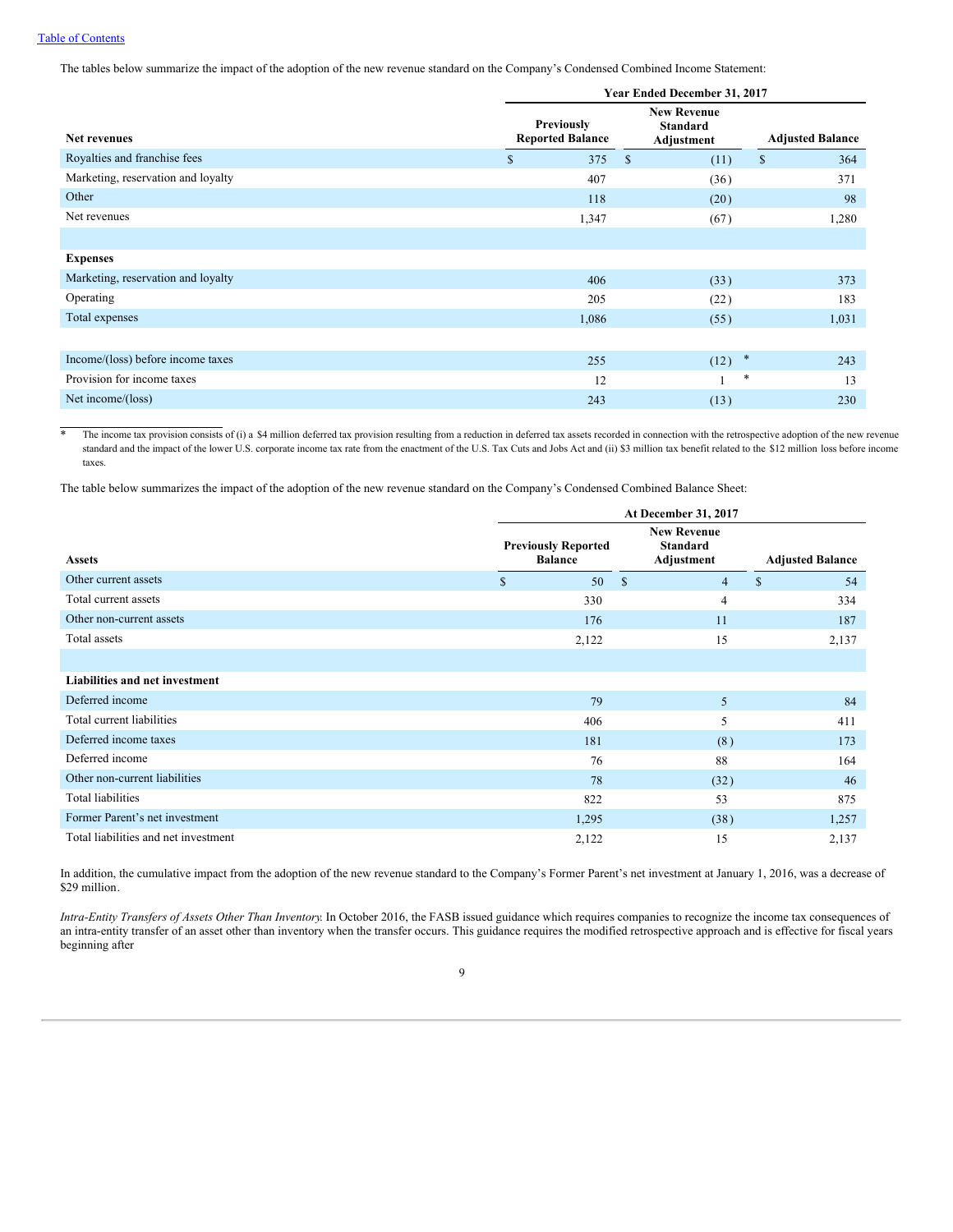December 15, 2017, including interim periods within those fiscal years, with early adoption permitted. The Company adopted the guidance on January 1, 2018, as required, which resulted in a cumulative-effect benefit to retained earnings of \$15 million.

*Clarifying the Definition of a Business*. In January 2017, the FASB issued guidance clarifying the definition of a business, which assists entities when evaluating whether transactions should be accounted for as acquisitions of businesses or of assets. This guidance is effective on a prospective basis for fiscal years beginning after December 15, 2017, including interim periods within those fiscal years. The Company adopted the guidance on January 1, 2018, as required. There was no material impact on its Condensed Consolidated and Combined Financial Statements and related disclosures.

*Compensation - Stock Compensation.*In May 2017, the FASB issued guidance which provides clarification on when modification accounting should be used for changes to the terms or conditions of a share-based payment award. This guidance is effective for fiscal years beginning after December 15, 2017 and for interim periods within those fiscal years, with early adoption permitted. The Company adopted the guidance on January 1, 2018, as required. There was no material impact on its Condensed Consolidated and Combined Financial Statements and related disclosures.

*Statement of Cash Flows*. In August 2016, the FASB issued guidance intended to reduce diversity in practice in how certain transactions are classified in the statement of cash flows. This guidance requires the retrospective transition method and is effective for fiscal years beginning after December 15, 2017, including interim periods within those fiscal years, with early adoption permitted. The Company adopted the guidance on January 1, 2018, as required. The impact of this new guidance resulted in payments of, and proceeds from, development advance notes being recorded within operating activities on its Condensed Consolidated and Combined Statements of Cash Flows.

*Restricted Cash*. In November 2016, the FASB issued guidance which requires amounts generally described as restrictedcash be included with cash and cash equivalents when reconciling the total beginning and ending amounts for the periods shown on the statement of cash flows. This guidance is effective for fiscal years beginning after December 15, 2017, including interim periods within those fiscal years, with early adoption permitted. The Company adopted the guidance on January 1, 2018, as required, using a retrospective transition method. The impact of this guidance resulted in escrow deposits and restricted cash being included with cash, cash equivalents and restricted cash on the Condensed Consolidated and Combined Statements of Cash Flows.

As of June 30, 2018, there was no restricted cash. As of December 31, 2017, total cash, cash equivalents and restricted cash was\$59 million, comprised of \$57 million of cash and cash equivalents and \$2 million of restricted cash, which is included within other current assets on the Condensed Consolidated and Combined Balance Sheet.

Derivatives and Hedging - Targeted Improvements to Accounting for Hedging Activities. In August 2017, the FASB issued guidance intended to better align an entity's risk management activities and financial reporting for hedging relationships through changes to both the designation and measurement guidance for qualifying hedging relationships and the presentation of hedge results. The guidance will expand and refine hedge accounting for both nonfinancial and financial risk components and align the recognition and presentation of the effects of the hedging instrument and the hedged item in the financial statements. This guidance is effective for fiscal years beginning after December 15, 2018 and for interim periods within those fiscal years, with early adoption permitted. The Company early adopted the guidance on April 1, 2018 and there was no material impact on its Condensed Consolidated and Combined Financial Statements and related disclosures.

### **3. Revenue**

#### **Recognition**

The principal source of revenues from franchising hotels is ongoing royalty fees, which are typically a percentage of gross room revenues of each franchised hotel. The Company recognizes royalty fee revenues as and when the underlying sales occur. The Company also receives non-refundable initial franchise fees, which are recognized as revenues over the initial non-cancellable period of the franchise agreement, commencing when all material services or conditions have been substantially performed. This occurs when a franchised hotel opens for business or when a franchise agreement is terminated after it has been determined that the franchised hotel will not open.

The Company's franchise agreements also require the payment of marketing and reservation fees, which are intended to reimburse the Company for expenses associated with operating an international, centralized reservation system, e-commerce channels such as the Company's brand.com websites, as well as access to third-party distribution channels, such as online travel agents, advertising and marketing programs, global sales efforts, operations support, training and other related services. Marketing and reservation fees are recognized as revenue when the underlying sales occur. Although the Company is generally contractually obligated to spend the marketing and reservation fees it collects from franchisees in accordance with the franchise agreements, marketing and reservations costs are expensed as incurred.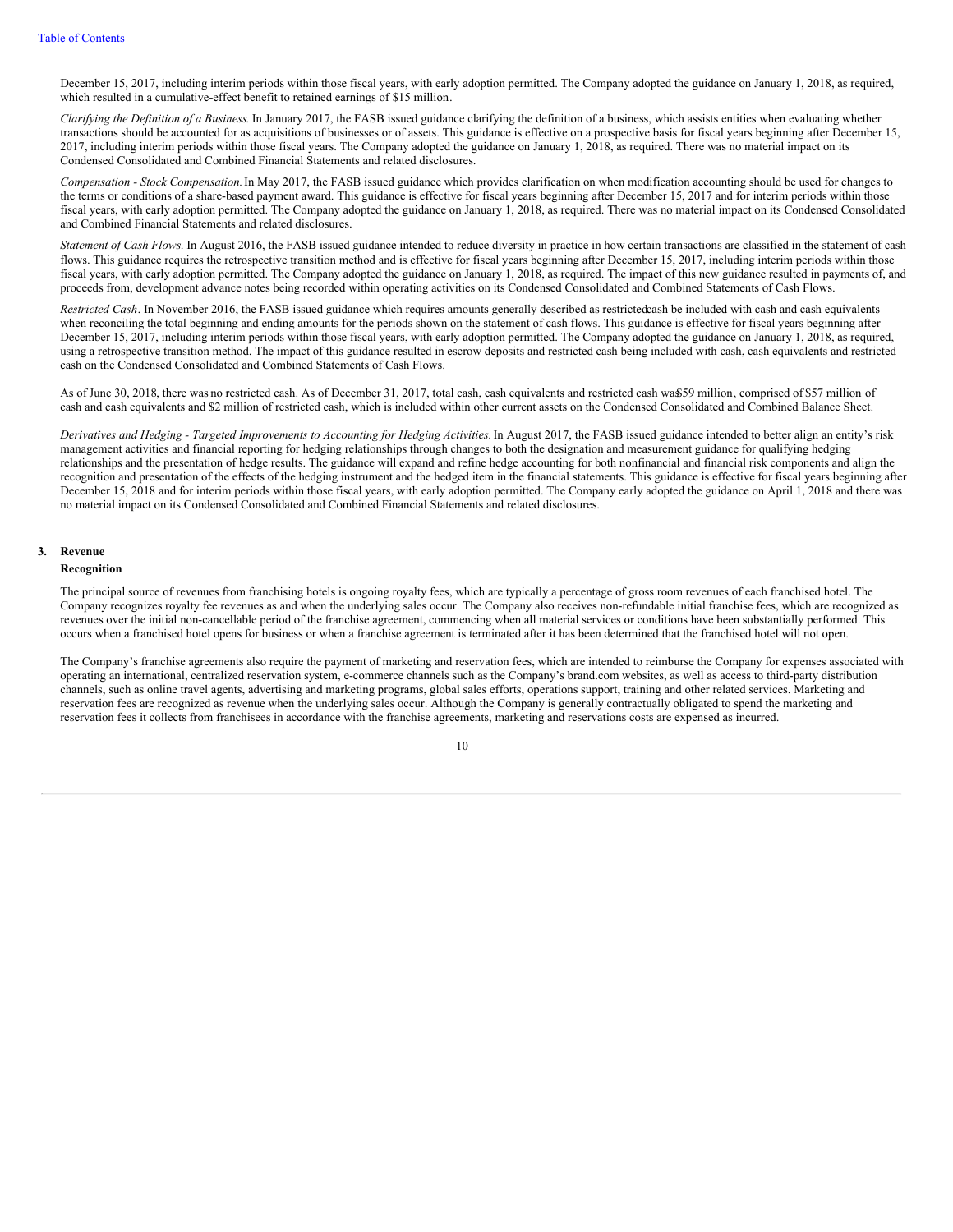The Company earns revenues from its Wyndham Rewards loyalty program when a member stays at a participating hotel. These revenues are derived from a fee the Company charges a franchised or managed hotel based upon a percentage of room revenues generated from a Wyndham Rewards member's stay. These fees are to reimburse the Company for expenses associated with member redemptions and activities that are related to the administering and marketing of the program. Revenues related to the loyalty program represent variable consideration and are recognized net of redemptions over time based upon loyalty point redemption patterns, which include an estimate of loyalty points that will expire or will never be redeemed.

The Company earns revenue from its Wyndham Rewards co-branded credit card program, which is primarily generated by cardholder spending and the enrollment of new cardholders. The advance payments received under the program are recognized as a contract liability. The program primarily contains two performance obligations: (i) brand performance services, for which revenue is recognized over the contract term on a straight-line basis, and (ii) issuance and redemption of loyalty points, for which revenue is recognized over time based upon the redemption patterns of the loyalty points earned under the program, including an estimate of loyalty points that will expire or will never be redeemed.

The Company provides management services for hotels under management contracts, which offer hotel owners all the benefits of a global brand and a full range of management, marketing and reservation services. In addition to the standard franchise services described above, the Company's hotel management business provides hotel owners with professional oversight and comprehensive operations support services. The Company's standard management agreement typically has a term of up to 25 years. The Company's management fees are comprised of base fees, which are typically a specified percentage of gross revenues from hotel operations, and, in some cases, incentive fees, which are typically a specified percentage of a hotel's gross operating profit. The base fees are recognized when the underlying sales occur and the management services are performed. Incentive fees are recognized when determinable, which is when the Company has met hotel operating performance metrics and the Company has determined that a significant reversal of revenues recognized will not occur.

The Company also recognizes license and other revenues from Wyndham Destinations for use of the "Wyndham" trademark and certain other trademarks.

The Company also recognizes reimbursable payroll costs for operational employees at certain of the Company's managed hotels as revenue. Although these costs are funded by hotel owners, accounting guidance requires the Company to report these fees on a gross basis as both revenues and expenses.

In addition, the Company earns revenues from itstwo owned hotels, which consist primarily of (i) gross room rentals, (ii) food and beverage services and (iii) on-site spa, casino, golf and shop revenues. These revenues are recognized upon the completion of services.

#### *Contract Liabilities*

Contract liabilities generally represent payments or consideration received in advance for goods or services that the Company has not yet provided to the customer. Contract liabilities as of June 30, 2018 and December 31, 2017 are as follows:

|                                                  | June 30, 2018 | December 31, 2017 |
|--------------------------------------------------|---------------|-------------------|
| Deferred initial franchise fee revenue           | 127           | 116               |
| Deferred loyalty program revenue                 | 59            | 54                |
| Deferred co-branded credit card programs revenue | 12            |                   |
| Deferred hotel management fee revenue            |               | 19                |
| Deferred other revenue                           | 20            |                   |
| Total                                            | 241           | 248               |

The table above has been revised to include certain deferred revenues that were excluded from the previously reported amounts as of December 31, 2017. Deferred initial franchise fee revenue has been revised from \$98 million to \$116 million, Deferred other revenue has been revised from\$8 million to \$22 million and Total deferred revenue has been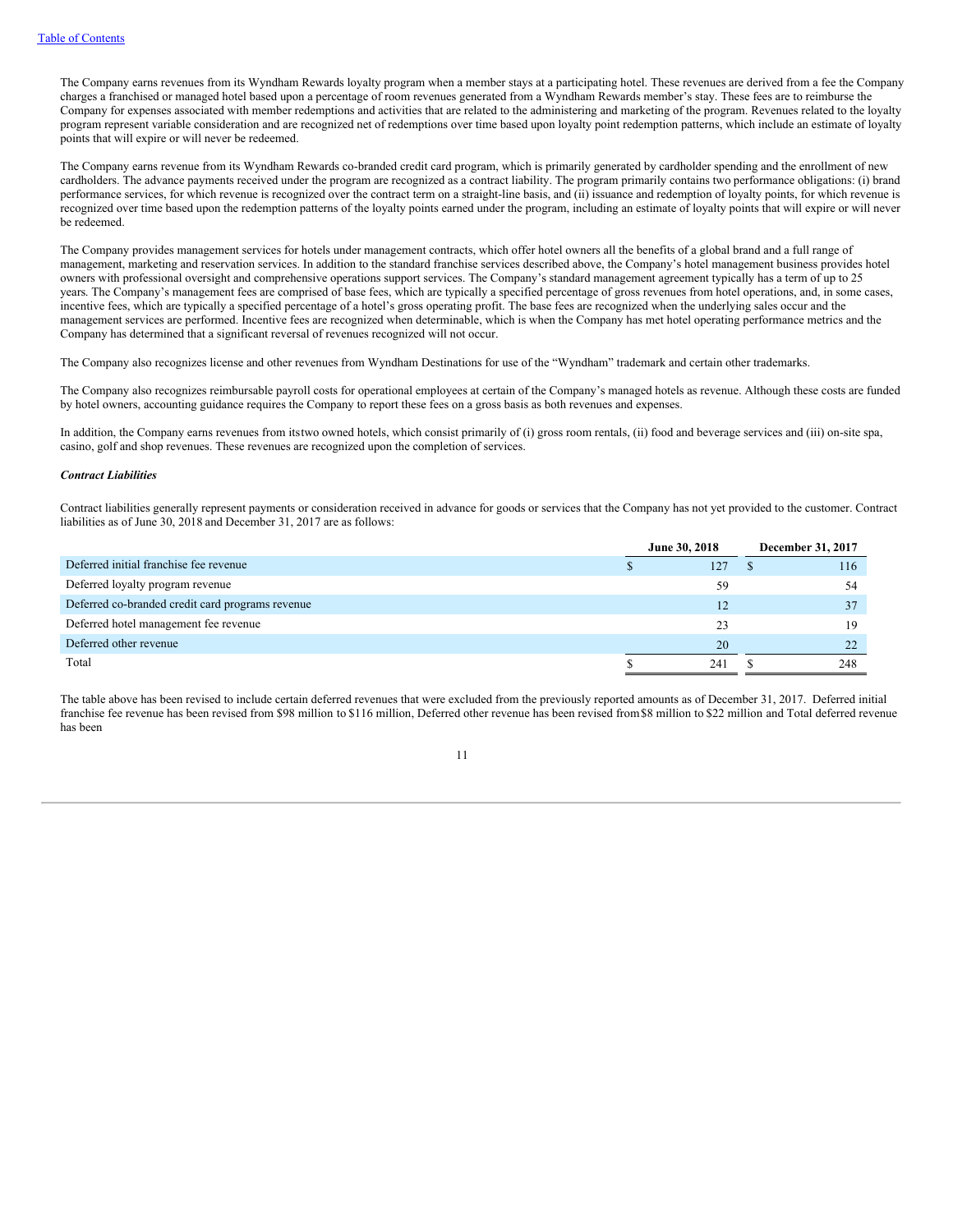revised from \$216 million to \$248 million. This revision had no effect on the Company's previously reported combined financial statements as of and for the year ended December 31, 2017.

Deferred initial franchise fees represent payments received in advance from prospective franchisees upon the signing of a franchise agreement and are generally recognized to revenue within 12 years. Deferred loyalty revenues represent the portion of loyalty program fees charged to franchisees, net of redemption costs, that have been deferred and will be recognized over time based upon loyalty point redemption patterns. Deferred co-branded credit card program revenue represents payments received in advance from the Company's co-branded credit card partners primarily for card member activity, which is typically recognized within one year.

### *Capitalized Contract Costs*

The Company incurs certain direct and incremental sales commissions costs in order to obtain hotel franchise and management contracts. Such costs are capitalized and subsequently amortized upon hotel opening over the first non-cancellable period of the agreement. In the event an agreement is terminated prior to the end of the first noncancellable period, any unamortized cost is immediately expensed. As of June 30, 2018 and December 31, 2017, capitalized contract costs were\$27 million and \$26 million, respectively.

### *Practical Expedients*

The Company has not adjusted the consideration for the effects of a significant financing component if it expects, at contract inception, that the period between when the Company satisfied the performance obligation and when the customer paid for that good or service was one year or less.

For contracts with customers that were modified before the beginning of the earliest reporting period presented, the Company did not retrospectively restate the revenue associated with the contract for those modifications. Instead, it reflected the aggregate effect of all prior modifications in determining (i) the performance obligations and transaction prices and (ii) the allocation of such transaction prices to the performance obligations.

## *Performance Obligations*

A performance obligation is a promise in a contract with a customer to transfer a distinct good or service to the customer. The consideration received from a customer is allocated to each distinct performance obligation and recognized as revenue when, or as, each performance obligation is satisfied. The following table summarizes the Company's remaining performance obligations for the twelve-month periods set forth below:

|                                         | $7/1/2018$ -<br>6/30/2019 |   | $7/1/2019$ -<br>6/30/2020 |   | $7/1/2020$ -<br>6/30/2021 | <b>Thereafter</b> |    | Total |
|-----------------------------------------|---------------------------|---|---------------------------|---|---------------------------|-------------------|----|-------|
| Initial franchise fee revenue           | 30                        | S | 9                         | Ф | 8                         | 80                | ۰D | 127   |
| Loyalty program revenue                 | 37                        |   | 15                        |   | 6                         |                   |    | 59    |
| Co-branded credit card programs revenue | 12                        |   | _                         |   |                           |                   |    | 12    |
| Hotel management fee revenue            |                           |   | _                         |   |                           | 20                |    | 23    |
| Other revenue                           | 16                        |   |                           |   |                           |                   |    | 20    |
| Total                                   | 97                        |   | 25                        |   | 16                        | 103               |    | 241   |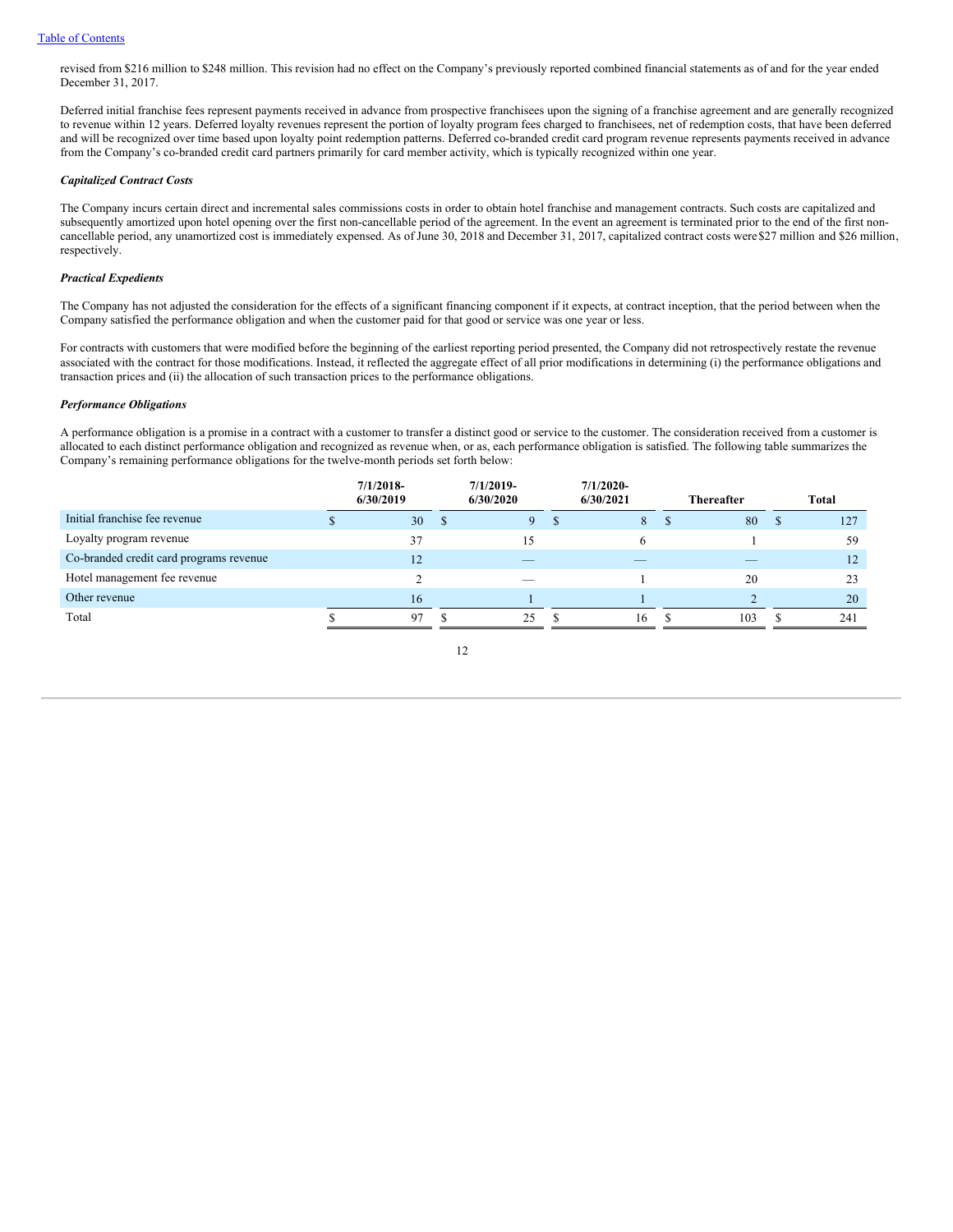# *Disaggregation of Net Revenues*

The table below presents a disaggregation of the Company's net revenues from contracts with customers by major services and products for each of the Company's segments:

|                                               | <b>Three Months Ended</b> |     |      |                |      | <b>Six Months Ended</b> |    |                |  |
|-----------------------------------------------|---------------------------|-----|------|----------------|------|-------------------------|----|----------------|--|
|                                               | <b>June 30,</b>           |     |      |                |      | <b>June 30,</b>         |    |                |  |
|                                               | 2018                      |     | 2017 |                | 2018 |                         |    | 2017           |  |
| <b>Hotel Franchising</b>                      |                           |     |      |                |      |                         |    |                |  |
| Royalties and franchise fees                  | \$                        | 110 | \$   | 93             | \$   | 189                     | \$ | 166            |  |
| Marketing, reservation and loyalty            |                           | 124 |      | 96             |      | 207                     |    | 173            |  |
| License and other revenues from former Parent |                           | 25  |      | 20             |      | 43                      |    | 36             |  |
| Other                                         |                           | 30  |      | 24             |      | 52                      |    | 49             |  |
| <b>Total Hotel Franchising</b>                |                           | 289 |      | 233            |      | 491                     |    | 424            |  |
|                                               |                           |     |      |                |      |                         |    |                |  |
| <b>Hotel Management</b>                       |                           |     |      |                |      |                         |    |                |  |
| Owned                                         |                           | 19  |      | 21             |      | 42                      |    | 44             |  |
| Managed                                       |                           | 9   |      | 6              |      | 16                      |    | 12             |  |
| Royalties and franchise fees                  |                           | 3   |      | $\overline{2}$ |      | 6                       |    | $\overline{4}$ |  |
| Cost reimbursements                           |                           | 114 |      | 69             |      | 180                     |    | 136            |  |
| Other                                         |                           | 1   |      |                |      | $\overline{2}$          |    |                |  |
| <b>Total Hotel Management</b>                 |                           | 146 |      | 98             |      | 246                     |    | 196            |  |
|                                               |                           |     |      |                |      |                         |    |                |  |
| <b>Net Revenues</b>                           | \$                        | 435 | \$   | 331            | \$   | 737                     | \$ | 620            |  |

# **4. Earnings Per**

# **Share**

The computation of basic and diluted earnings per share ("EPS") is based on net income divided by the basic weighted average number of common shares and diluted weighted average number of common shares, respectively. On June 1, 2018, the Company's separation from Wyndham Worldwide was effected through a tax-free distribution to Wyndham Worldwide's stockholders of one share of the Company's common stock for every one share of Wyndham Worldwide common stock held as of the close of business on May 18, 2018. As a result, on June 1, 2018, the Company had 99.5 million shares of common stock outstanding. This share amount is being utilized for the calculation of basic and diluted earnings per share for all periods presented prior to the date of separation.

The following table sets forth the computation of basic and diluted EPS (in millions, except per-share data):

|                                                   |                 | <b>Three Months Ended</b> |               |      |   | <b>Six Months Ended</b><br><b>June 30,</b> |               |      |  |
|---------------------------------------------------|-----------------|---------------------------|---------------|------|---|--------------------------------------------|---------------|------|--|
|                                                   | <b>June 30,</b> |                           |               |      |   |                                            |               |      |  |
|                                                   |                 | 2018                      |               | 2017 |   | 2018                                       |               | 2017 |  |
| Net income                                        |                 | 21                        |               | 48   |   | 61                                         |               | 81   |  |
| Basic weighted average shares outstanding         |                 | 99.9                      |               | 99.8 |   | 99.8                                       |               | 99.8 |  |
| Stock options and restricted stock units ("RSUs") |                 | 0.1                       |               |      |   |                                            |               |      |  |
| Diluted weighted average shares outstanding       |                 | 100.0                     |               | 99.8 |   | 99.8                                       |               | 99.8 |  |
| Earnings per share:                               |                 |                           |               |      |   |                                            |               |      |  |
| Basic                                             | \$              | 0.21                      | \$            | 0.48 | S | 0.61                                       | S             | 0.81 |  |
| Diluted                                           |                 | 0.21                      |               | 0.48 |   | 0.61                                       |               | 0.81 |  |
| Dividends:                                        |                 |                           |               |      |   |                                            |               |      |  |
| Aggregate dividends paid to shareholders          | \$              | 27                        | $\mathcal{S}$ | _    | S | 27                                         | <sup>\$</sup> |      |  |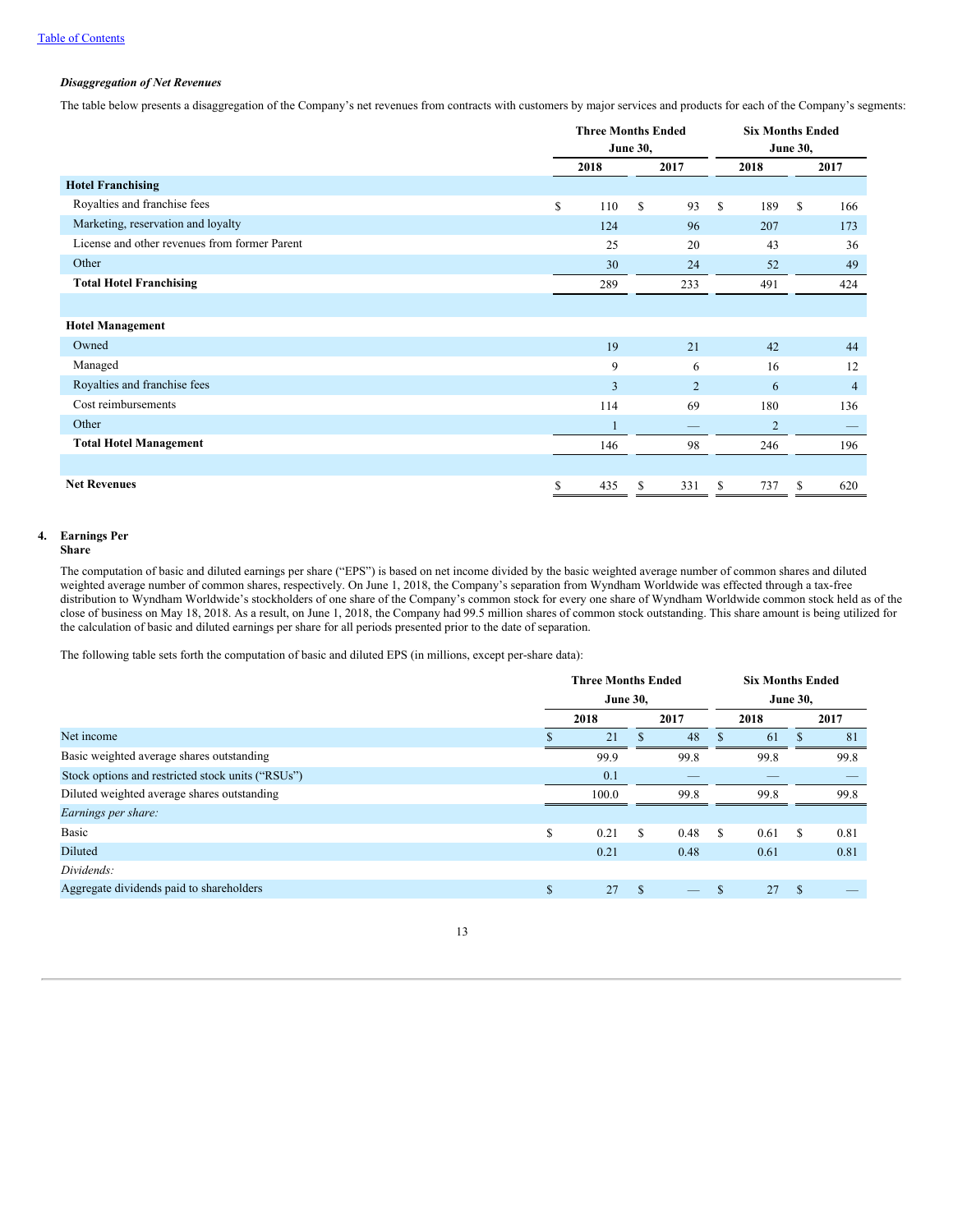### *Stock Repurchase Program*

On May 9, 2018, the Company's Board of Directors approved a stock repurchase program, which became effective immediately following the completion of the Distribution, under which it is authorized to repurchase up to \$300 million of its outstanding common stock.

The following table summarizes stock repurchase activity under the current stock repurchase program (in millions, except per share data):

|                                   | Shares            | Cost              | <b>Average Price Per</b><br><b>Share</b> |                          |  |  |
|-----------------------------------|-------------------|-------------------|------------------------------------------|--------------------------|--|--|
| As of May 31, 2018                | $\qquad \qquad -$ | $\qquad \qquad -$ |                                          | $\overline{\phantom{a}}$ |  |  |
| For the month ended June 30, 2018 | 0.2               | l 5.0             |                                          | 61.07                    |  |  |
| As of June 30, 2018               | 0.2               | 15.0              |                                          | 61.07                    |  |  |

The Company had \$285 million of remaining availability under its program as ofJune 30, 2018.

#### *Dividend Declaration*

On May 17, 2018, the Company's Board of Directors declared, conditional upon the completion of the Distribution, a quarterly cash dividend with respect to its common stock of \$0.25 per share, which was paid on June 29, 2018 to the Company's stockholders of record as of the close of business on June 15, 2018.

### **5. Acquisition**

Assets acquired and liabilities assumed in business combinations were recorded on the Condensed Consolidated and Combined Balance Sheets as of the respective acquisition dates based upon their estimated fair values at such dates. The results of operations of businesses acquired by the Company have been included in the Condensed Consolidated and Combined Statements of Income since their respective dates of acquisition. The excess of the purchase price over the estimated fair values of the underlying assets acquired and liabilities assumed was allocated to goodwill. In certain circumstances, the allocations of the excess purchase price are based upon preliminary estimates and assumptions. Accordingly, the allocations may be subject to revision when the Company receives final information, including appraisals and other analyses. Any revisions to the fair values during the allocation period will be recorded by the Company as further adjustments to the purchase price allocations. Although, in certain circumstances, the Company has substantially integrated the operations of its acquired businesses, additional future costs relating to such integration may occur. These costs may result from integrating operating systems, relocating employees, closing facilities, reducing duplicative efforts and exiting and consolidating other activities. These costs will be recorded on the Condensed Consolidated and Combined Statements of Income as expenses.

### *The La Quinta Acquisition*

On May 30, 2018, the Company completed its previously announced acquisition of La Quinta Holdings Inc.'s hotel franchising and hotel management business ("La Quinta") for \$1.95 billion in cash, which includes\$15 million of the purchase price that the Company withheld to pay La Quinta employee-related liabilities. The addition of La Quinta's over 900 franchised hotels with a total of nearly89,000 rooms builds Wyndham Hotels' midscale presence and expands its reach further into the upper-midscale segment of the lodging industry. In addition, this transaction expands the Company's number of managed hotel properties from 116 to more than 430. This acquisition of La Quinta will strengthen the Company's position in the midscale and upper-midscale segments of the hotel industry, which has been and continues to be one of the Company's strategic priorities.

In conjunction with the acquisition, stockholders of La Quinta Holdings received\$16.80 per share in cash (approximately\$1.0 billion in aggregate), and Wyndham Hotels repaid approximately \$715 million of La Quinta Holdings' debt and set aside a reserve of\$240 million for estimated taxes expected to be incurred in connection with the taxable spin-off of La Quinta Holdings' owned real estate assets into CorePoint Lodging, Inc. ("CorePoint"), which occurred immediately prior to the acquisition of La Quinta. Wyndham Hotels financed the \$1.95 billion acquisition with proceeds from its\$500 million offering of 5.375% senior notes due 2026 completed in April and a\$1.6 billion term loan due 2025 that closed in connection with the acquisition.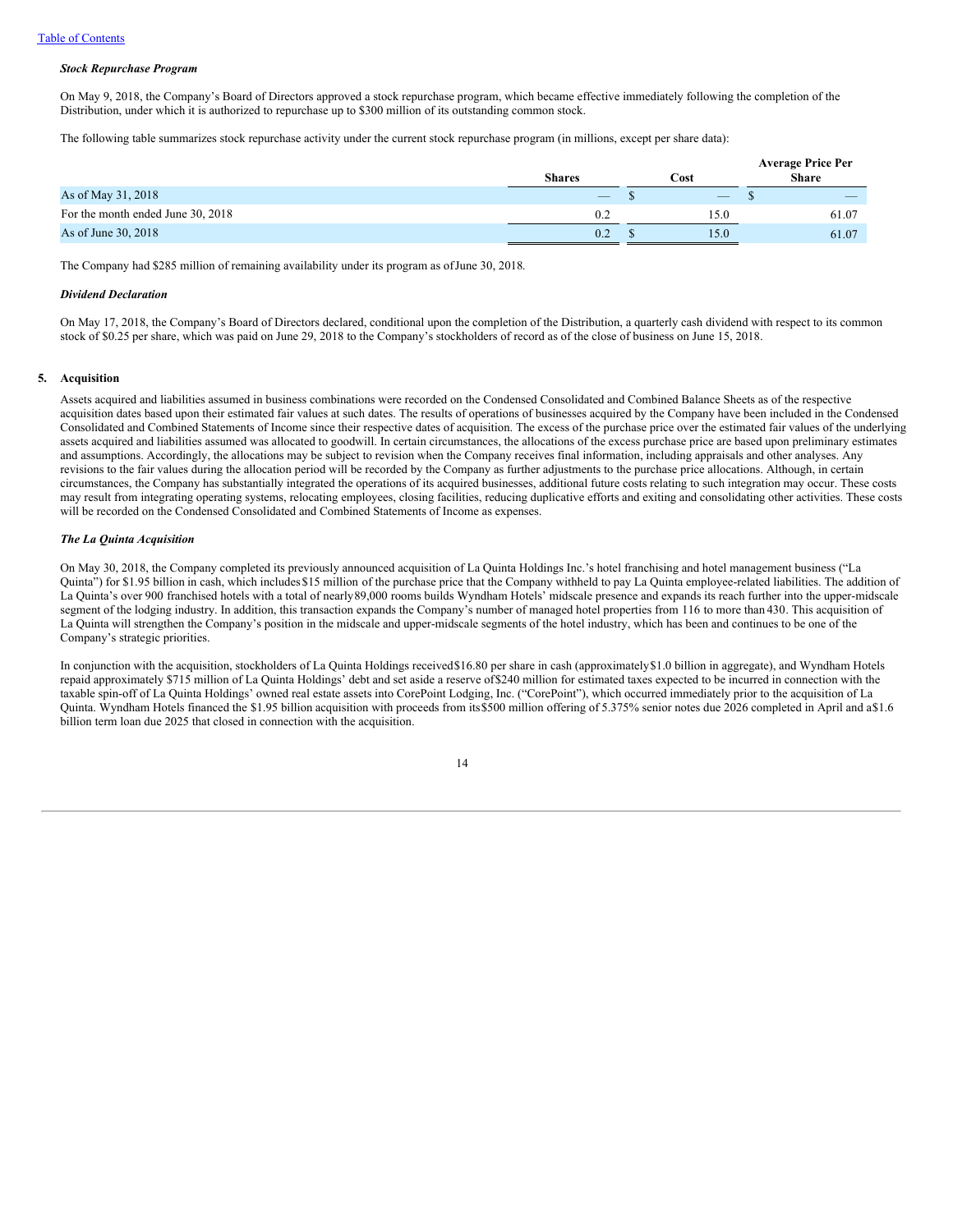# Table of Contents

The preliminary allocation of the purchase price is summarized as follows:

|                                                                                         |              |       |              | <b>Amount</b> |
|-----------------------------------------------------------------------------------------|--------------|-------|--------------|---------------|
| <b>Total consideration</b>                                                              |              |       | $\mathbb{S}$ | 1,950         |
| Cash withheld to repay La Quinta Holdings Inc.'s estimated tax liability <sup>(a)</sup> |              |       |              | (240)         |
| Cash withheld to pay employee-related liabilities                                       |              |       |              | (15)          |
| Net cash consideration                                                                  |              |       |              | 1,695         |
| Cash escrowed from CorePoint <sup>(b)</sup>                                             | $\mathbb{S}$ | 985   |              |               |
| Payment of La Quinta Holdings Inc.'s long-term debt(b)                                  |              | (985) |              |               |
|                                                                                         |              |       |              |               |
| Cash utilized to repay La Quinta Holdings Inc.'s long-term debt(c)                      |              |       |              | (715)         |
| Net cash consideration (to shareholders of La Quinta Holdings Inc.)                     |              |       | $\mathbb{S}$ | 980           |
|                                                                                         |              |       |              |               |
| Total current assets (d)                                                                |              |       | $\mathbb{S}$ | 47            |
| Property and equipment                                                                  |              |       |              | 19            |
| Trademarks <sup>(e)</sup>                                                               |              |       |              | 759           |
| Franchise agreements (e)                                                                |              |       |              | 197           |
| Management contracts (e)                                                                |              |       |              | 137           |
| Other assets                                                                            |              |       |              | 8             |
| Total assets acquired                                                                   |              |       | $\mathbb{S}$ | 1,167         |
|                                                                                         |              |       |              |               |
| Total current liabilities (d)                                                           |              |       | $\mathbb{S}$ | 83            |
| Deferred income taxes (f)                                                               |              |       |              | 251           |
| Long-term debt repaid at acquisition <sup>(c)</sup>                                     |              |       |              | 715           |
| Assumed tax liability <sup>(a)</sup>                                                    |              |       |              | 240           |
| Other liabilities                                                                       |              |       |              | 11            |
| Total liabilities assumed                                                               |              |       |              | 1,300         |
| Net identifiable liabilities acquired                                                   |              |       |              | (133)         |

Goodwill<sup>(g)</sup> (g)  $1,113$ 

### **Total consideration transferred**

(a) Reflects a portion of the purchase price which is expected to be paid in the third quarter of 2018 to tax authorities and/or CorePoint.

(b) As a result of a change in control provision within La Quinta's long-term indebtedness, CorePoint deposited \$985 million into an escrow account which was utilized to repay a portion of La Quinta Holdings Inc.'s existing indebtedness.

\$ 980

(c) Reflects the portion of La Quinta Holdings Inc.'s long-term debt that was required to be paid by the Company upon a change in

control.

(d) The fair values of total current assets and total current liabilities are estimated to approximate their current carrying values.

(e) The identifiable intangible assets associated with the La Quinta acquisition consist of trademarks with an indefinite life, franchise agreements which have a weighted average life of 25 years and management agreements which have a weighted average life of 15 years. The preliminary fair valuation was performed with the assistance of a third-party valuation firm, which included the consideration of various valuation techniques that the Company deems appropriate for the measurement of fair value of the assets acquired and liabilities assumed. The final valuation is expected to be completed in the second half of 2018 and may be different from the preliminary results which could result in a change to the fair value of the intangible assets acquired.

The preliminary valuations of the franchise agreements and management agreements are based on a discounted cash flow method utilizing forecasted cash flows from La Quinta's existing franchise agreements and CorePoint franchise agreements and management agreements (the "CorePoint agreements") that are estimated to be generated over the estimated terms of such contracts. The expected cash flows projections were based on the terms of the agreements, and adjusted for inflation and the costs and expenses required to generate the revenues under such agreements.

The significant assumptions that were utilized for La Quinta's franchise agreements were: (i) forecasted gross room revenues, (ii) a franchise fee of 4.5%, tax affected, and (iii) a discount rate of 9.5%.

The significant assumptions that were utilized for the CorePoint agreements were: (i) forecasted gross room revenues, (ii) franchise and management fee rates of 5.0% each, which were tax affected, (iii) a discount rate of 9.5% and 9.0% for CorePoint franchised and management agreements, respectively.

(f) The deferred tax liability primarily results from the fair value adjustments for the identifiable intangible assets. This estimate of deferred tax liabilities was determined based on the book and tax basis differences attributable to the identifiable intangible assets acquired at a combined federal and state effective tax rate.

(g) The goodwill recognized in the La Quinta acquisition is not expected to be deductible for income tax purposes.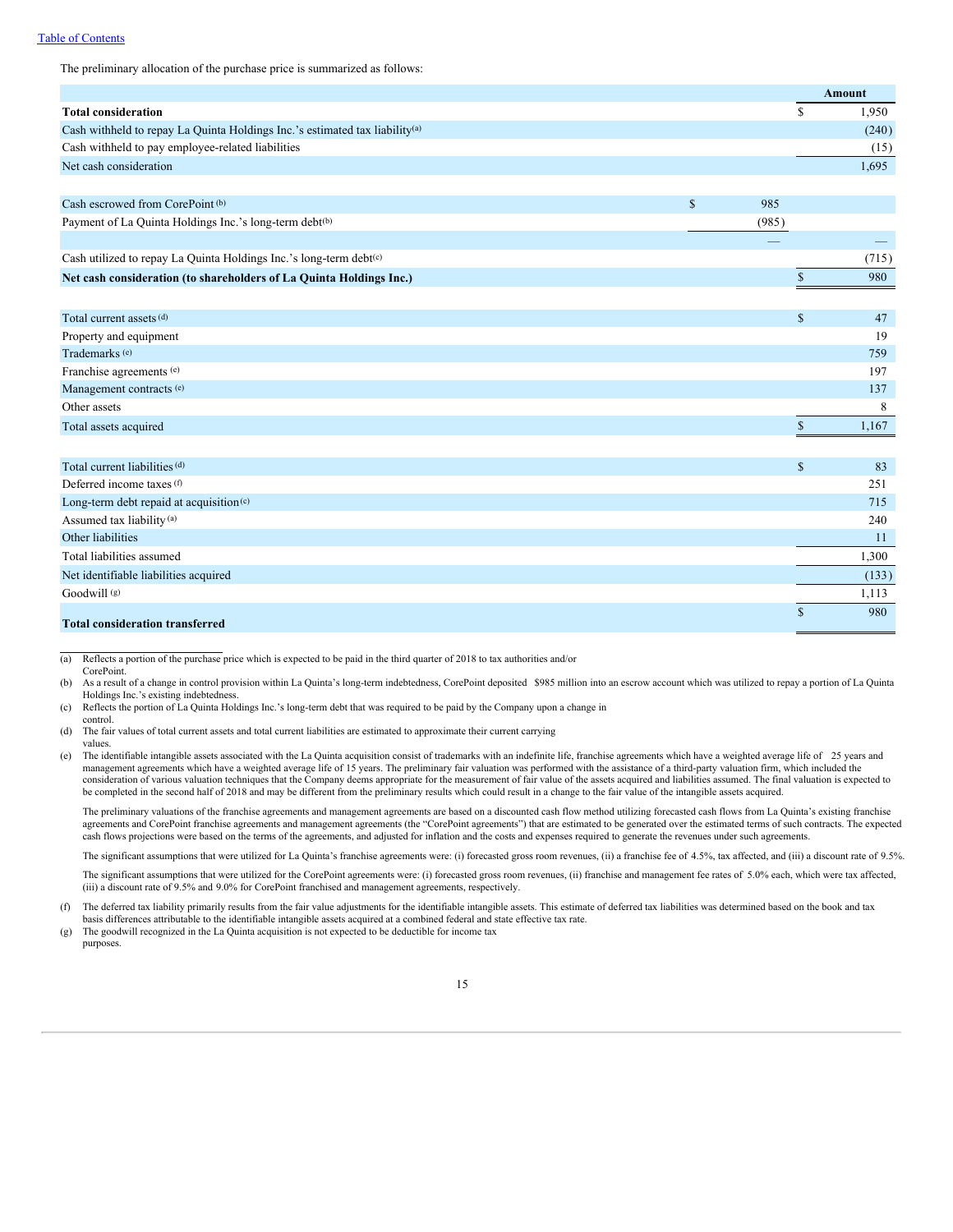La Quinta's incremental Net revenues and Operating income for the three months ended June 2018 were\$77 million and \$10 million, respectively. The Company's pro forma Net revenues and Operating income would have been \$539 million and \$114 million, respectively, during the three months ended June 30, 2018. pro forma Net revenues and Operating income would have been \$1,004 million and \$198 million, respectively, during the six months ended June 30, 2018, if La Quinta's historical results had been included in the Company's Condensed Consolidated and Combined Statement of Operations since January 1, 2018. For 2017, pro forma Net revenues and Net income would have been \$2,041 million and \$263 million, respectively. This acquisition was assigned to the Company's Hotel Franchising and Hotel Management segments.

# **6. Intangible**

### **Assets**

Intangible assets consisted of:

|                                |              | As of June 30, 2018                |             |                             |               |                                  |               |                                    | As of December 31, 2017     |     |                                  |     |  |  |  |  |
|--------------------------------|--------------|------------------------------------|-------------|-----------------------------|---------------|----------------------------------|---------------|------------------------------------|-----------------------------|-----|----------------------------------|-----|--|--|--|--|
|                                |              | <b>Gross</b><br>Carrying<br>Amount |             | Accumulated<br>Amortization |               | <b>Net</b><br>Carrying<br>Amount |               | <b>Gross</b><br>Carrying<br>Amount | Accumulated<br>Amortization |     | <b>Net</b><br>Carrying<br>Amount |     |  |  |  |  |
| Unamortized Intangible Assets: |              |                                    |             |                             |               |                                  |               |                                    |                             |     |                                  |     |  |  |  |  |
| Goodwill                       | \$           | 1,532                              |             |                             |               |                                  | ¢             | 423                                |                             |     |                                  |     |  |  |  |  |
| Trademarks                     |              | 1,442                              |             |                             |               |                                  |               | 683                                |                             |     |                                  |     |  |  |  |  |
| Amortized Intangible Assets:   |              |                                    |             |                             |               |                                  |               |                                    |                             |     |                                  |     |  |  |  |  |
| Franchise agreements           | $\mathbb{S}$ | 832                                | $\mathbf S$ | 420                         | <sup>\$</sup> | 412                              | $\mathcal{S}$ | 640                                | - \$                        | 417 | S                                | 223 |  |  |  |  |
| Management agreements          |              | 165                                |             | 8                           |               | 157                              |               | 33                                 |                             | 8   |                                  | 25  |  |  |  |  |
| Trademarks                     |              | 10                                 |             |                             |               | 9                                |               | 10                                 |                             |     |                                  | 9   |  |  |  |  |
| Other                          |              | 6                                  |             | 4                           |               | C                                |               | 6                                  |                             | 3   |                                  | 3   |  |  |  |  |
|                                |              | 1,013                              |             | 433                         |               | 580                              | \$            | 689                                |                             | 429 |                                  | 260 |  |  |  |  |

The changes in the carrying amount of goodwill are as follows:

|                   | <b>Balance as of</b><br>December 31, 2017 | <b>Goodwill Acquired</b><br>During 2018 | <b>Adjustments to</b><br>Goodwill | <b>Balance as of June</b><br>30, 2018 |  |  |
|-------------------|-------------------------------------------|-----------------------------------------|-----------------------------------|---------------------------------------|--|--|
| Hotel Franchising | 385                                       | 1.041                                   | (4)                               | 1,422                                 |  |  |
| Hotel Management  | 38                                        | 72                                      | $\sim$                            | 110                                   |  |  |
| Total             | 423                                       | 1.113                                   | (4)                               | 1,532                                 |  |  |

Amortization expense relating to amortizable intangible assets was as follows:

|                       | <b>Three Months Ended</b> |                 |  |                          |               | <b>Six Months Ended</b> |               |      |  |  |
|-----------------------|---------------------------|-----------------|--|--------------------------|---------------|-------------------------|---------------|------|--|--|
|                       |                           | <b>June 30,</b> |  |                          |               | <b>June 30,</b>         |               |      |  |  |
|                       |                           | 2018            |  | 2017                     |               | 2018                    |               | 2017 |  |  |
| Franchise agreements  |                           | 5 S             |  | $\overline{4}$           | <sup>\$</sup> |                         | ъ             | 8    |  |  |
| Management agreements |                           |                 |  |                          |               |                         |               |      |  |  |
| Other                 |                           |                 |  | $\overline{\phantom{a}}$ |               |                         |               |      |  |  |
| Total <sup>*</sup>    |                           |                 |  |                          |               | 12                      | <sup>\$</sup> | 10   |  |  |

\* Included as a component of depreciation and amortization on the Condensed Consolidated and Combined Statements of Income.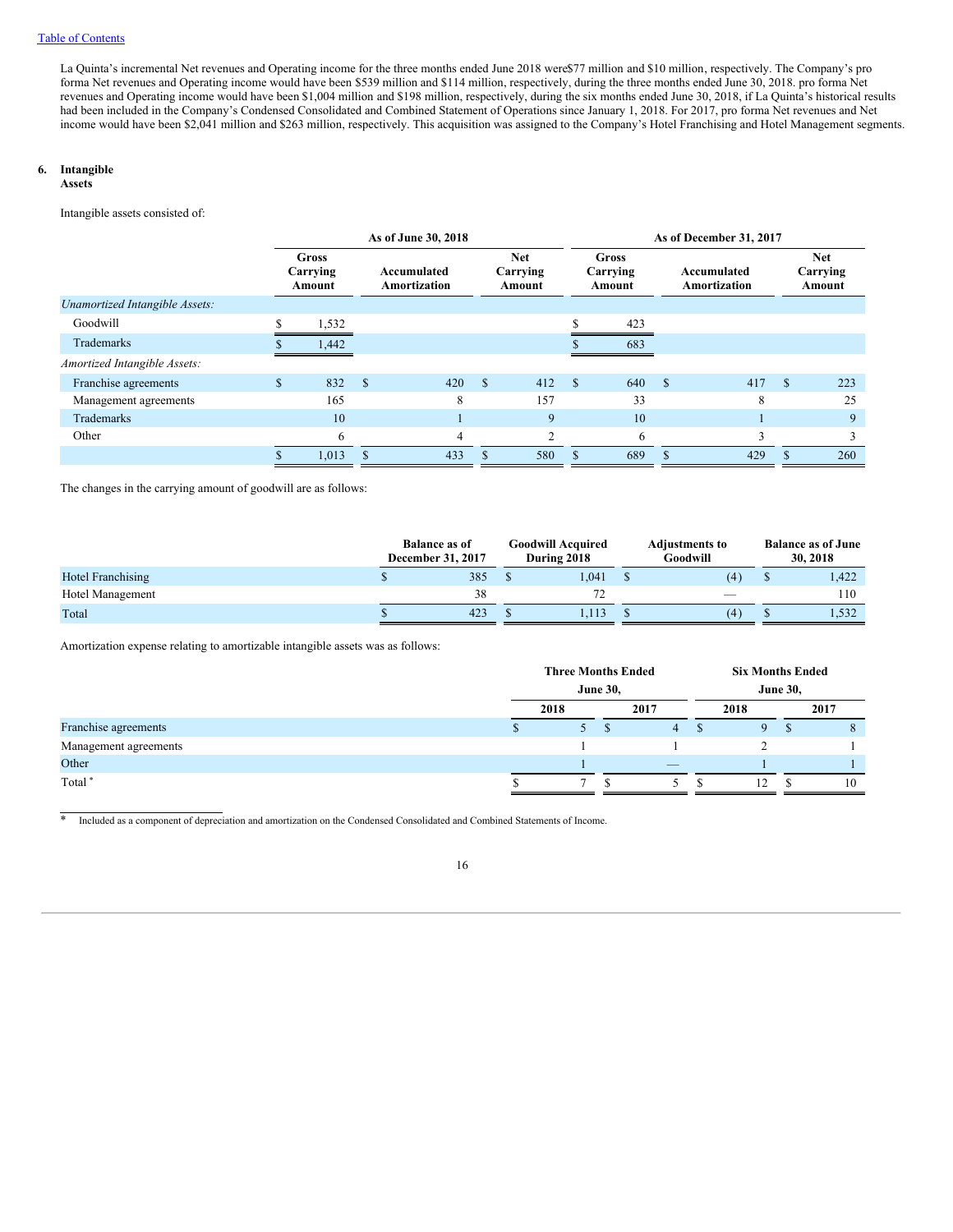### **7. Franchising, Marketing and Reservation Activities**

Royalties and franchise fee revenues on the Condensed Consolidated and Combined Statements of Income include initial franchise fees of\$6 million and \$3 million for the three months ended June 30, 2018 and 2017, respectively, and \$9 million and \$7 million for the six months ended June 30, 2018 and 2017, respectively.

In accordance with the franchise agreements, generally Wyndham Hotels is contractually obligated to expend the marketing and reservation fees it collects from franchisees for the operation of an international, centralized, brand-specific reservation system and for marketing purposes such as advertising, promotional and co-marketing programs, and training for the respective franchisees. Additionally, Wyndham Hotels is required to provide certain services to its franchisees, including technology and purchasing programs.

Wyndham Hotels may, at its discretion, provide development advance notes to certain franchisees or hotel owners in order to assist them in converting to one of Wyndham Hotels' brands, building a new hotel to be flagged under one of Wyndham Hotels' brands or in assisting in other franchisee expansion efforts. Provided the franchisee/hotel owner is in compliance with the terms of the franchise/management agreement, all or a portion of the development advance notes may be forgiven by Wyndham Hotels over the period of the franchise/management agreement, which typically ranges from 10 to 20 years. Otherwise, the related principal is due and payable to Wyndham Hotels. In certain instances, Wyndham Hotels may earn interest on unpaid franchisee development advance notes. Such interest was not significant during the three and six months ended June 30, 2018 and 2017. Development advance notes recorded on the Condensed Consolidated and Combined Balance Sheets amounted to\$69 million and \$64 million as of June 30, 2018 and December 31, 2017, respectively, and are classified within other non-current assets on the Condensed Consolidated and Combined Balance Sheets. During the three months ended June 30, 2018 and 2017, Wyndham Hotels recorded \$2 million, related to the forgiveness of these notes. Further, during the six months ended June 30, 2018 and 2017, Wyndham Hotels recorded \$3 million related to the forgiveness of these notes. Such amounts are recorded as a reduction of franchise fees on the Condensed Consolidated and Combined Statements of Income. Wyndham Hotels recorded less than \$1 million during both the three and six months ended June 30, 2018 and 2017 of bad debt expenses related to development advance notes. Such expenses were reported within operating expenses on the Condensed Consolidated and Combined Statements of Income. Wyndham Hotels received \$2 million of proceeds from repayment of development advance notes during thethree months ended June 30, 2018 and 2017, and issued \$8 million and \$1 million of development advance notes during the three months ended June 30, 2018 and 2017, respectively. Wyndham Hotels received \$10 million and \$4 million of proceeds from repayment of development advance notes during thesix months ended June 30, 2018 and 2017, respectively, and issued \$11 million and \$4 million of development advance notes during the six months ended June 30, 2018 and 2017, respectively. These amounts are reflected net in operating activities on the Condensed Consolidated and Combined Statements of Cash Flows.

# **8. Income**

### **Taxes**

The Company files income tax returns in the U.S. federal and state jurisdictions, as well as in foreign jurisdictions. The Company was part of a consolidated U.S. federal income tax return and consolidated and combined state returns through the date of Distribution with its Former Parent and other subsidiaries that are not included in its Condensed Combined Financial Statements. The Company is no longer subject to U.S. federal income tax examinations, for years prior to 2014, as part of the Company's former Parent filings. The Company is no longer subject to state and local, or foreign, income tax examinations for years prior to 2009. During the six months ended June 30, 2018 and 2017, Wyndham Worldwide paid\$27 million and \$39 million of federal and state income tax liabilities related to the Company, which is reflected in its Condensed Consolidated and Combined Financial Statements as an increase to former Parent's net investment. Additionally, the Company made foreign income tax payments, net of refunds, in the amount of \$7 million and \$6 million during the six months endedJune 30, 2018 and 2017.

The Company's effective tax rates were 27.6% and 41.5% during the three months ended June 30, 2018 and 2017, respectively. The decrease was principally due to the reduction in the corporate income tax rate resulting from the enactment of the U.S. Tax Cuts and Jobs Act.

The Company's effective tax rates were 28.2% and 40.4% during the six months ended June 30, 2018 and 2017, respectively. The decrease was principally due to the reduction in the corporate income tax rate resulting from the enactment of the U.S. Tax Cuts and Jobs Act.

During the three and six months ended June 30, 2018, the Company did not record any additional measurement-period adjustments related to the impact from the U.S. Tax Cuts and Jobs Act recorded in 2017, since none of the Company's

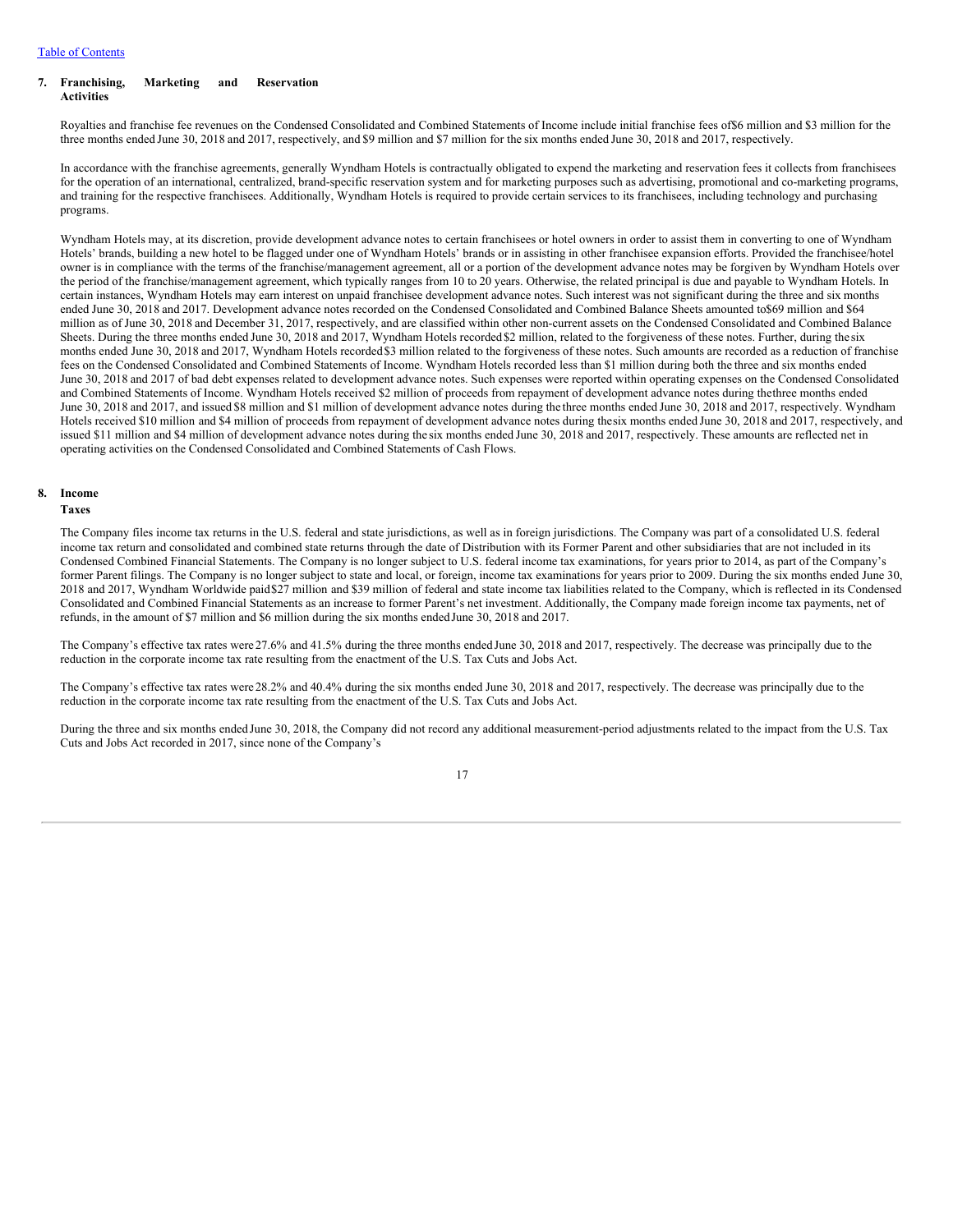estimates have changed from year-end. However, the Company is continuing to gather additional information to complete its accounting no later than December 31, 2018.

# **9. Fair**

# **Value**

Wyndham Hotels measures its financial assets and liabilities at fair value on a recurring basis and utilizes the fair value hierarchy to determine such fair values. Financial assets and liabilities carried at fair value are classified and disclosed in one of the following three categories:

Level 1: Quoted prices for identical instruments in active markets.

Level 2: Quoted prices for similar instruments in active markets; quoted prices for identical or similar instruments in markets that are not active; and model-derived valuations whose inputs are observable or whose significant value driver is observable.

Level 3: Unobservable inputs used when little or no market data is available. In certain cases, the inputs used to measure fair value may fall into different levels of the fair value hierarchy. In such cases, the level in the fair value hierarchy within which the fair value measurement falls has been determined based on the lowest level input (closest to Level 3) that is significant to the fair value measurement. Wyndham Hotels' assessment of the significance of a particular input to the fair value measurement in its entirety requires judgment, and considers factors specific to the asset or liability.

The fair value of financial instruments is generally determined by reference to market values resulting from trading on a national securities exchange or in an over-thecounter market. In cases where quoted market prices are not available, fair value is based on estimates using present value or other valuation techniques, as appropriate. The carrying amounts of cash and cash equivalents, trade receivables, accounts payable and accrued expenses and other current liabilities approximate fair value due to the shortterm maturities of these assets and liabilities. The carrying amounts and estimated fair values of all other financial instruments are as follows:

|             |                        | June 30, 2018 |                                |
|-------------|------------------------|---------------|--------------------------------|
|             | <b>Carrying Amount</b> |               | <b>Estimated Fair</b><br>Value |
| <b>Debt</b> |                        |               |                                |
| Total debt  | 2,145                  | ъ             | 2,164                          |

The Company estimates the fair value of its debt, excluding capital leases, using Level 2 inputs based on indicative bids from investment banks or quoted market prices.

# *Financial Instruments*

Changes in interest rates and foreign exchange rates expose Wyndham Hotels to market risk. Wyndham Hotels also uses cash flow hedges as part of its overall strategy to manage its exposure to market risks associated with fluctuations in interest rates and foreign currency exchange rates. As a matter of policy, Wyndham Hotels only enters into transactions that it believes will be highly effective at offsetting the underlying risk, and it does not use derivatives for trading or speculative purposes.

### *Foreign Currency Risk*

Wyndham Hotels has foreign currency rate exposure to exchange rate fluctuations worldwide particularly with respect to the Canadian Dollar, the Chinese Yuan, the Euro and the British Pound. Wyndham Hotels uses foreign currency forward contracts at various times to manage and reduce the foreign currency exchange rate risk associated with its foreign currency denominated receivables and payables, forecasted royalties, and forecasted earnings and cash flows of foreign subsidiaries and other transactions. Gains and losses recognized in income were not material for the six months ended June 30, 2018 and 2017.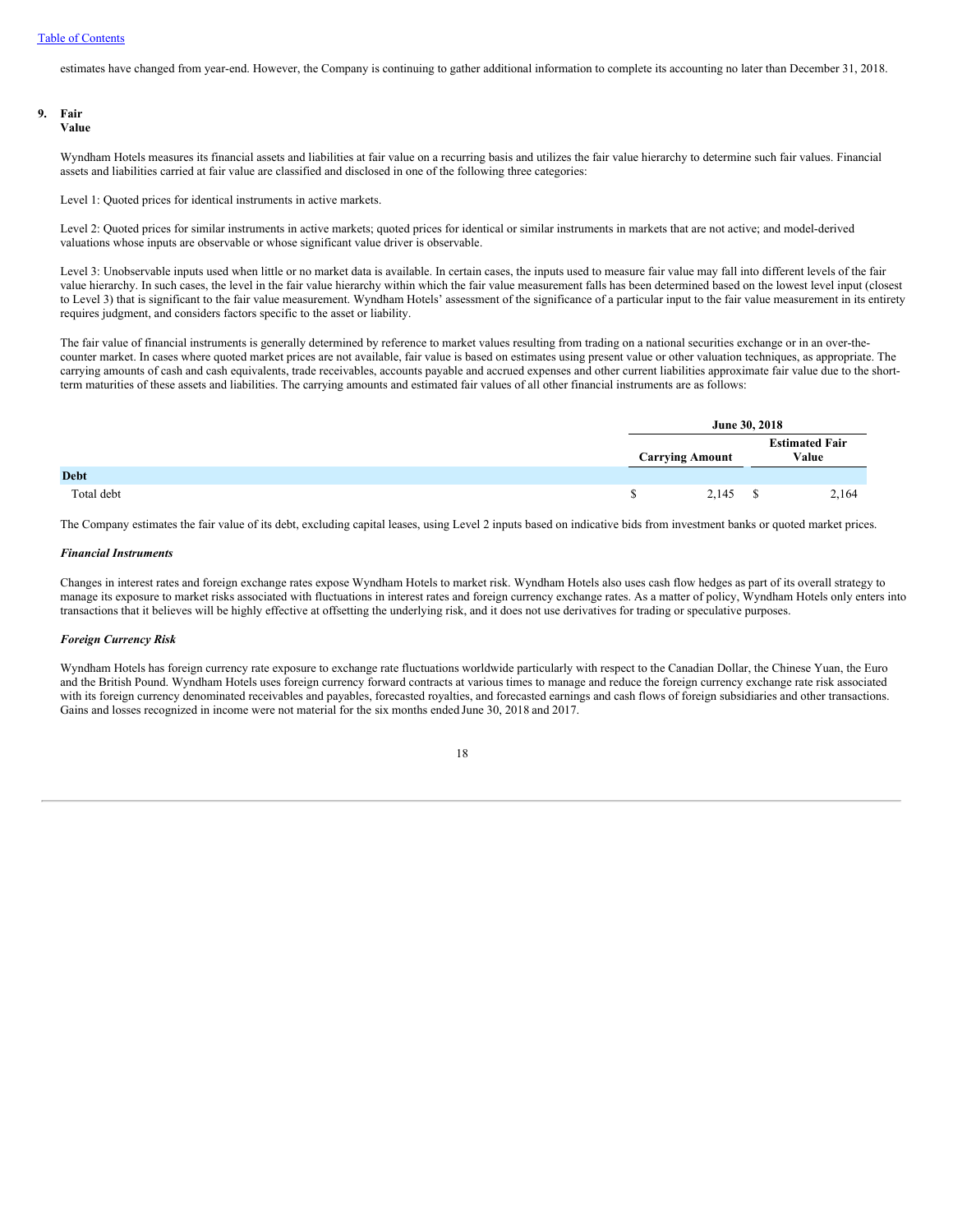# *Credit Risk and Exposure*

Wyndham Hotels is exposed to counterparty credit risk in the event of nonperformance by counterparties to various agreements and sales transactions. Wyndham Hotels manages such risk by evaluating the financial position and creditworthiness of such counterparties and often by requiring collateral in instances in which financing is provided. Wyndham Hotels mitigates counterparty credit risk associated with its derivative contracts by monitoring the amounts at risk with each counterparty to such contracts, periodically evaluating counterparty creditworthiness and financial position, and where possible, dispersing its risk among multiple counterparties.

As of June 30, 2018, Wyndham Hotels had \$46 million of management guarantee receivables related to hotel management agreements that provide the hotel owners with a guarantee of a certain level of profitability based upon various metrics. The collectability of these receivables is contingent on the future profitability of the managed hotels subject to the management agreements. See Note 11 - Commitments and Contingencies for further detail.

# **10. Long-Term Debt and Borrowing**

# **Arrangements**

The Company's indebtedness consisted of:

|                                                        | <b>June 30,</b><br>2018 |       | December 31, 2017 |  |
|--------------------------------------------------------|-------------------------|-------|-------------------|--|
| Long-term debt: *                                      |                         |       |                   |  |
| \$750 million revolving credit facility (due May 2023) |                         | —     |                   |  |
| Term loan (due May 2025)                               |                         | 1,585 |                   |  |
| 5.375% senior unsecured notes (due April 2026)         |                         | 493   |                   |  |
| Capital leases                                         |                         | 67    |                   |  |
| Debt due to former Parent                              |                         |       | 184               |  |
| Total long-term debt                                   |                         | 2,145 | 184               |  |
| Less: Current portion of long-term debt                |                         | 16    | 103               |  |
| Long-term debt                                         |                         | 2.129 | 81                |  |

\* The carrying amount of the term loan and senior unsecured notes are net of debt issuance costs of \$22 million as of June 30, 2018.

### **Maturities and Capacity**

The Company's outstanding debt as of June 30, 2018 matures as follows:

|                       | <b>Long-Term Debt</b> |       |  |  |  |  |
|-----------------------|-----------------------|-------|--|--|--|--|
| Within 1 year         |                       | 16    |  |  |  |  |
| Between 1 and 2 years |                       | 21    |  |  |  |  |
| Between 2 and 3 years |                       | 21    |  |  |  |  |
| Between 3 and 4 years |                       | 21    |  |  |  |  |
| Between 4 and 5 years |                       | 21    |  |  |  |  |
| Thereafter            |                       | 2,045 |  |  |  |  |
| Total                 |                       | 2,145 |  |  |  |  |

As of June 30, 2018, the available capacity under the Company's revolving credit facility was as follows:

|                         | <b>Revolving Credit Facility</b> |
|-------------------------|----------------------------------|
| Total capacity          | 750                              |
| Less: Letters of credit |                                  |
| Available capacity      | 736                              |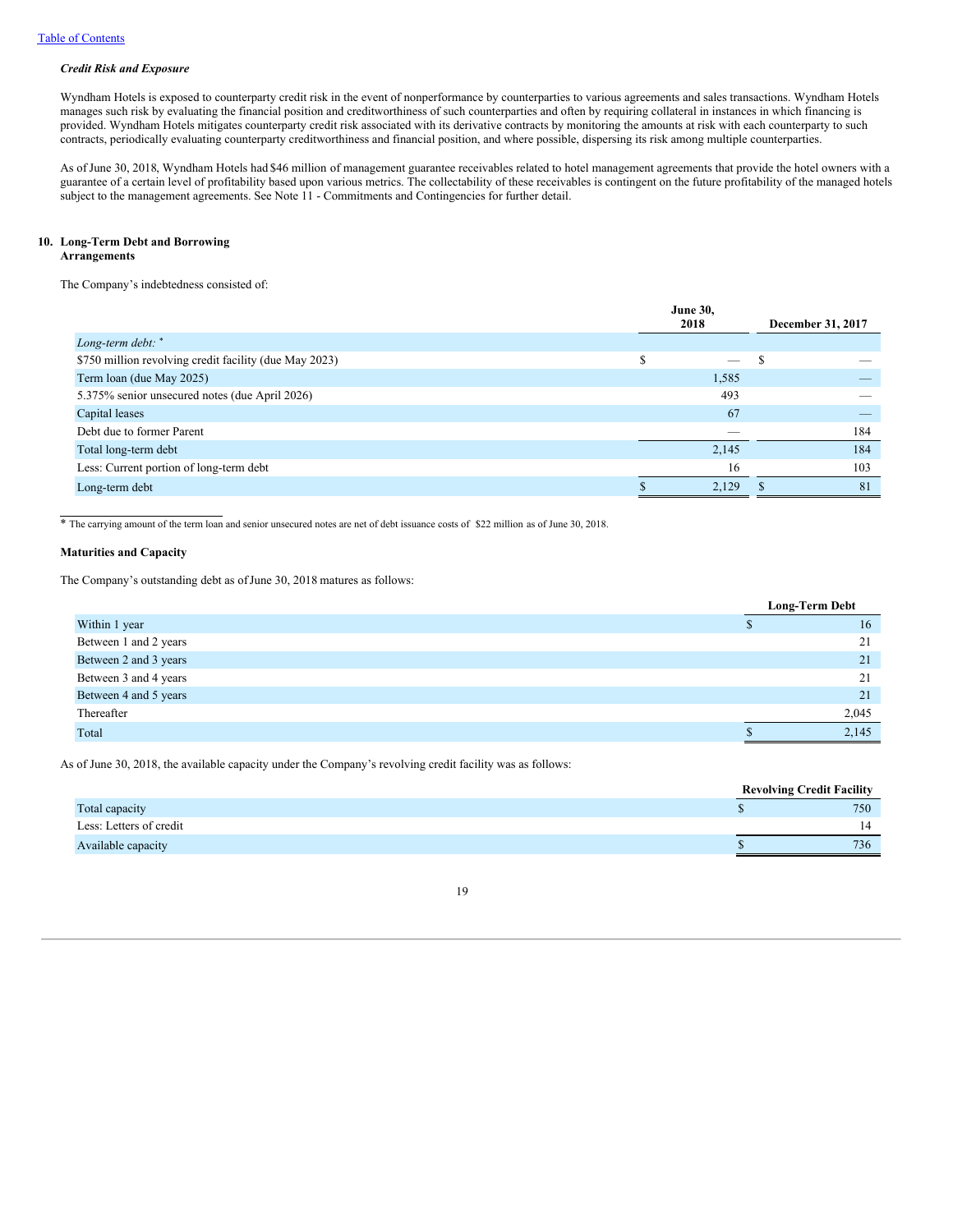#### *Long-Term Debt*

*\$750 Million Revolving Credit Facility*. During May 2018, the Company entered into an agreement for a\$750 million revolving credit facility expiring in May 2023. This facility is subject to an interest rate per annum equal to, at Wyndham Hotels' option, either a base rate plus a margin ranging from 0.50% to 1.00% or LIBOR plus a margin ranging from 1.50% to 2.00%, in either case based upon the total leverage ratio of the Company and its restricted subsidiaries. In addition, Wyndham Hotels will pay a commitment fee on the unused portion of the revolving credit facility of 0.20% per annum.

*\$1.6 Billion Term Loan Agreement*. During May 2018, the Company entered a credit agreement for a\$1.6 billion term loan ("Term Loan") expiring in May 2025. The interest rate per annum applicable to the Term Loan is equal to, at the Company's option, either a base rate plus a margin of 0.75% or LIBOR plus a margin of 1.75%. The LIBOR rate with respect to the Term Loan is subject to a "floor" of 0.00%. The Term Loan will amortize in equal quarterly installments beginning in the fourth quarter of 2018 in aggregate annual amounts equal to 1.00% of the original principal amount thereof. The Term Loan is subject to standard mandatory prepayment provisions including (i) 100% of the net cash proceeds from issuances or incurrence of debt by Wyndham Hotels or any of its restricted subsidiaries (other than with respect to certain permitted indebtedness); (ii) 100% (with step-downs to 50% and 0% based upon achievement of specified first-lien leverage ratios) of the net cash proceeds from certain sales or other dispositions of assets by Wyndham Hotels or any of its restricted subsidiaries in excess of a certain amount and subject to customary reinvestment provisions and certain other exceptions; and (iii) 50% (with step-downs to25% and 0% based upon achievement of specified first-lien leverage ratios) of annual (commencing with the 2019 fiscal year) excess cash flow of Wyndham Hotels and its restricted subsidiaries, subject to customary exceptions and limitations.

The revolving credit facility and term loan (the "Credit Facilities") are guaranteed, jointly and severally, by certain of Wyndham Hotels & Resorts, Inc.'s wholly-owned domestic subsidiaries and secured by a first-priority security interest in substantially all of the assets of Wyndham Hotels & Resorts, Inc. and those subsidiaries. The Credit Facilities were initially guaranteed by Wyndham Worldwide, which guarantee was released immediately prior to the consummation of the spin-off. The Credit Facilities contain customary covenants that, among other things, restrict, subject to certain exceptions, Wyndham Hotels & Resorts, Inc. and its restricted subsidiaries' ability to grant liens on Wyndham Hotels & Resorts, Inc. and its restricted subsidiaries' assets, incur indebtedness, sell assets, make investments, engage in acquisitions, mergers or consolidations and pay certain dividends and other restricted payments. The Credit Facilities require Wyndham Hotels & Resorts, Inc. to comply with financial maintenance covenants to be tested quarterly, consisting of a maximum first-lien leverage ratio.

Subject to customary conditions and restrictions, Wyndham Hotels & Resorts, Inc. may obtain incremental term loans and/or revolving loans in an aggregate amount not to exceed (i) the greater of \$550 million and 100% of EBITDA, plus (ii) the amount of all voluntary prepayments and commitment reductions under the Credit Facilities, plus (iii) additional amounts subject to certain leverage-based ratio tests.

The Credit Facilities also contain certain customary events of default, including, but not limited to: (i) failure to pay principal, interest, fees or other amounts under the Credit Facilities when due, taking into account any applicable grace period; (ii) any representation or warranty proving to have been incorrect in any material respect when made; (iii) failure to perform or observe covenants or other terms of the Credit Facilities subject to certain grace periods; (iv) a cross-default and cross-acceleration with certain other material debt; (v) bankruptcy events; (vi) certain defaults under ERISA; and (vii) the invalidity or impairment of security interests.

*5.375% Senior Unsecured Notes*. In April 2018, the Company issued\$500 million of senior unsecured notes, which mature in 2026 and bear interest at a rate of5.375% per year, for net proceeds of \$493 million. Interest is payable semi-annually in arrears on October 15 and April 15 of each year, commencing on October 15, 2018.

The notes were initially guaranteed by Wyndham Worldwide on a senior unsecured basis and, immediately prior to the consummation of the spin-off, Wyndham Worldwide's guarantee of the notes was released. During May 2018, the Company entered into a second supplemental indenture with certain of its wholly owned domestic subsidiaries, pursuant to which they became guarantors of the notes.

The Company replaced a portion of Wyndham Worldwide's bridge term loan facility with the net cash proceeds of the notes, reducing former Parent's outstanding bridge term loan facility commitments to approximately \$1.5 billion. The remainder of the bridge term loan facility was terminated in conjunction with the issuance of the Term Loan described therein. Wyndham Worldwide paid \$12 million to obtain such financing commitments.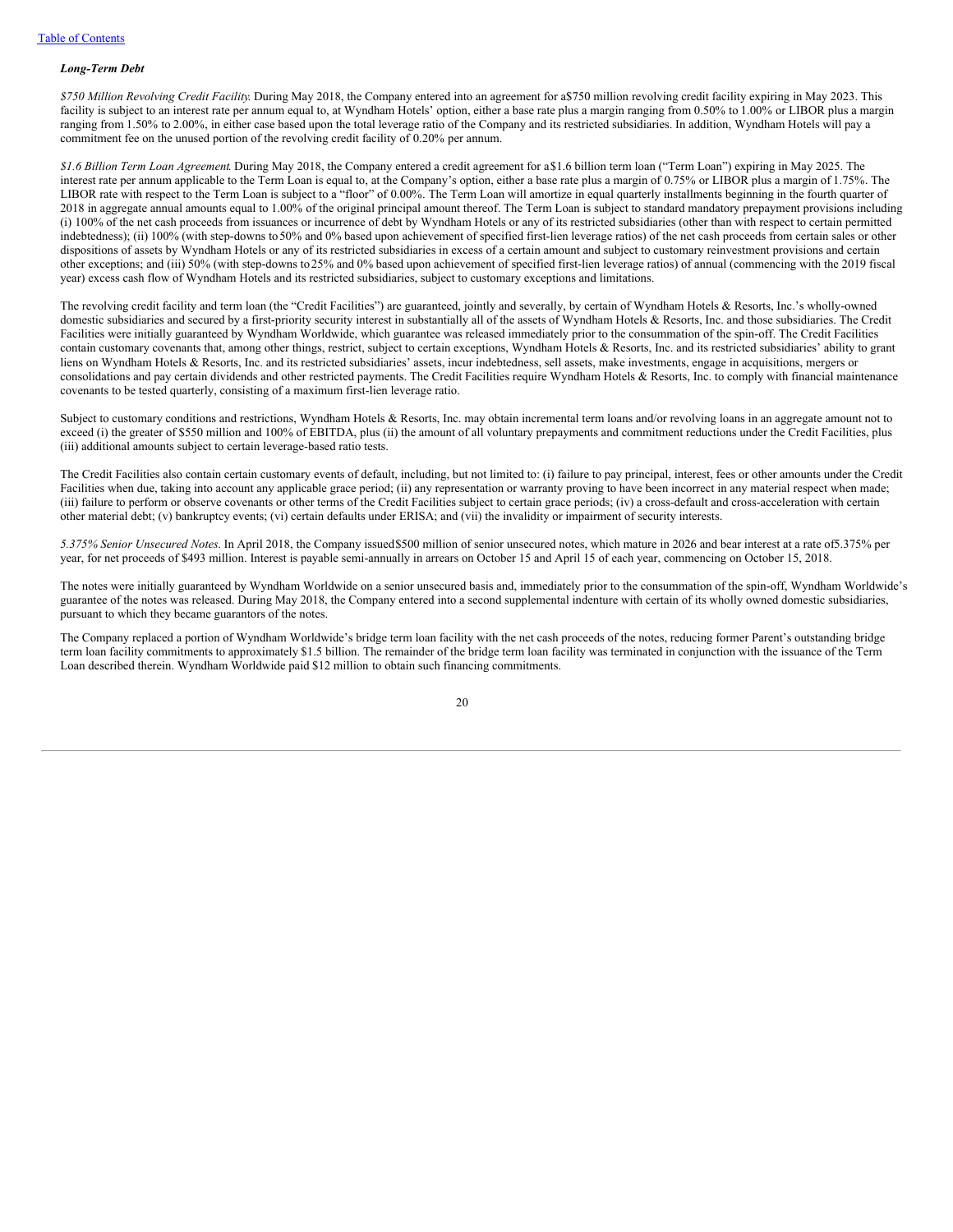*Capital Lease*. In connection with the Company's separation from Wyndham Worldwide, Wyndham Hotels was assigned the lease for its Corporate headquarters located in Parsippany, New Jersey from its former Parent, which resulted in the Company recording a capital lease obligation and asset of \$66 million and \$43 million, respectively. Such capital lease had an interest rate of 4.5% during 2018.

### *Deferred Financing Costs*

The Company classifies debt issuance costs related to its revolving credit facility within other non-current assets on the Consolidated and Combined Balance Sheets. The Company had debt issuance costs of \$6 million as of June 30, 2018.

### *Cash Flow Hedge*

On May 30, 2018, Wyndham Hotels hedged a portion of its\$1.6 billion term loan. The pay-fixed/receive-variable interest rate swaps have a total notional amount\$1.0 billion, of which \$500 million has a term of five years and \$500 million has a term of two and half years, with fixed rates of 2.66% and 2.52%, respectively. The variable rates of the swap agreements are based on one-month LIBOR. The aggregate fair value of these interest rate swaps was a \$3 million asset as of June 30, 2018, which was included within other non-current assets on the Condensed Consolidated and Combined Balance Sheet.

### *Debt Due to former Parent*

During May 2018, the Company's former Parent contributed\$197 million of debt that was due from a subsidiary of Wyndham Hotels. Such outstanding borrowings are eliminated within the Condensed Consolidated and Combined Financial Statements. As of December 31, 2017, Wyndham Hotels had \$184 million of outstanding borrowings from its former Parent.

#### *Interest Expense*

Wyndham Hotels incurred interest expense of\$10 million and \$2 million for the three months ended June 30, 2018 and 2017, respectively, and \$11 million and \$4 million for the six months ended June 30, 2018 and 2017, respectively.

### **11. Commitments and Contingencies**

The Company is involved in claims, legal and regulatory proceedings, and governmental inquiries related to the Company's business.

### *Litigation*

Wyndham Hotels is involved in claims, legal and regulatory proceedings and governmental inquiries arising in the ordinary course of its business, including but not limited to: breach of contract, fraud and bad faith claims with franchisees in connection with franchise agreements and with owners in connection with management contracts, negligence, breach of contract, fraud, employment, consumer protection and other statutory claims asserted in connection with alleged acts or occurrences at owned, franchised or managed properties or in relation to guest reservations and bookings.

Wyndham Hotels records an accrual for legal contingencies when it determines, after consultation with outside counsel, that it is probable that a liability has been incurred and the amount of the loss can be reasonably estimated. In making such determinations, Wyndham Hotels evaluates, among other things, the degree of probability of an unfavorable outcome, and when it is probable that a liability has been incurred, its ability to make a reasonable estimate of loss. Wyndham Hotels reviews these accruals each reporting period and makes revisions based on changes in facts and circumstances, including changes to its strategy in dealing with these matters.

Wyndham Hotels believes that it has adequately accrued for such matters with reserves of \$28 million and \$3 million as of June 30, 2018 and December 31, 2017. For matters not requiring accrual, Wyndham Hotels believes that such matters will not have a material effect on its results of operations, financial position or cash flows based on information currently available. However, litigation is inherently unpredictable and, although Wyndham Hotels believes that its accruals are adequate and/or that it has valid defenses in these matters, unfavorable results could occur. As such, an adverse outcome from such proceedings for which claims are awarded in excess of the amounts accrued, if any, could be material to Wyndham Hotels with respect to earnings and/or cash flows in any given reporting period. The Company had receivables of \$25 million as of June 30, 2018 for certain matters which are covered by insurance and were included in other current

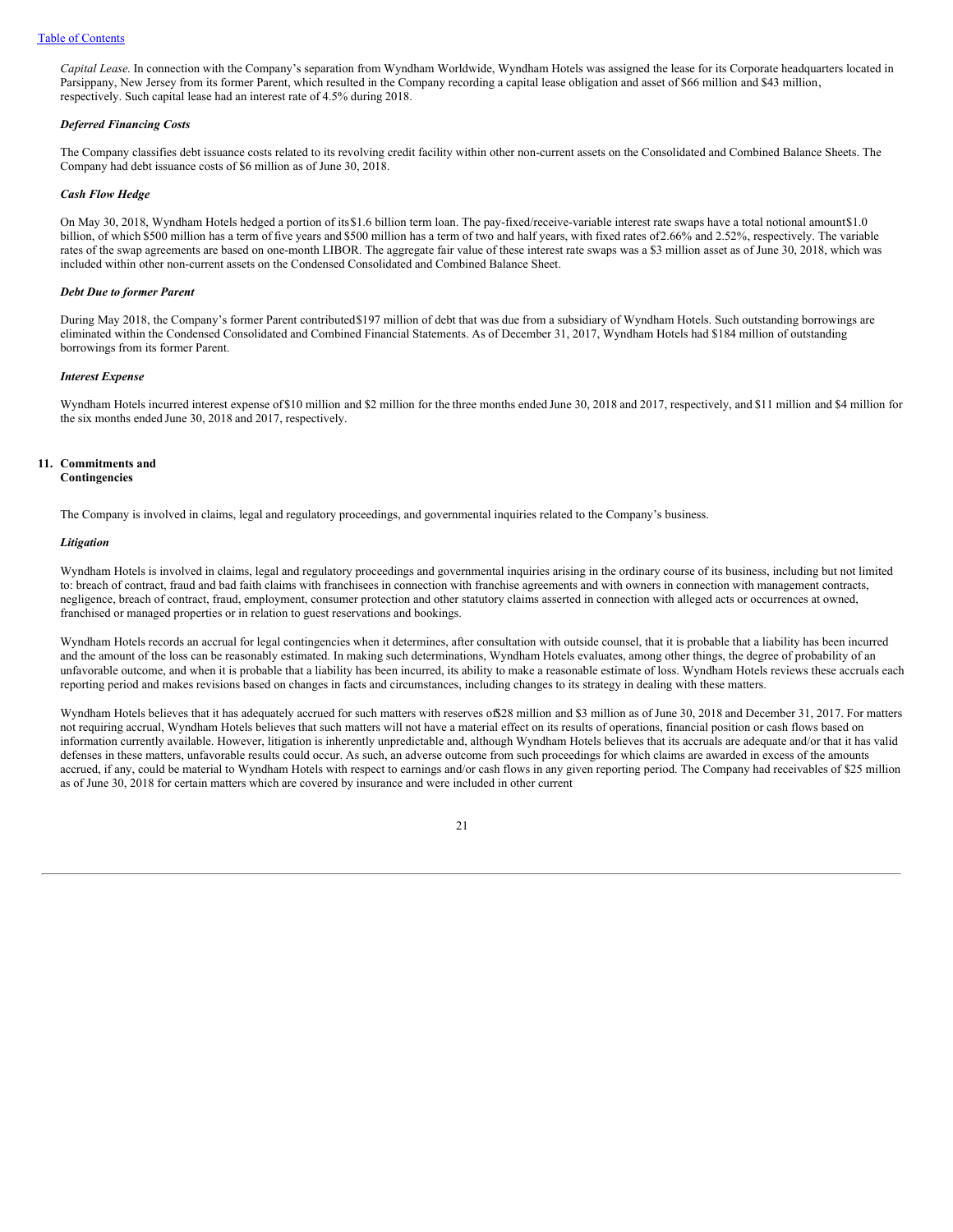assets on its Condensed Consolidated and Combined Balance Sheet. As ofJune 30, 2018, the potential exposure resulting from adverse outcomes of such legal proceedings could, in the aggregate, range up to \$29 million in excess of recorded accruals. However, Wyndham Hotels does not believe that the impact of such litigation will result in a material liability to Wyndham Hotels in relation to its combined financial position or liquidity.

# *Hotel Management Guarantees*

The Company has entered into hotel management agreements that provide the hotel owner with a guarantee of a certain level of profitability based upon various metrics. Under such agreements, the Company would be required to compensate the hotel owner for any profitability shortfall over the life of the management agreement up to a specified aggregate amount. For certain agreements, the Company may be able to recapture all or a portion of the shortfall payments in the event that future operating results exceed targets. The original terms of the Company's existing guarantees range from nine to ten years. As of June 30, 2018, the maximum potential amount of future payments that may be made under these guarantees was \$104 million with a combined annual cap of \$26 million. These guarantees have a remaining life of approximately five to six years with a weighted average life of approximately five years.

In connection with its performance guarantees, as of June 30, 2018, the Company maintained a liability of \$25 million, of which \$16 million was included in other noncurrent liabilities and \$9 million was included in accrued expenses and other current liabilities on its Condensed Consolidated and Combined Balance Sheet. As offune 30, 2018, the Company also had a corresponding \$11 million asset related to these guarantees, of which\$10 million was included in other non-current assets and \$1 million was included in other current assets on its Condensed Consolidated and Combined Balance Sheet. As of December 31, 2017, the Company maintained a liability of \$23 million, of which \$16 million was included in other non-current liabilities and \$7 million was included in accrued expenses and other current liabilities on its Condensed Consolidated and Combined Balance Sheet. As of December 31, 2017, the Company also had a corresponding \$12 million asset related to the guarantees, of which\$1 million was included in other non-current assets and \$11 million was included in other current assets on its Condensed Consolidated and Combined Balance Sheet. Such assets are being amortized on a straight-line basis over the life of the agreements. The amortization expense for the performance guarantees noted above was less than \$1 million and \$1 million for the three months ended June 30, 2018 and 2017, respectively, and less than\$1 million and \$2 million for the six months ended June 30, 2018 and 2017, respectively.

For guarantees subject to recapture provisions, the Company had a receivable of\$46 million as of June 30, 2018, of which \$45 million was included in other non-current assets and \$1 million was included in other current assets on its Condensed Consolidated and Combined Balance Sheet. As ofDecember 31, 2017, the Company had a receivable of \$41 million which was included in other non-current assets on its Condensed Consolidated and Combined Balance Sheet. Such receivables were the result of payments made to date that are subject to recapture and which the Company believes will be recoverable from future operating performance.

#### Credit Support Provided and Other Indemnifications relating to Wyndham Worldwide's Sale of its European Vacation Rentals Business

In May 2018, Wyndham Destination Network, LLC ("WDN"), a subsidiary of Wyndham Worldwide Corporation, and certain other Parent subsidiaries, completed the previously announced sale of the European Vacation Rentals business to Compass IV Limited, an affiliate of Platinum Equity, LLC.

In connection with the sale of the European Vacation Rentals business, the Company has provided certain post-closing credit support in the form of guarantees of up to approximately \$87 million to ensure that the business meets the requirements of certain credit card service providers, travel association and regulatory authorities. In addition, WDN has agreed that either it or Wyndham Hotels will provide an additional \$47 million in post-closing credit support to certain regulatory authorities by September 30, 2018. In connection with such additional post-closing credit support, former Parent has deposited \$47 million in escrow account funding. The escrow account funding will be released to Wyndham Destinations to the extent alternative post-closing credit support is provided by September 30, 2018, and the Company will receive onethird of any amount received in respect to the release of the escrow account.

Such post-closing credit support may be called if the European Vacation Rentals business fails to meets its primary obligation to pay amounts when due. The European Vacation Rentals business has provided an indemnity to Wyndham Worldwide Corporation in the event that the post-closing credit support is enforced or called upon. Pursuant to the terms of the Separation and Distribution Agreement that was entered into in connection with the Distribution, the Company will assume one-third and Wyndham Destinations will assume two-thirds of any such losses actually incurred by Wyndham

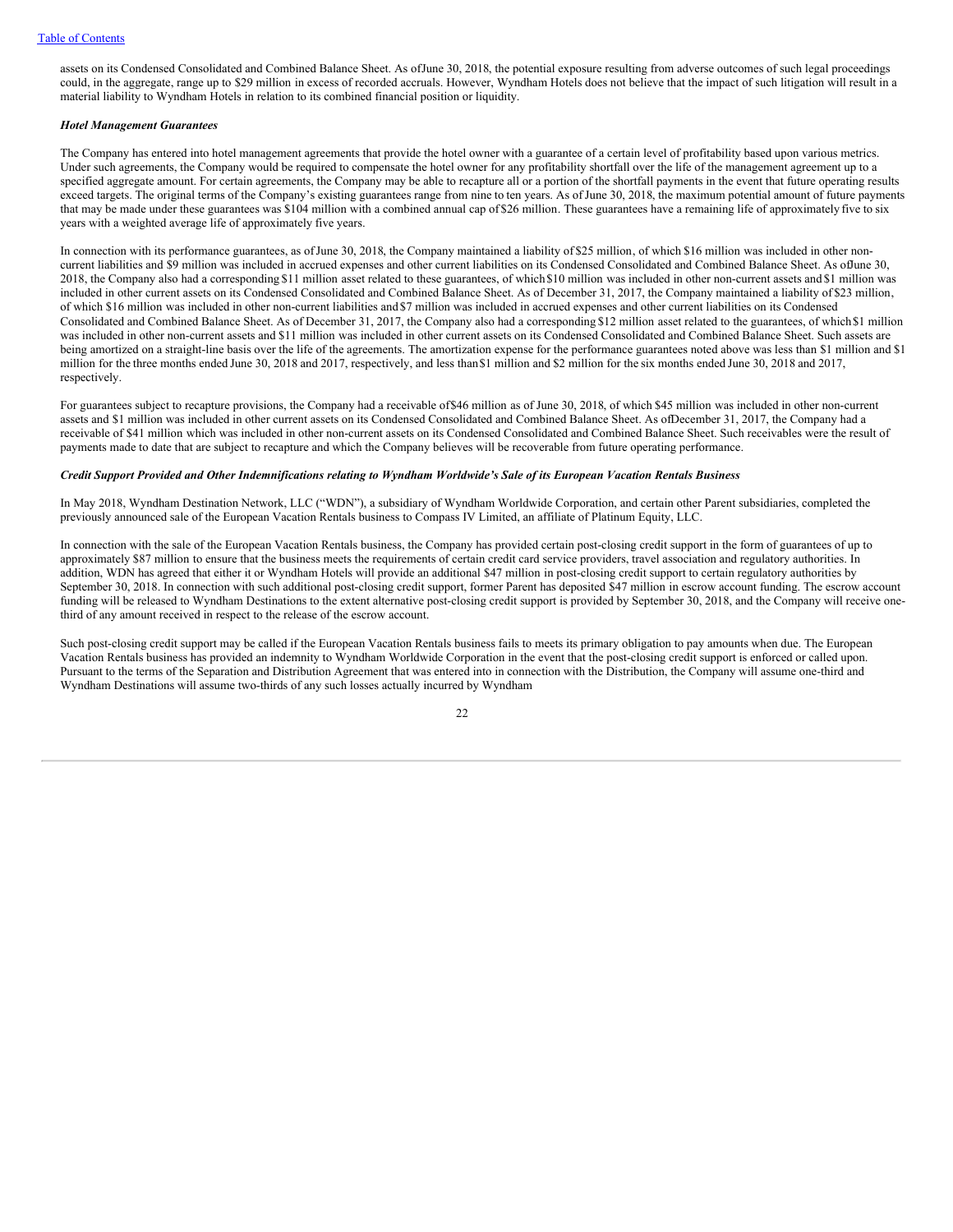Destinations or the Company in the event that these credit support arrangements are enforced or called upon by any beneficiary and of any amounts received by Wyndham Destinations in respect of any indemnification claims made.

The Company has recorded the fair value of its post-closing credit support guarantee, which resulted in a liability of \$41 million which was included in other non-current liabilities, and a receivable from its former Parent of \$27 million for two-thirds of such guarantee was included in other non-current assets on its Condensed Consolidated and Combined Balance Sheet.

#### *License Agreement related to Wyndham Worldwide's Sale of its European Vacation Rentals Business*

In connection with its sale, the European Vacation Rentals business has entered into a20-year agreement under which it will pay Wyndham Hotels a royalty fee of1% of net revenue for the right to use the "by Wyndham" endorser brand. The Company recorded \$1 million of royalty fees for the three and six months ended June 30, 2018.

#### *Transfer of Former Parent Liabilities and Issuances of Guarantees to Former Parent and Af iliates*

Upon the distribution of the Company's common stock to Wyndham Worldwide shareholders, the Company entered into certain guarantee commitments with its former Parent. These guarantee arrangements relate to certain former Parent contingent tax and other corporate liabilities. The Company assumed and is responsible for one-third of such contingent liabilities while its former Parent is responsible for the remaining two-thirds. The remaining amount of liabilities which were assumed by the Company in connection with the spin-off was \$27 million as of June 30, 2018, which \$26 million was included within other non-current liabilities and \$1 million was included within current liabilities on its Condensed Consolidated and Combined Balance Sheet. In addition, the Company had \$32 million of receivables due from former Parent and subsidiaries relating to income taxes as of June 30, 2018, which was included within current assets on its Condensed Consolidated and Combined Balance Sheet.

# **12. Stock-Based**

### **Compensation**

The Company has a stock-based compensation plan available to grant non-qualified stock options, incentive stock options, stock-settled appreciation rights ("SSARs"), RSUs, performance-vesting restricted stock units ("PSUs") and other stock or cash-based awards to key employees, non-employee directors, advisors and consultants. Under the Wyndham Hotels & Resorts, Inc. 2018 Equity and Incentive Plan, which became effective on May 14, 2018, a maximum of 10.0 million shares of common stock may be awarded. As of June 30, 2018, 7.8 million shares remained available.

### *Incentive Equity Awards Granted by the Company*

On May 17, 2018, Wyndham Hotels' Board of Directors approved an incentive equity award grant to key employees and senior officers of Wyndham Hotels in the form of RSUs and stock options. Such awards were converted to Wyndham Hotels equity awards on the first day of trading after the Company's separation from Wyndham Worldwide. The Company granted 0.5 million RSUs and 0.5 million options on June 1, 2018 that vest ratably over afour-year period.

The activity related to the Company's incentive equity awards from June 1, 2018 through June 30, 2018 consisted of the following:

|                             | <b>RSUs</b>              |                                           |       | <b>Options</b>                         |    |                                           |  |
|-----------------------------|--------------------------|-------------------------------------------|-------|----------------------------------------|----|-------------------------------------------|--|
|                             | Number of<br><b>RSUs</b> | Weighted<br>Average<br><b>Grant Price</b> |       | <b>Number</b><br>-of<br><b>Options</b> |    | Weighted<br>Average<br><b>Grant Price</b> |  |
| Balance as of May 31, 2018  | _                        |                                           | _     | _                                      |    |                                           |  |
| Granted <sup>(a)</sup>      | 0.5                      |                                           | 61.40 | 0.5                                    |    | 61.40                                     |  |
| Vested/exercised            | _                        |                                           | _     | _                                      |    |                                           |  |
| Balance as of June 30, 2018 | 0.5<br>(b)               |                                           | 61.40 | 0.5<br>(c)                             | £. | 61.40                                     |  |

(a) Represents awards granted by the Company on June 1, 2018.

(b) Approximately 0.5 million RSUs as of June 30, 2018 are expected to vest over time and have an aggregate unrecognized compensation expense of \$29 million, which is expected to be recognized over a weighted average period of 3.9 years.

(c) Approximately 0.5 million options outstanding as of June 30, 2018 are expected to vest over time and have an aggregate unrecognized compensation expense of \$6 million, which is expected to be recognized over a weighted average period of 3.9 years.

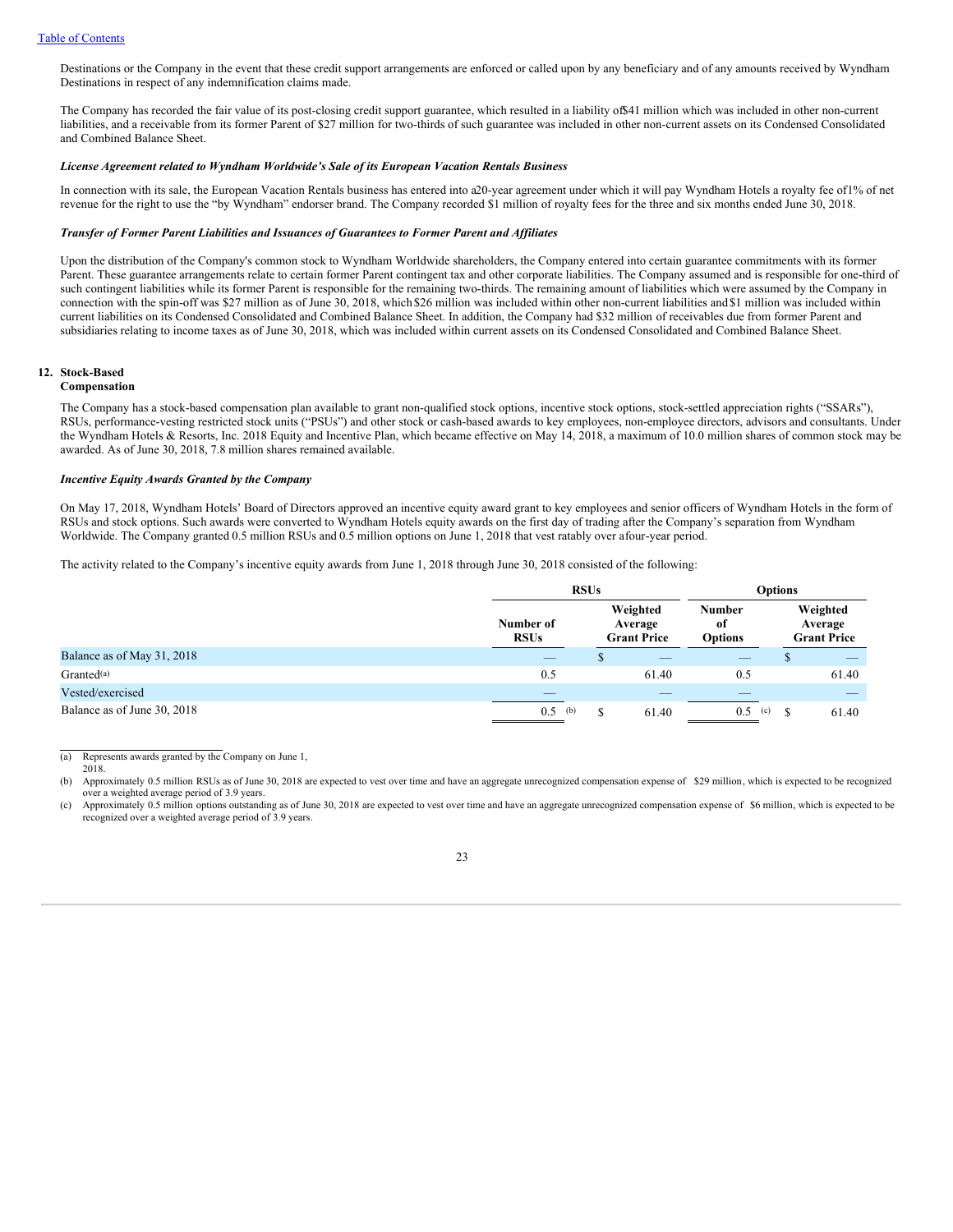The fair value of stock options granted by Wyndham Hotels on June 1, 2018 was estimated to be\$11.72 per option on the date of the grant using the Black-Scholes optionpricing model with the relevant weighted average assumptions outlined in the table below. Expected volatility is based on both historical and implied volatilities of the stock of comparable companies over the estimated expected life of the options. The expected life represents the period of time the options are expected to be outstanding. The-risk free interest rate is based on yields on U.S. Treasury strips with a maturity similar to the estimated expected life of the options. The projected dividend yield was based on the Company's anticipated annual dividend divided by the price of the Company's stock on the date of the grant.

|                          | 2018       |
|--------------------------|------------|
| Grant date strike price  | \$61.40    |
| Expected volatility      | 22.72      |
| Expected life            | 4.25 years |
| Risk-free interest rate  | 1.63       |
| Projected dividend yield | 2.73%      |

#### *Stock-Based Compensation Expense For Awards Granted by the Company*

Stock-based compensation expense for the awards granted in June 2018, amounted to\$1 million for the three and six months ended June 30, 2018.

### *Incentive Equity Awards Granted by Wyndham Worldwide*

Wyndham Worldwide maintained a stock-based compensation plan (the "Stock Plan") for the benefit of its officers, directors and employees. All share-based compensation awards granted under the Stock Plan related to Wyndham Worldwide common stock. As such, all related equity account balances are reflected in Wyndham Worldwide's Consolidated Statements of Equity and have not been reflected in Wyndham Hotels' Condensed Consolidated and Combined Financial Statements.

The following disclosures represent stock-based compensation activity attributable to Wyndham Hotels employees under Wyndham Worldwide's Stock Plan.

#### *Incentive Equity Awards Conversion*

Upon the Company's separation, all outstanding share-based compensation awards granted by Worldwide Worldwide were converted at a ratio ofone Wyndham Hotels equity award for every one Wyndham Worldwide equity award.

### *Incentive Equity Award Modification*

In August 2017, in conjunction with the spin-off of Wyndham Hotels, the Wyndham Worldwide board of directors approved certain modifications to the incentive equity awards granted by Wyndham Worldwide. Such modifications were contingent upon the spin-off becoming probable. On May 9, 2018, Wyndham Worldwide's board of directors approved the then-proposed spin-off of Wyndham Hotels resulting in an acceleration of vesting for all outstanding equity awards granted prior to 2018. As a result of this acceleration, 0.1 million RSUs and PSUs vested on June 1, 2018 and0.4 million RSUs are expected to vest on November 30, 2018. In addition,0.1 million RSUs not subject to modification will vest in July 2019.

The activity related to RSU and PSUs granted by Wyndham Worldwide to Wyndham Hotels employees for the six months ended June 30, 2018 consisted of the following:

24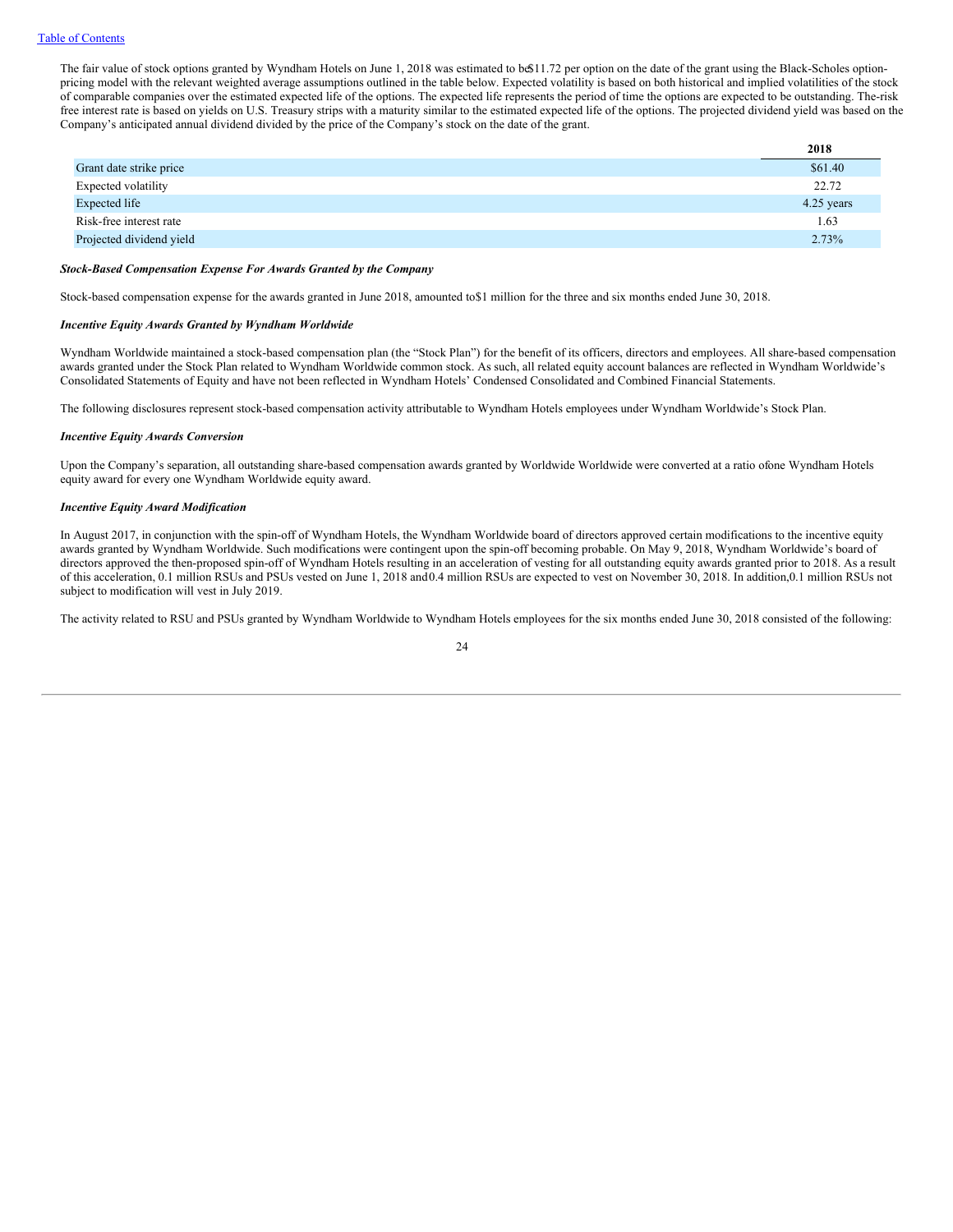|                                               |                          | <b>RSUs</b>                            |       |                                    |                                           |       |
|-----------------------------------------------|--------------------------|----------------------------------------|-------|------------------------------------|-------------------------------------------|-------|
|                                               | Number of<br><b>RSUs</b> | Weighted<br>Average<br>Grant Price (b) |       | <b>Number</b><br>оf<br><b>PSUs</b> | Weighted<br>Average<br><b>Grant Price</b> |       |
| Balance as of December 31, 2017               | 0.3                      | <sup>S</sup>                           | 60.80 | 0.1                                | ۰D                                        | 60.80 |
| Granted <sup>(a)</sup>                        | 0.1                      |                                        | 64.46 |                                    |                                           |       |
| Transferred from former Parent <sup>(c)</sup> | 0.2                      |                                        | 61.65 |                                    |                                           |       |
| Vested/exercised                              | (0.1)                    |                                        | 60.80 | (0.1)                              |                                           | 60.80 |
| Balance as of June 30, 2018                   | 0.5<br>(d)               | S                                      | 61.61 |                                    |                                           |       |

(a) Represents awards granted by Wyndham Worldwide on March 1,

2018.

(b) Weighted average grant prices were adjusted to reflect changes resulting from the modification and separation from Wyndham Worldwide.

(c) Represents awards related to employees that transferred from Wyndham Worldwide upon

separation. (d) Approximately 0.5 million outstanding RSUs as of June 30, 2018 are expected to vest over time and have an aggregate unrecognized compensation expense of \$21 million which is expected to be recognized over a weighted average period of 0.8 years.

### *Stock-Based Compensation Expense Granted by Wyndham Worldwide*

Under the Stock Plan, the Company recorded\$20 million and \$23 million of stock-based compensation expense for the three and six months ended June 30, 2018, respectively for awards granted to Wyndham Hotel employees. Such expense included \$20 million of expense which, was recorded within separation-related costs on the Condensed Consolidated and Combined Statements of Income for both the three and six months ended June 30, 2018, of which \$15 million was a result of the modification of the Stock Plan.

#### **13. Segment Information**

The reportable segments presented below represent Wyndham Hotels' operating segments for which separate financial information is available and is utilized on a regular basis by its chief operating decision maker to assess performance and allocate resources. In identifying its reportable segments, Wyndham Hotels also considers the nature of services provided by its operating segments. Management evaluates the operating results of each of its reportable segments based upon net revenues and "Adjusted EBITDA", which is defined as net income excluding interest expense, depreciation and amortization, impairment charges, restructuring and related charges, contract termination costs, transaction-related costs (acquisition-, disposition- or separation-related), stock-based compensation expense, early extinguishment of debt costs and income taxes. Wyndham Hotels believes that Adjusted EBITDA is a useful measure of performance for its segments which, when considered with U.S. GAAP measures, Wyndham Hotels believes allows a more complete understanding of its operating performance. Wyndham Hotels' presentation of Adjusted EBITDA may not be comparable to similarly-titled measures used by other companies.

|                                  |                                               | Three Months Ended June 30, |  |                     |      |                        |  |      |  |  |  |
|----------------------------------|-----------------------------------------------|-----------------------------|--|---------------------|------|------------------------|--|------|--|--|--|
|                                  |                                               | 2018                        |  |                     | 2017 |                        |  |      |  |  |  |
|                                  | <b>Net Revenues</b><br><b>Adjusted EBITDA</b> |                             |  | <b>Net Revenues</b> |      | <b>Adjusted EBITDA</b> |  |      |  |  |  |
| Hotel Franchising                |                                               | 289                         |  | 129                 | \$   | 233                    |  | 111  |  |  |  |
| Hotel Management                 |                                               | 146                         |  |                     |      | 98                     |  |      |  |  |  |
| <b>Total Reportable Segments</b> |                                               | 435                         |  | 137                 |      | 331                    |  | 115  |  |  |  |
| Corporate and Other              |                                               | _                           |  | (12)                |      | -                      |  | (10) |  |  |  |
| <b>Total Company</b>             |                                               | 435                         |  | 125                 |      | 331                    |  | 105  |  |  |  |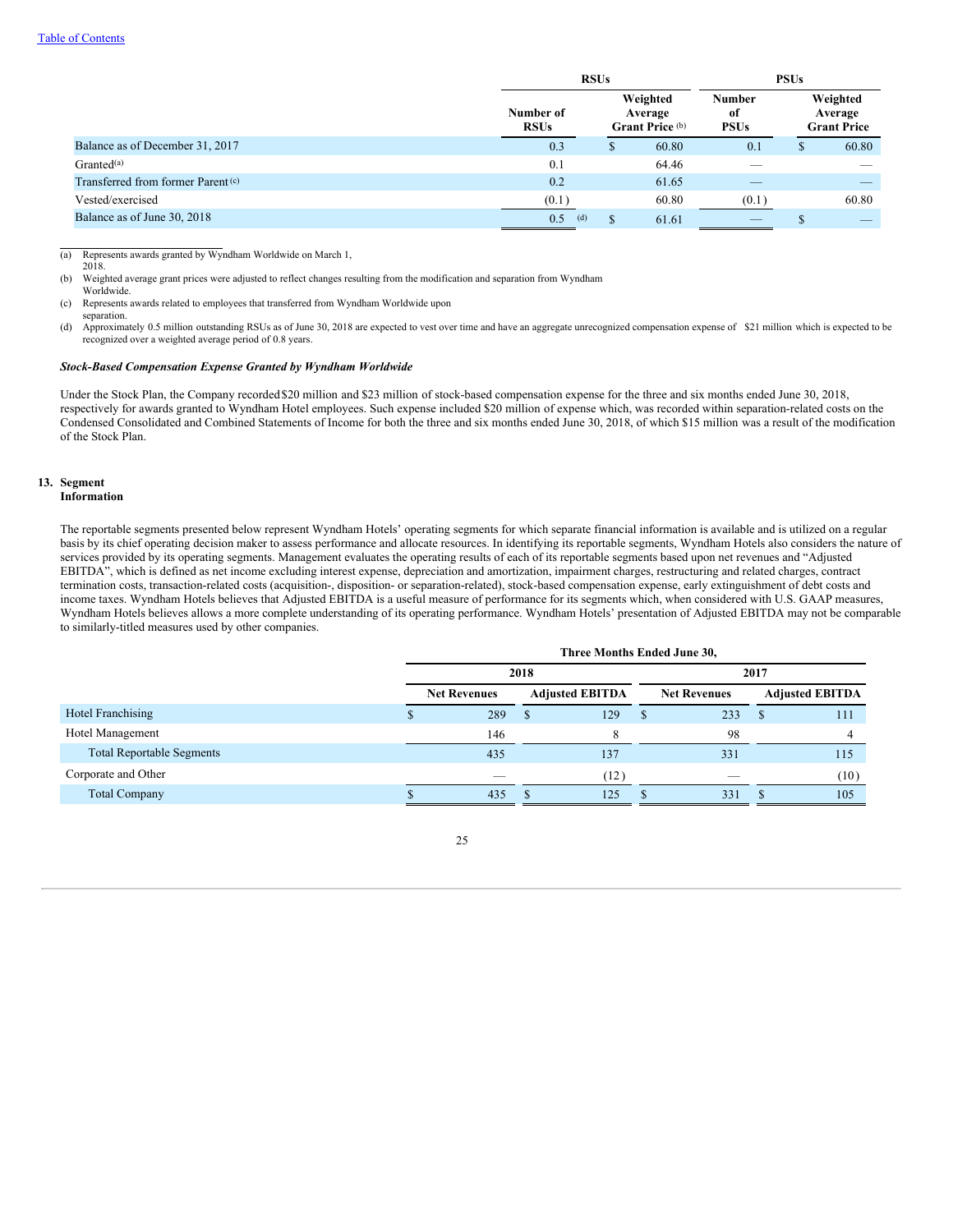# **Reconciliation of Net income to Adjusted EBITDA**

| Three Months Ended June 30, |     |      |      |  |
|-----------------------------|-----|------|------|--|
|                             |     |      | 2017 |  |
|                             | 21  | - 35 | 48   |  |
|                             | 8   |      | 34   |  |
|                             | 22  |      | 19   |  |
|                             | 10  |      | 2    |  |
|                             |     |      |      |  |
|                             | 35  |      |      |  |
|                             | 28  |      |      |  |
|                             | 125 |      | 105  |  |
|                             |     | 2018 |      |  |

|                                  | Six Months Ended June 30,                     |      |                     |                        |   |     |   |      |  |  |
|----------------------------------|-----------------------------------------------|------|---------------------|------------------------|---|-----|---|------|--|--|
|                                  |                                               | 2018 |                     | 2017                   |   |     |   |      |  |  |
|                                  | <b>Net Revenues</b><br><b>Adjusted EBITDA</b> |      | <b>Net Revenues</b> | <b>Adjusted EBITDA</b> |   |     |   |      |  |  |
| Hotel Franchising                | ъ                                             | 491  | S                   | 214                    | S | 424 | S | 189  |  |  |
| Hotel Management                 |                                               | 246  |                     | 24                     |   | 196 |   | 14   |  |  |
| <b>Total Reportable Segments</b> |                                               | 737  |                     | 238                    |   | 620 |   | 203  |  |  |
| Corporate and Other              |                                               | ___  |                     | (21)                   |   | -   |   | (20) |  |  |
| <b>Total Company</b>             |                                               | 737  |                     |                        |   | 620 |   | 183  |  |  |

# **Reconciliation of Net income to Adjusted EBITDA**

|                               | Six Months Ended June 30, |                          |    |     |  |
|-------------------------------|---------------------------|--------------------------|----|-----|--|
|                               | 2018                      |                          |    |     |  |
| Net income                    |                           | 61                       | -S | 81  |  |
| Provision for income taxes    |                           | 24                       |    | 55  |  |
| Depreciation and amortization |                           | 41                       |    | 37  |  |
| Interest expense, net         |                           | 11                       |    | 4   |  |
| Stock-based compensation      |                           | $\overline{4}$           |    |     |  |
| Separation-related            |                           | 46                       |    |     |  |
| Transaction-related, net      |                           | 30                       |    |     |  |
| Restructuring                 |                           | $\overline{\phantom{a}}$ |    |     |  |
| <b>Adjusted EBITDA</b>        |                           | 217                      |    | 183 |  |

# **14. Separation-Related and Transaction-Related**

# **Costs**

# *Separation-Related*

On May 31, 2018, Wyndham Worldwide completed the Distribution, which resulted in Wyndham Hotels & Resorts, Inc. becoming a separate, publicly traded company (see Note 1 - Basis of Presentation for further details).

For the three and six months ended June 30, 2018, the Company incurred \$35 million and \$46 million, respectively, of separation-related costs associated with its spin-off from Wyndham Worldwide. These costs primarily consist of severance, stock-based compensation and other employee-related costs.

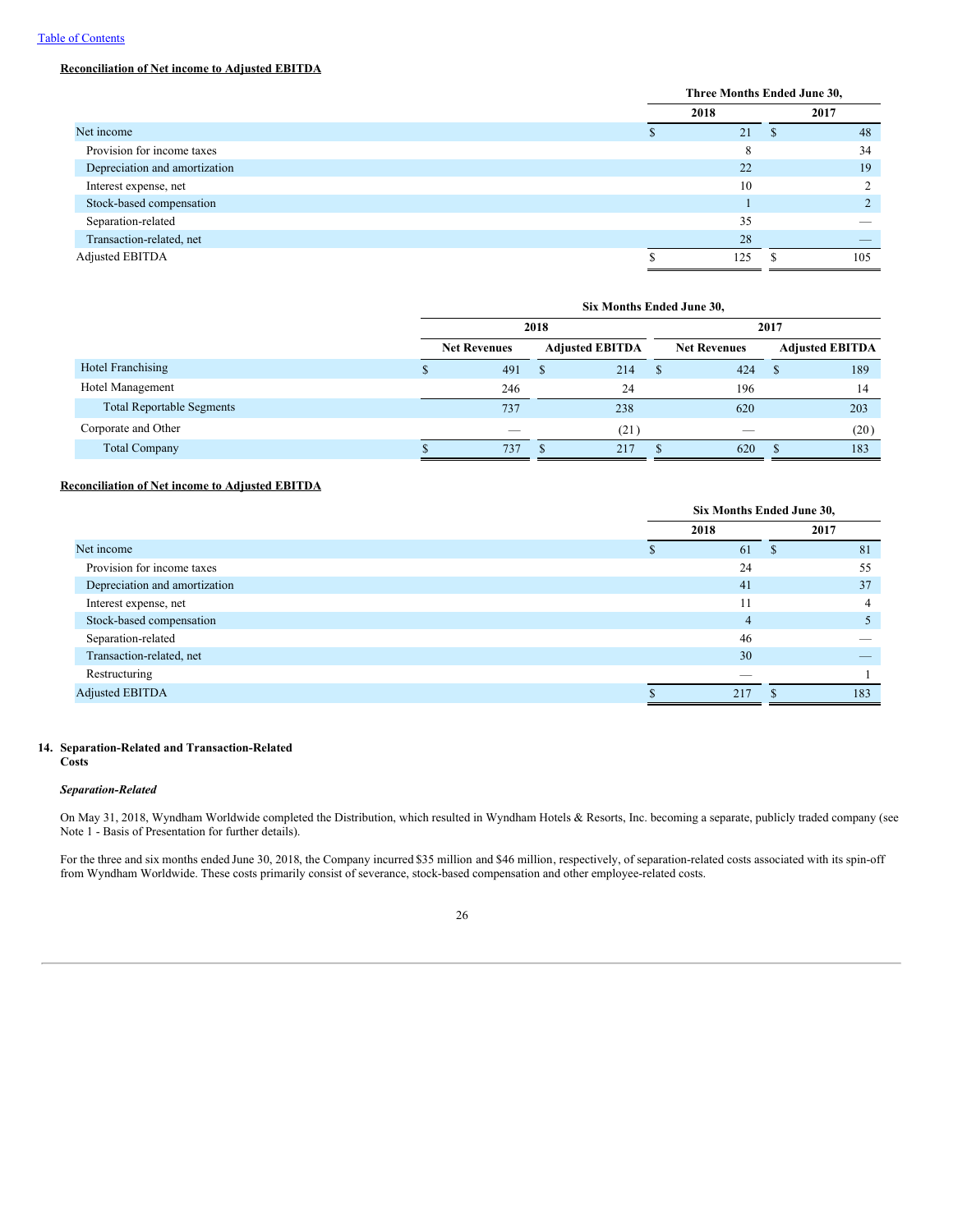### *Transaction-Related, Net*

For the three months ended June 30, 2018, the Company incurred \$28 million of transaction-related costs consisting primarily of\$51 million related to the Company's acquisition of La Quinta partially offset by a \$23 million gain the Company recorded in connection with its sale, in May 2018, of its Knights Inn brand and franchise system for \$27 million in cash, subject to certain post-closing adjustments.

For the six months ended June 30, 2018, the Company incurred \$30 million of transaction-related costs consisting of \$53 million related to the Company's acquisition of La Quinta partially offset by a \$23 million gain the Company recorded in connection with its sale, in May 2018, of its Knights Inn brand. This sale was not material to the Company's results of operations or financial position.

### **15. Transactions with Former**

### **Parent**

Wyndham Hotels has a number of existing arrangements whereby former Parent has provided services to Wyndham Hotels.

### *Cash Management*

Former Parent uses a centralized cash management process. Prior to the Distribution, the majority of Wyndham Hotels' daily cash receipts were transferred to former Parent and former Parent funded Wyndham Hotels' operating and investing activities as needed. Accordingly, the cash and cash equivalents held by former Parent were not allocated to Wyndham Hotels prior to the Distribution. During such periods, Wyndham Hotels reflected transfers of cash between the Company and former Parent as a component of Due to former Parent, net on its Condensed Consolidated and Combined Balance Sheets.

### *Net Transfer to Former Parent*

The components of net transfers to former Parent in the Condensed Consolidated and Combined Statements of former Parent's Net Investment were as follows:

|                                                 | Six Months Ended June 30, |       |  |  |  |
|-------------------------------------------------|---------------------------|-------|--|--|--|
|                                                 | 2018                      | 2017  |  |  |  |
| Cash pooling and general financing activities   | $(110)$ \$                | (137) |  |  |  |
| Indirect general corporate overhead allocations | 12                        | 18    |  |  |  |
| Corporate allocations for shared services       | 13                        | 14    |  |  |  |
| Stock-based compensation allocations            | 20                        |       |  |  |  |
| Income taxes                                    | 27                        | 39    |  |  |  |
| Net transfers to former Parent                  | (38)                      | (61)  |  |  |  |

### *Net Contribution from Former Parent*

The components of net contribution from former Parent in the Condensed Consolidated and Combined Statements of former Parent's Net Investment were as follows:

|                                                             | <b>Six Months</b><br>Ended<br>June 30, 2018 |
|-------------------------------------------------------------|---------------------------------------------|
| Contribution of outstanding borrowings due to former Parent | 197                                         |
| Capital contribution from former Parent                     | 106                                         |
| Dividend to former Parent                                   | (90)                                        |
| Other contributions from former Parent, net                 | 21                                          |
| Net contribution from former Parent                         | 234                                         |

# *Debt Due to Former Parent*

Wyndham Hotels had \$184 million of outstanding borrowings from its former Parent as ofDecember 31, 2017. See Note 10 - Long-Term Debt and Borrowing Arrangements for further detail.

> See Notes to Condensed Balance Sheets  $27$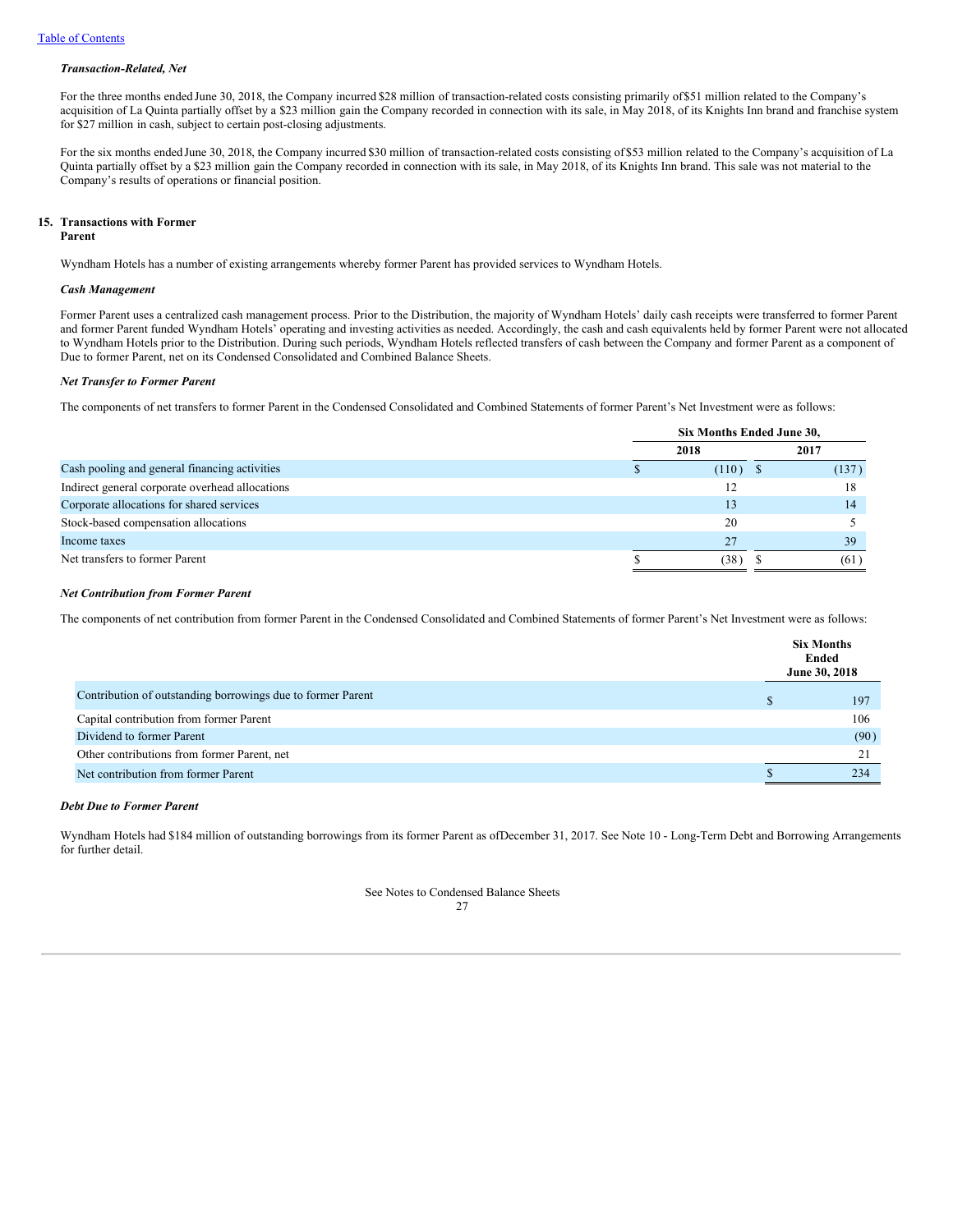### *Services Provided by Former Parent*

Prior to the Distribution, Wyndham Hotels' combined financial statements include costs for services that its former Parent provides to the Company including, but not limited to, information technology support, financial services, human resources and other shared services. Historically, these costs were charged to Wyndham Hotels on a basis determined by its former Parent to reflect a reasonable allocation of actual costs incurred to perform the services. During the six months ended June 30, 2018 and 2017, Wyndham Hotels was charged \$13 million and \$14 million for such services, which were included in Operating and General and administrative expenses in Wyndham Hotels' Condensed Consolidated and Combined Statements of Income.

Additionally, former Parent allocated indirect general corporate overhead costs to Wyndham Hotels for certain functions and services provided, including, but not limited to, executive facilities, shared service technology platforms, finance and other administrative support. Accordingly, the Company recorded \$12 million and \$18 million of expenses for indirect general corporate overhead from former Parent during the six months ended June 30, 2018 and 2017, respectively, which are included in General and administrative expenses within its Condensed Consolidated and Combined Statements of Income.

These allocations may not, however, reflect the expense Wyndham Hotels would have incurred as an independent, publicly traded company for the periods presented. Actual costs that may have been incurred had Wyndham Hotels been a stand-alone company would depend on a number of factors, including the chosen organizational structure, the functions Wyndham Hotels might have performed itself or outsourced and strategic decisions Wyndham Hotels might have made in areas such as information technology and infrastructure. Following the Distribution, Wyndham Hotels will perform these functions using its own resources or purchased services from either former Parent or third parties. For an interim period some of these functions will continue to be provided by former Parent under a transition services agreement.

#### *Insurance*

Prior to the Distribution, former Parent provided the Company with insurance coverage for general liability, property, business interruption and other risks with respect to business operations and charged the Company a fee based on estimates of claims. Wyndham Hotels was charged \$1 million for insurance during the six months ended June 30, 2018 and 2017 which was included in the Condensed Consolidated and Combined Statements of Income.

### *Defined Contribution Benefit Plans*

Prior to the Distribution, former Parent administered and maintained domestic defined contribution savings plans and a domestic deferred compensation plan that provide eligible employees of Wyndham Hotels an opportunity to accumulate funds for retirement. Former Parent matched the contributions of participating employees on the basis specified by each plan. Wyndham Hotels' cost for these plans was \$2 million and \$3 million during the six months ended June 30, 2018 and 2017, respectively.

### *Transactions with Former Parent*

In connection with the Distribution, Wyndham Hotels and Wyndham Worldwide entered into long-term exclusive license agreements to retain Wyndham Destinations affiliations with one of the industry's top-rated loyalty programs, Wyndham Rewards, as well as to continue to collaborate on inventory-sharing and customer cross-sell initiatives.

Wyndham Hotels also entered into several agreements with Wyndham Destinations that govern the relationship of the parties following the spin-off, including a separation and distribution agreement, an employee matters agreement, a tax matters agreement, a transition services agreement and a license, development and noncompetition agreement.

These agreements have either not existed historically, or may be on different terms than the terms of the arrangement or agreements that existed prior to the spin-off. These Condensed Consolidated and Combined Financial Statements do not reflect the effect of these new and/or revised agreements.

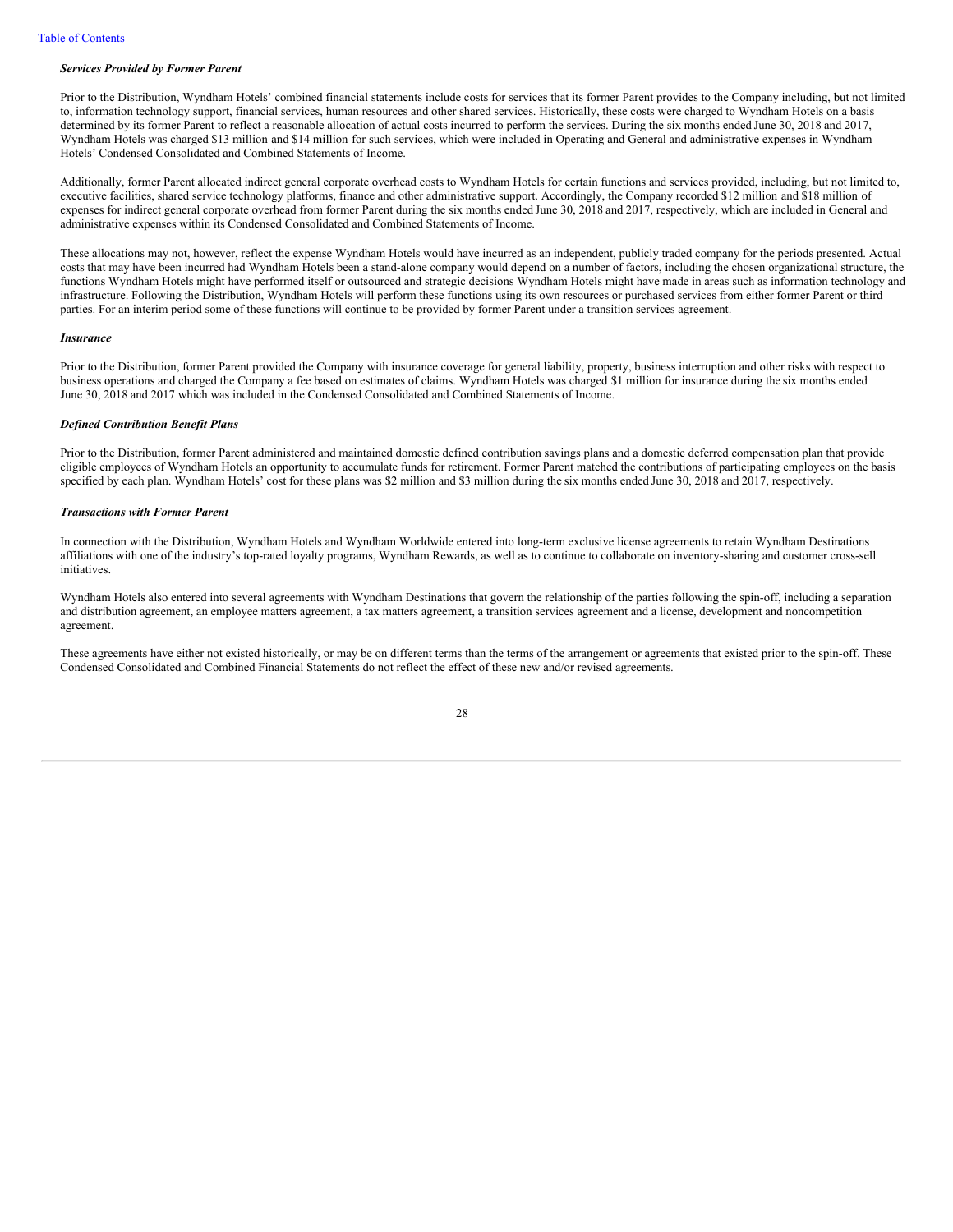### <span id="page-30-0"></span>**Item 2. Management's Discussion and Analysis of Financial Condition and Results of Operations.**

### <span id="page-30-1"></span>**FORWARD-LOOKING STATEMENTS**

This report includes "forward-looking statements" as that term is defined by the Securities and Exchange Commission ("SEC"). Forward-looking statements are any statements other than statements of historical fact, including statements regarding our expectations, beliefs, hopes, intentions or strategies regarding the future. In some cases, forwardlooking statements can be identified by the use of words such as "may," "will," "expects," "should," "believes," "plans," "anticipates," "estimates," "predicts," "potential," "continue," "future" or other words of similar meaning. Forward-looking statements are subject to risks and uncertainties that could cause actual results of Wyndham Hotels to differ materially from those discussed in, or implied by, the forward-looking statements. Factors that might cause such a difference include, but are not limited to, market demand for shares of Wyndham Hotels' common stock, general economic conditions, the performance of the financial and credit markets, the economic environment for the hospitality industry, the impact of war, terrorist activity or political strife, operating risks associated with the hotel business, uncertainties related to Wyndham Hotels' ability to realize the anticipated benefits of the spin-off or the La Quinta acquisition, uncertainties related to the successful integration of Wyndham Hotels' business with La Quinta's hotel franchising and management businesses, uncertainties related to Wyndham Hotels' ability to obtain financing or the terms of such financing, unanticipated developments related to the impact of the spin-off and the La Quinta acquisition on our relationships with our customers, suppliers, employees and others with whom we have relationships, unanticipated developments resulting from possible disruption to our operations resulting from the spin-off, or the La Quinta acquisition, uncertainties related to our postclosing credit obligations in connection with the divestiture of the European Vacation Rentals business, our credit rating, the timing and amount of future share repurchases and dividends; and those disclosed as risks under "Risk Factors" in Part II, Item 1A of this report. We caution readers that any such statements are based on currently available operational, financial and competitive information, and they should not place undue reliance on these forward-looking statements, which reflect management's opinion only as of the date on which they were made. The forward-looking statements made in this Quarterly Report on Form 10-Q are made only as of the date hereof, and we do not have or undertake any obligation to update any forward-looking statements to reflect subsequent events or circumstances.

References herein to "Wyndham Hotels," the "Company," "we," "our" and "us" refer to both (i) Wyndham Hotels & Resorts, Inc. and its consolidated subsidiaries for time periods following the consummation of the spin-off and (ii) the Wyndham Hotels & Resorts Businesses for time periods prior to the consummation of the spin-off. Unless the context otherwise suggests, references herein to "Wyndham Worldwide," "Wyndham Destinations" and "former Parent" refer to Wyndham Worldwide Corporation and its consolidated subsidiaries.

# **BUSINESS AND OVERVIEW**

Wyndham Hotels & Resorts is a leading global hotel franchisor, licensing its renowned hotel brands to hotel owners in more than 80 countries around the world.

Wyndham Hotels operates in the following segments:

**Hotels**.

•**Hotel franchising —** licenses our lodging brands and provides related services to third-party hotel owners and others. •**Hotel management —**provides hotel management services for full-service and select limited-service hotels as well as two hotels that are owned by Wyndham

The Condensed Consolidated and Combined Financial Statements presented herein have been prepared on a stand-alone basis and prior to May 31, 2018 are derived from the consolidated financial statements and accounting records of Wyndham Worldwide. The Condensed Consolidated and Combined Financial statements include Wyndham Hotels' assets, liabilities, revenues, expenses and cash flows and all entities in which Wyndham Hotels has a controlling financial interest.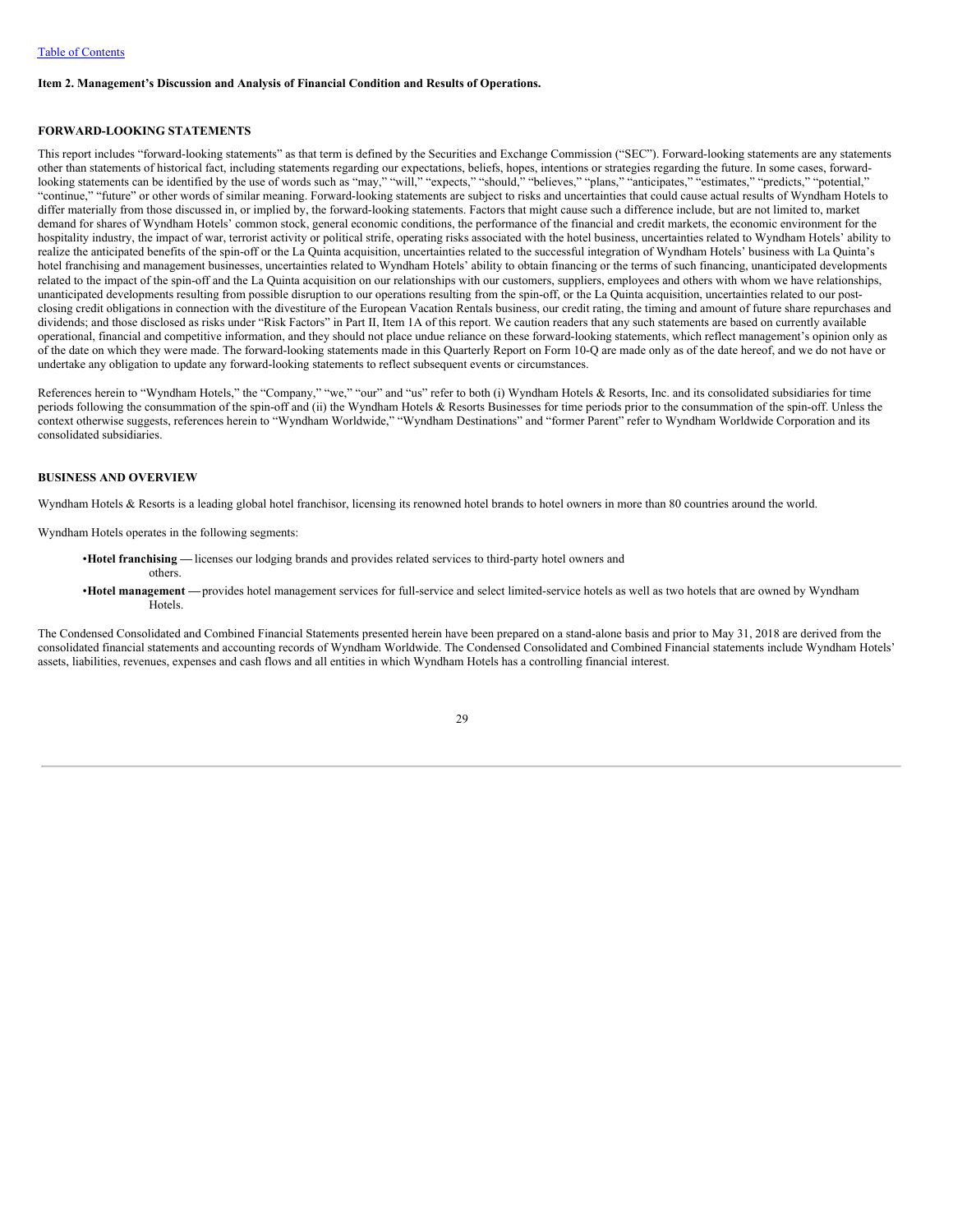# **RESULTS OF OPERATIONS**

Discussed below are our key operating statistics, combined results of operations and the results of operations for each of our reportable segments. The reportable segments presented below represent our operating segments for which discrete financial information is available and used on a regular basis by our chief operating decision maker to assess performance and to allocate resources. In identifying our reportable segments, we also consider the nature of services provided by our operating segments. Management evaluates the operating results of each of our reportable segments based upon net revenues and Adjusted EBITDA. Adjusted EBITDA is defined as net income excluding interest expense, depreciation and amortization, impairment charges, restructuring and related charges, contract termination costs, transaction-related costs (acquisition-, disposition- or separation-related), stock-based compensation expense, early extinguishment of debt costs and income taxes. We believe that Adjusted EBITDA is a useful measure of performance for our segments and, when considered with U.S. GAAP measures, gives a more complete understanding of our operating performance. Adjusted EBITDA is not a recognized term under U.S. GAAP and should not be considered as an alternative to net income or other measures of financial performance or liquidity derived in accordance with U.S. GAAP. Our presentation of Adjusted EBITDA may not be comparable to similarly-titled measures used by other companies.

We generate royalties and franchise fees, management fees and other revenues from hotel franchising and hotel management activities, as well as fees from licensing our "Wyndham" trademark, certain other trademarks and intellectual property. In addition, pursuant to our franchise and management contracts with third-party hotel owners, we generate marketing, reservation and loyalty fee revenues and cost reimbursement revenues that over time are offset, respectively, by the marketing, reservation and loyalty costs and property operating costs that we incur.

# **OPERATING STATISTICS**

The table below presents our operating statistics for the three months ended June 30, 3018 and 2017. "Rooms" represent the number of hotel rooms in our brand systems as of the last date of the period. "RevPAR" represents the room rental revenues generated by our franchisees divided by the number of available room-nights in the period. These operating statistics are the drivers of our revenues and therefore provide an enhanced understanding of our business. Refer to the Results of Operations section below for a discussion as to how these operating statistics affected our business for the periods presented.

|                               |         | Three Months Ended June 30, |            |  |  |  |  |
|-------------------------------|---------|-----------------------------|------------|--|--|--|--|
|                               | 2018    | 2017                        | $%$ Change |  |  |  |  |
| $\mathbf{Rooms}^{\text{(a)}}$ |         |                             |            |  |  |  |  |
| <b>United States</b>          | 504,300 | 425,800                     | 18%        |  |  |  |  |
| International                 | 288,000 | 279,900                     | $3\%$      |  |  |  |  |
| Total rooms                   | 792,300 | 705,700                     | $12\%$     |  |  |  |  |
| RevPAR <sup>(a)</sup>         |         |                             |            |  |  |  |  |
| <b>United States</b>          | \$48.50 | \$44.53                     | $9\%$      |  |  |  |  |
| International <sup>(b)</sup>  | 33.89   | 31.37                       | $8\%$      |  |  |  |  |
| Total RevPAR <sup>(b)</sup>   | 42.95   | 39.43                       | $9\%$      |  |  |  |  |

(a) Includes the impact of acquisitions from the acquisition dates

forward.

(b) Excluding currency effects, international RevPAR increased 5% and total RevPAR increased 8%.

### **THREE MONTHS ENDED JUNE 30, 2018 VS. THREE MONTHS ENDED JUNE 30, 2017**

|                            |      | Three Months Ended June 30, |  |      |            |  |  |  |  |
|----------------------------|------|-----------------------------|--|------|------------|--|--|--|--|
|                            | 2018 |                             |  | 2017 | $%$ Change |  |  |  |  |
| Net revenues               |      | 435                         |  | 331  | $31\%$     |  |  |  |  |
| Expenses                   |      | 396                         |  | 247  | 60%        |  |  |  |  |
| Operating income           |      | 39                          |  | 84   | $(54\%)$   |  |  |  |  |
| Interest expense, net      |      | 10                          |  |      | <b>NM</b>  |  |  |  |  |
| Income before income taxes |      | 29                          |  | 82   | $(65\%)$   |  |  |  |  |
| Provision for income taxes |      | 8                           |  | 34   | $(76\%)$   |  |  |  |  |
| Net income                 |      | 21                          |  | 48   | $(56\%)$   |  |  |  |  |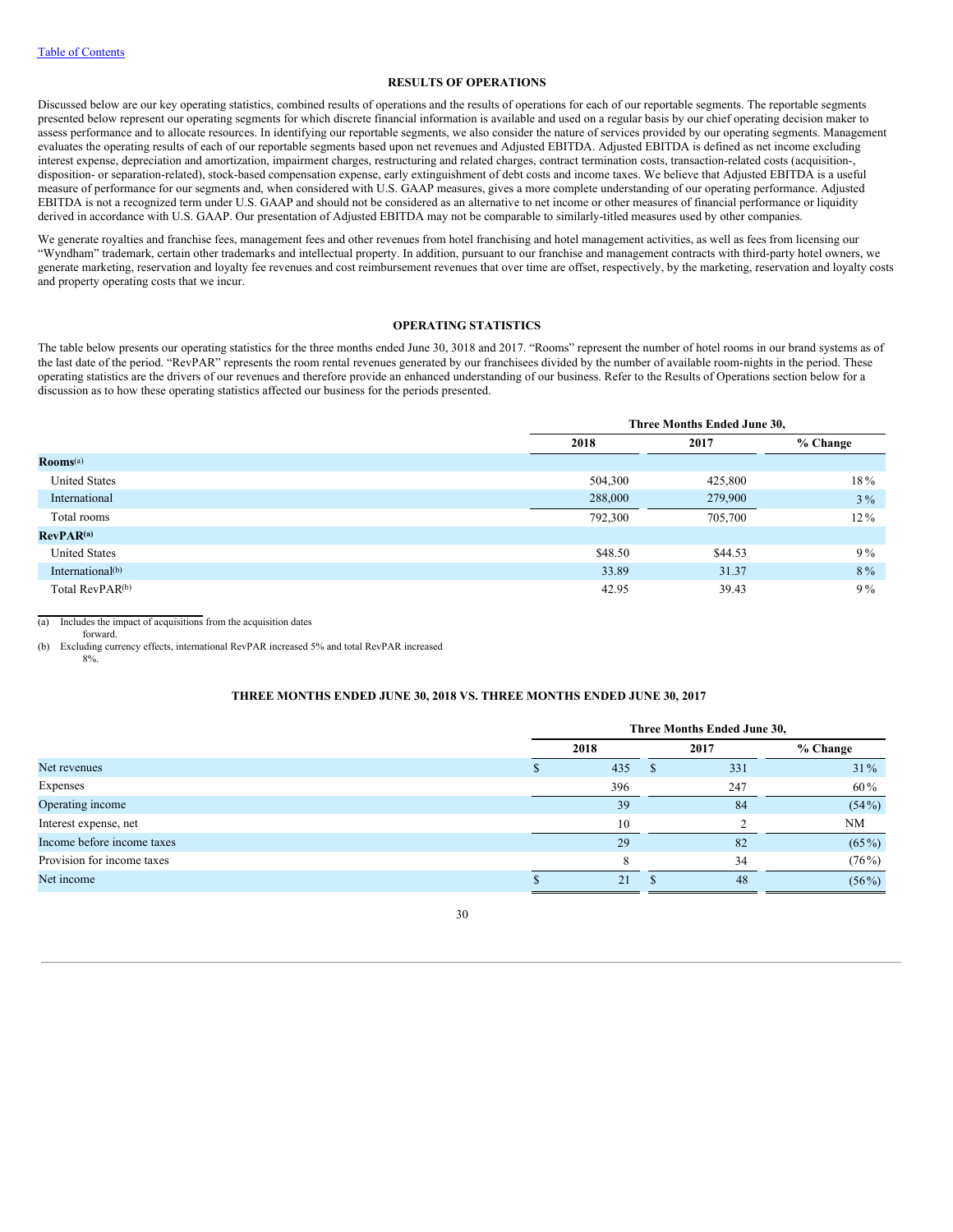During the three months ended June 30, 2018, net revenues increased 31% compared with the prior-year period, primarily due to \$77 million of incremental revenues from the La Quinta acquisition which included \$46 million of incremental reimbursement revenue. Excluding the La Quinta acquisition, net revenues increased 8% primarily due to higher royalties and marketing, reservation and loyalty revenues.

During the three months ended June 30, 2018, total expenses increased 60% which included \$67 million of incremental expenses from La Quinta and also included \$35 million of separation-related costs and \$28 million of net transaction-related costs, which were primarily associated with the La Quinta acquisition partially offset by a gain related to the disposition of the Knights Inn brand. During the three months ended June 30, 2018:

- Marketing, reservation and loyalty expenses increased to 28.5% of revenues from 28.1% during the three months ended June 30, 2017;
- Operating expenses decreased to 10.8% of revenues from 13.0% during the three months ended June 30, 2017, primarily as a result of an increase in net revenues and reduced expenses at our owned hotel in Puerto Rico due to insurance recoveries in 2018 related to hurricanes that occurred in 2017; and
- General and administrative expenses decreased to 6.0% of revenues from 6.9% during the three months ended June 30, 2017, primarily due to the increase in net revenues.

Marketing, reservation and loyalty expenses equaled marketing, reservation and loyalty revenues during the three months ended June 30, 2018, while marketing, reservation and loyalty revenues exceeded marketing, reservation and loyalty expenses by \$3 million during the three months ended June 30, 2017.

Our effective tax rates were 27.6% and 41.5% for the three months ended June 30, 2018 and 2017, respectively. The decrease was principally due to the reduction in the corporate income tax rate resulting from the enactment of the U.S. Tax Cuts and Jobs Act.

As a result of these items, principally the separation-related and transaction-related expenses, net income decreased \$27 million compared with the three months ended June 30, 2017.

Following is a discussion of the results of each of our segments and Corporate and Other for the three months ended June 30, 2018 compared to June 30, 2017:

|                          | <b>Net Revenues</b>      |  |                          |            |      |      | <b>Adjusted EBITDA</b> |        |      |          |
|--------------------------|--------------------------|--|--------------------------|------------|------|------|------------------------|--------|------|----------|
|                          | 2018                     |  | 2017                     | $%$ Change | 2018 |      |                        |        | 2017 | % Change |
| <b>Hotel Franchising</b> | 289                      |  | 233                      | 24%        |      | 129  | 111                    | $16\%$ |      |          |
| Hotel Management         | 146                      |  | 98                       | 49%        |      |      |                        | 100%   |      |          |
| Corporate and other      | $\overline{\phantom{a}}$ |  | $\overline{\phantom{a}}$ | __         |      | (12) | (10)                   | 20%    |      |          |
| <b>Total Company</b>     | 435                      |  | 331                      | 31%        |      | 125  | 105                    | 19%    |      |          |

# **Reconciliation of Net Income to Adjusted EBITDA**

|                               | Three Months Ended June 30, |      |   |      |  |  |
|-------------------------------|-----------------------------|------|---|------|--|--|
|                               |                             | 2018 |   | 2017 |  |  |
| Net income                    |                             | 21   | Ф | 48   |  |  |
| Provision for income taxes    |                             | 8    |   | 34   |  |  |
| Depreciation and amortization |                             | 22   |   | 19   |  |  |
| Interest expense, net         |                             | 10   |   |      |  |  |
| Stock-based compensation      |                             |      |   |      |  |  |
| Separation-related expenses   |                             | 35   |   |      |  |  |
| Transaction-related expenses  |                             | 28   |   |      |  |  |
| Adjusted EBITDA               |                             | 125  |   | 105  |  |  |

For the three months ended June 30, 2018, we reported net income of \$21 million, which included after-tax charges of \$26 million related to our separation from Wyndham Worldwide and \$21 million of net transaction-related costs primarily related to our acquisition and divestiture.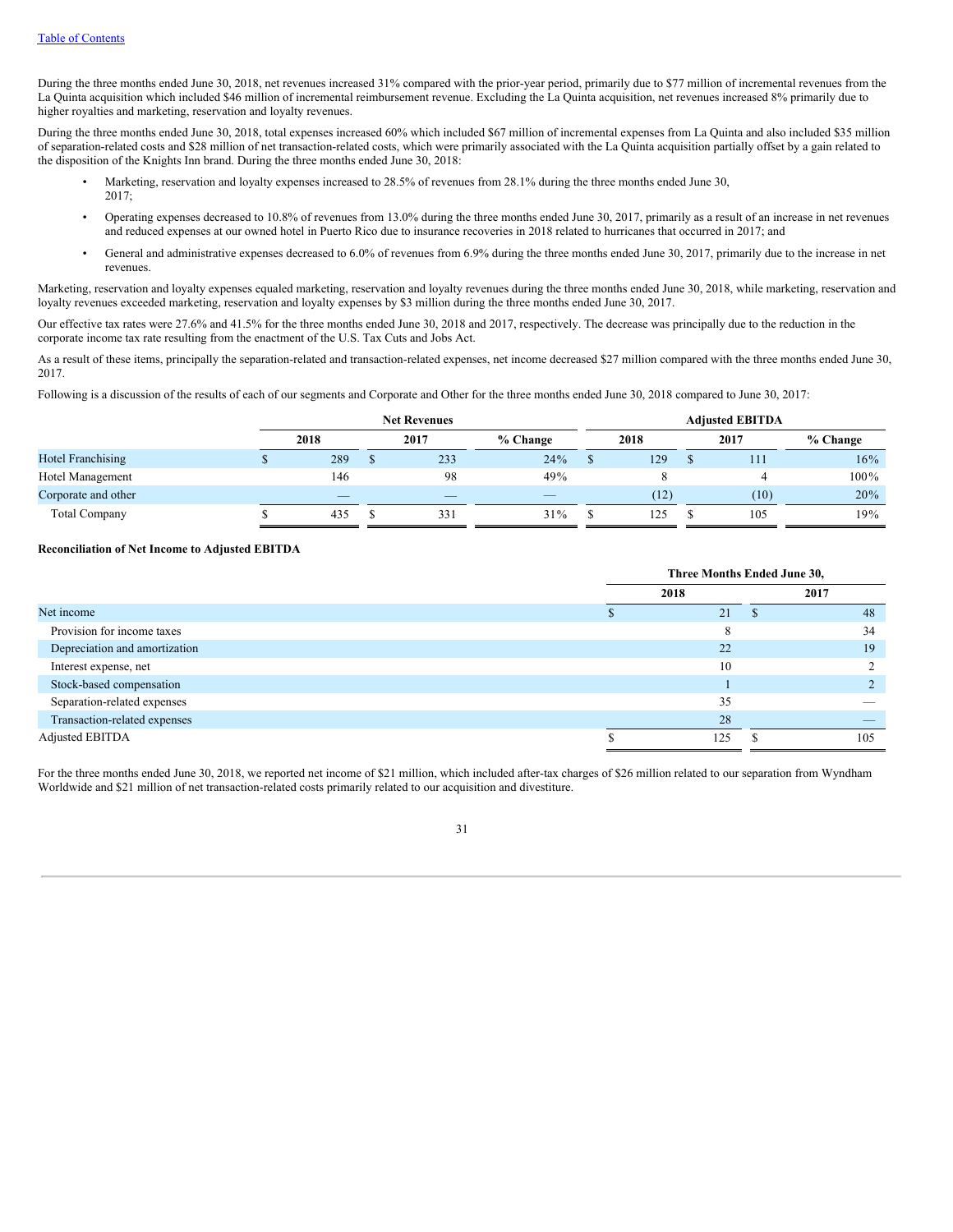# Table of Contents

### **Hotel Franchising**

Following is a discussion of the results of our Hotel Franchising segment for the three months ended June 30, 2018 compared to June 30, 2017:

|                              |   | Three Months Ended June 30, |                        |            |  |  |  |
|------------------------------|---|-----------------------------|------------------------|------------|--|--|--|
|                              |   | 2018                        | 2017                   | $%$ Change |  |  |  |
| Rooms <sup>(a)</sup>         |   |                             |                        |            |  |  |  |
| <b>United States</b>         |   | 450,900                     | 413,000                | $9\%$      |  |  |  |
| International                |   | 274,900                     | 268,800                | $2\%$      |  |  |  |
| Total rooms                  |   | 725,800                     | 681,800                | 6 %        |  |  |  |
| RevPAR <sup>(a)</sup>        |   |                             |                        |            |  |  |  |
| <b>United States</b>         | ¢ | 46.17                       | 42.67<br><sup>\$</sup> | $8\%$      |  |  |  |
| International <sup>(b)</sup> |   | 32.85                       | 30.38                  | 8 %        |  |  |  |
| Total RevPAR <sup>(b)</sup>  |   | 41.07                       | 37.94                  | 8%         |  |  |  |

(a) Includes the impact of acquisitions from the acquisition dates

forward.

(b) Excluding currency effects, International RevPAR increased 4% and total RevPAR increased

7%.

Net revenues increased 24% for the three months ended June 30, 2018 compared with the prior-year period primarily due to 6% total hotel franchising system growth and 8% higher RevPAR. Excluding the La Quinta acquisition, net revenues increased 13% primarily due to higher royalties and franchise fees, as well as an increase in marketing, reservation and loyalty fees reflecting global franchisee conference revenues which are completely offset in marketing expenses.

Adjusted EBITDA increased 16% for the three months ended June 30, 2018 compared with the same period last year. Excluding the La Quinta acquisition, Adjusted EBITDA increased 8% primarily due to higher revenues, partially offset by a \$3 million timing-related increase in marketing expenses compared with marketing revenues. During the three months ended June 30, 2018:

- Marketing, reservation and loyalty expenses increased to 42.2% of revenues from 39.1% during the same period last year primarily due to the global franchisee conference;
- Operating expenses were 9.2% of revenue compared to 9.4% during the same period in the prior year; and
- General and administrative expenses increased to 4.0% of revenues from 3.7% during the same period in the prior year.

Marketing, reservation and loyalty revenues exceeded marketing, reservation and loyalty expenses by \$1 million and \$5 million during the three months ended June 30, 2018 and 2017.

# **Hotel Management**

Following is a discussion of the results of our Hotel Management segment for the three months ended June 30, 2018 compared to June 30, 2017:

|                               |         | Three Months Ended June 30, |            |  |  |  |
|-------------------------------|---------|-----------------------------|------------|--|--|--|
|                               | 2018    | 2017                        | $%$ Change |  |  |  |
| $\mathbf{Rooms}^{\text{(a)}}$ |         |                             |            |  |  |  |
| <b>United States</b>          | 53,400  | 12,800                      | $317 \%$   |  |  |  |
| International                 | 13,100  | 11,100                      | $18\%$     |  |  |  |
| Total rooms                   | 66,500  | 23,900                      | 178 %      |  |  |  |
| RevPAR <sup>(a)</sup>         |         |                             |            |  |  |  |
| <b>United States</b>          | \$87.43 | \$105.51                    | (17%)      |  |  |  |
| International <sup>(b)</sup>  | 55.23   | 54.38                       | $2\%$      |  |  |  |
| Total RevPAR <sup>(b)</sup>   | 76.60   | 81.47                       | $(6\%)$    |  |  |  |

(a) Includes the impact of acquisitions from the acquisition dates

forward.

(b) Excluding currency effects, International RevPAR increased 4% and total RevPAR decreased

5%.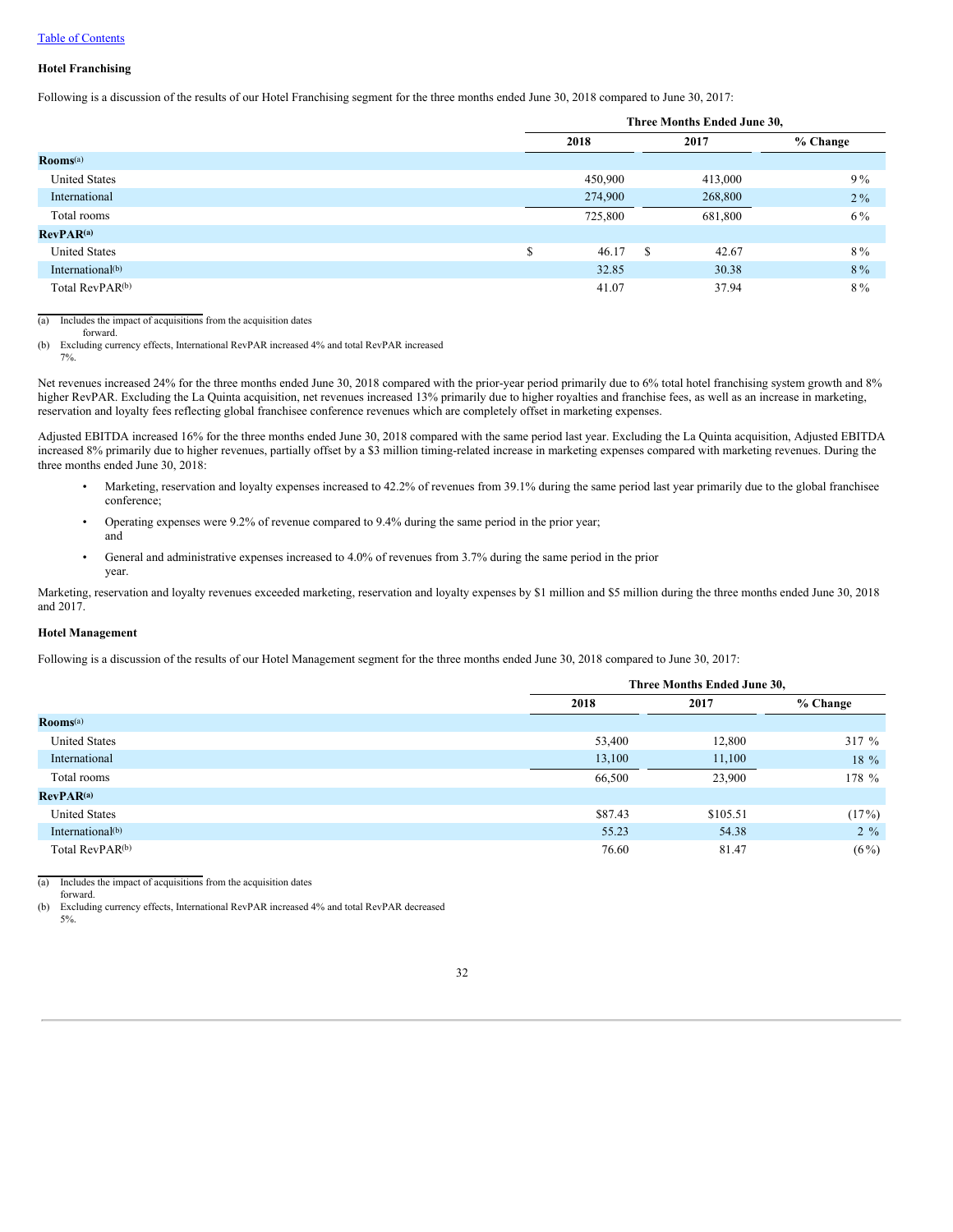Net revenues increased 49% for the three months ended June 30, 2018 compared with the same period in the prior year primarily due to \$51 million of incremental revenues from the La Quinta acquisition (including \$46 million of cost-reimbursement revenues). Excluding La Quinta, net revenues decreased 3% reflecting lower cost-reimbursement revenues and lower owned-hotel revenues.

Adjusted EBITDA increased 100% for the three months ended June 30, 2018 compared with the same period last year. Excluding \$3 million of incremental Adjusted EBITDA from La Quinta, Adjusted EBITDA increased 25%. During the three months ended June 30, 2018:

- Cost reimbursements increased to 77.6% of revenues from 70.4% during the same period in the prior year driven by the La Quinta acquisition;
- Operating expenses decreased to 13.6% of revenues from 21.5% during the same period in the prior year due to the increase in net revenues and lower expenses at our owned hotel in Puerto Rico due to insurance recoveries in 2018 related to hurricanes that occurred in 2017;
- Marketing, reservation and loyalty expenses decreased to 1.5% of revenues from 2.0% during the same period in the prior year due to an increase in total net revenues; and
- General and administrative expenses decreased to 1.3% of revenues from 1.8% during the same period in the prior year due to an increase in total net revenues.

Cost reimbursement revenue was equal to reimbursable expenses in both 2018 and 2017. Marketing, reservation and loyalty expenses exceeded marketing, reservation and loyalty revenues by \$1 million and \$2 million for the three months ended June 30, 2018 and 2017, respectively.

### **Corporate and Other**

Corporate expenses increased \$2 million during the three months ended June 30, 2018 compared to the same period in 2017.

# **SIX MONTHS ENDED JUNE 30, 2018 VS. SIX MONTHS ENDED JUNE 30, 2017**

|                            | Six Months Ended June 30, |      |              |      |            |  |  |
|----------------------------|---------------------------|------|--------------|------|------------|--|--|
|                            |                           | 2018 |              | 2017 | $%$ Change |  |  |
| Net revenues               |                           | 737  | <sup>S</sup> | 620  | 19%        |  |  |
| Expenses                   |                           | 641  |              | 480  | 34%        |  |  |
| Operating income           |                           | 96   |              | 140  | $(31\%)$   |  |  |
| Interest expense, net      |                           | 11   |              | 4    | 175 %      |  |  |
| Income before income taxes |                           | 85   |              | 136  | $(38\%)$   |  |  |
| Provision for income taxes |                           | 24   |              | 55   | $(56\%)$   |  |  |
| Net income                 |                           | 61   |              | 81   | $(25\%)$   |  |  |

During the six months ended June 30, 2018, net revenues increased 19% compared with the prior-year period which includes \$77 million of incremental revenues from the La Quinta acquisition. Excluding the La Quinta acquisition, net revenues increased 6% due to higher royalty and marketing, reservation and loyalty revenues.

During the six months ended June 30, 2018, total expenses increased 34% and included \$46 million of separation-related costs, \$30 million of transaction-related costs and \$67 million of incremental expenses associated with the La Quinta acquisition. During the six months ended June 30, 2018:

- Marketing, reservation and loyalty expenses increased to 28.2% of revenues from 28.1% during the six months ended June 30, 2017;
- Operating expenses decreased to 11.8% of revenues from 14.2% during the six months ended June 30, 2017, primarily as a result of the increase in net revenues and reduced expenses at our owned hotel in Puerto Rico due to insurance recoveries in 2018 related to hurricanes that occurred in 2017; and
- General and administrative expenses decreased to 6.6% of revenues from 7.1% during the six months ended June 30, 2017, primarily due to higher net revenues.

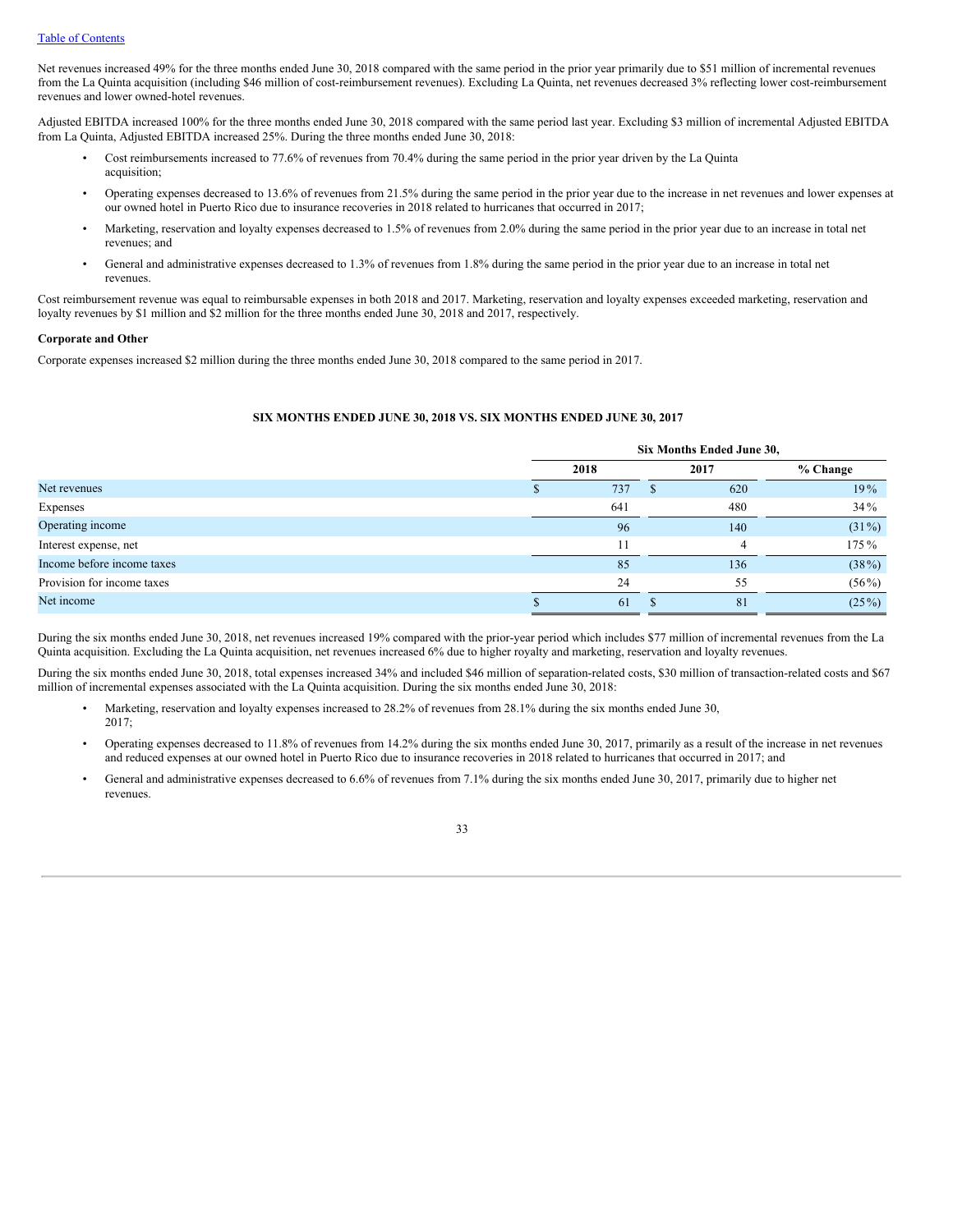# Table of Contents

Marketing, reservation and loyalty expenses equaled marketing, reservation and loyalty revenues during the six months ended June 30, 2018, while marketing, reservation and loyalty expenses exceeded marketing, reservation and loyalty revenues by \$1 million during the six months ended June 30, 2017.

Our effective tax rates were 28.2% and 40.4% for the six months ended June 30, 2018 and 2017, respectively. The decrease was principally due to the reduction in the corporate income tax rate resulting from the enactment of the U.S. Tax Cuts and Jobs Act.

As a result of these items, principally the separation-related and transaction-related expenses, net income decreased \$20 million compared with the six months ended June 30, 2017.

Following is a discussion of the results of each of our segments and Corporate and Other for the six months ended June 30, 2018 compared to June 30, 2017:

|                          | <b>Net Revenues</b> |      |  |                          |            | <b>Adjusted EBITDA</b> |      |  |      |            |
|--------------------------|---------------------|------|--|--------------------------|------------|------------------------|------|--|------|------------|
|                          |                     | 2018 |  | 2017                     | $%$ Change |                        | 2018 |  | 2017 | $%$ Change |
| <b>Hotel Franchising</b> |                     | 491  |  | 424                      | 16%        |                        | 214  |  | 189  | 13%        |
| Hotel Management         |                     | 246  |  | 196                      | 26%        |                        | 24   |  | 14   | 71%        |
| Corporate and other      |                     | $-$  |  | $\overline{\phantom{a}}$ | $-$        |                        | (21) |  | (20) | $5\%$      |
| <b>Total Company</b>     |                     | 737  |  | 620                      | 19%        |                        | 217  |  | 183  | 19%        |

### **Reconciliation of Net Income to Adjusted EBITDA**

|                               | Six Months Ended June 30,<br>2018<br>2017<br>61<br><b>S</b><br>24<br>41<br>11<br>4 |  |     |  |  |
|-------------------------------|------------------------------------------------------------------------------------|--|-----|--|--|
|                               |                                                                                    |  |     |  |  |
| Net income                    |                                                                                    |  | 81  |  |  |
| Provision for income taxes    |                                                                                    |  | 55  |  |  |
| Depreciation and amortization |                                                                                    |  | 37  |  |  |
| Interest expense, net         |                                                                                    |  | 4   |  |  |
| Stock-based compensation      |                                                                                    |  |     |  |  |
| Separation-related expenses   | 46                                                                                 |  |     |  |  |
| Transaction-related expenses  | 30                                                                                 |  |     |  |  |
| Restructuring expenses        | ___                                                                                |  |     |  |  |
| <b>Adjusted EBITDA</b>        | 217                                                                                |  | 183 |  |  |
|                               |                                                                                    |  |     |  |  |

For the six months ended June 30, 2018, we reported net income of \$61 million, which included after-tax charges of \$34 million related to our separation from Wyndham Worldwide and \$24 million for net transaction-related costs primarily related to acquisitions and dispositions. For the six months ended June 30, 2017, we reported net income of \$81 million, which included after-tax charges of \$1 million for restructuring activities.

### **Hotel Franchising**

6%.

Following is a discussion of the results of our Hotel Franchising segment for the six months ended June 30, 2018 compared to June 30, 2017:

|                             | Six Months Ended June 30, |       |  |       |          |  |  |
|-----------------------------|---------------------------|-------|--|-------|----------|--|--|
|                             | 2018<br>2017              |       |  |       | % Change |  |  |
| RevPAR <sup>(a)</sup>       |                           |       |  |       |          |  |  |
| <b>United States</b>        |                           | 40.27 |  | 37.50 | $7\%$    |  |  |
| International $(b)$         |                           | 31.13 |  | 28.61 | 9%       |  |  |
| Total RevPAR <sup>(b)</sup> |                           | 36.76 |  | 34.10 | $8\%$    |  |  |

(a) Includes the impact of acquisitions from the acquisition dates

forward. (b) Excluding currency effects, International RevPAR increased 3% and total RevPAR increased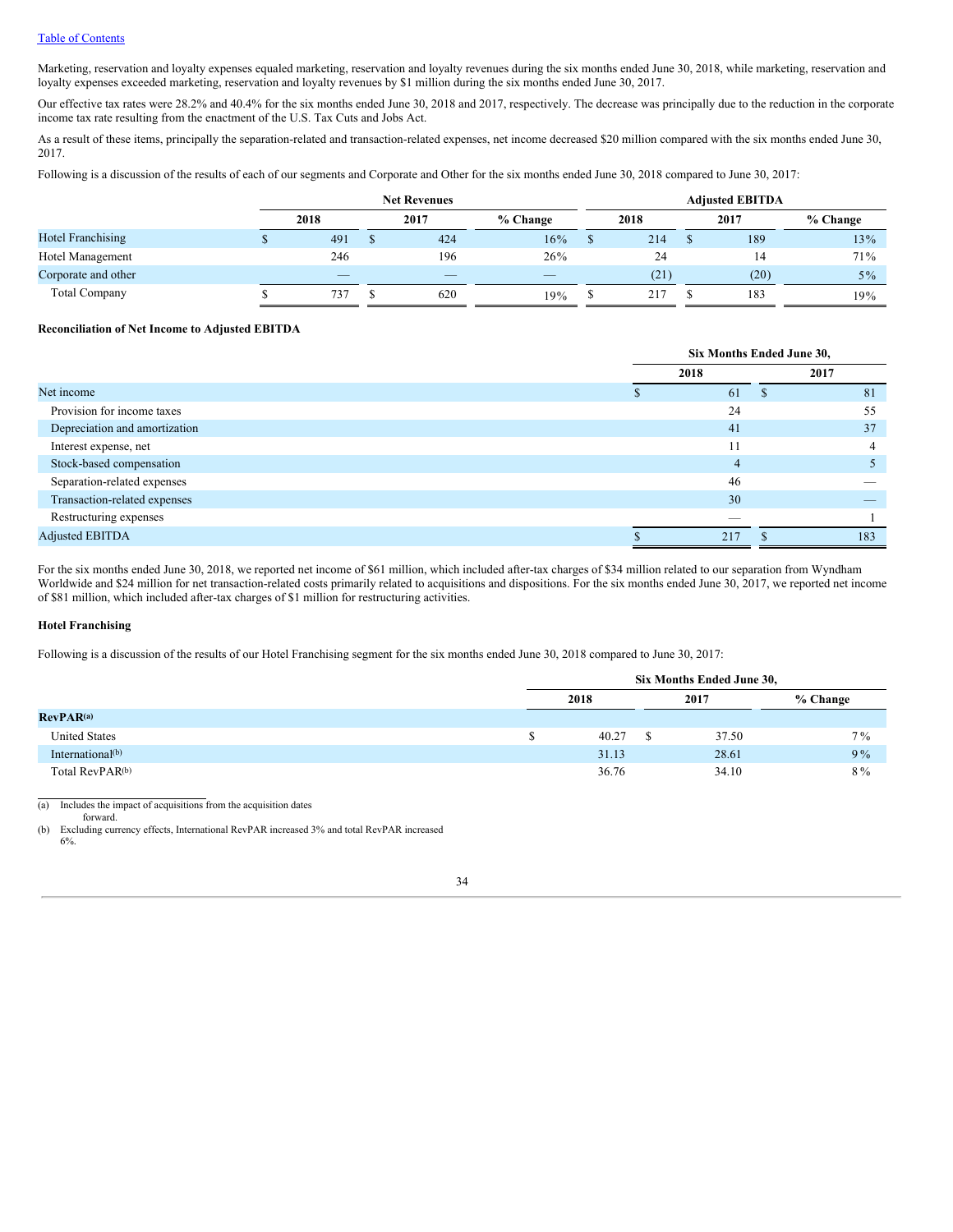Net revenues increased 16% for the six months ended June 30, 2018 compared with the same period in the prior year primarily due to 6% total hotel franchising system growth and 8% higher RevPAR. Excluding the La Quinta acquisition, net revenues increased 9% primarily due to higher royalties and franchise fees, as well as an increase in marketing, reservation and loyalty fees reflecting global franchisee conference revenues which are completely offset in marketing expenses.

Adjusted EBITDA increased 13% for the six months ended June 30, 2018 compared with the same period in the prior year primarily due to higher revenues. Excluding the La Quinta acquisition, Adjusted EBITDA increased 8% primarily due to higher revenues. During the six months ended June 30, 2018:

- Marketing, reservation and loyalty expenses increased to 41.6% of revenues from 40.2% during the same period in the prior year primarily due to the global franchisee conference;
- Operating expenses were 10.6% of revenue compared to 10.8% during the same period in the prior year; and
- General and administrative expenses decreased to 4.2% of revenues from 4.6% during the same period in the prior year.

Marketing, reservation and loyalty revenues exceeded marketing, reservation and loyalty expenses by \$2 million during the six months ended June 30, 2018 and 2017.

### **Hotel Management**

Following is a discussion of the results of our Hotel Management segment for the six months ended June 30, 2018 compared to June 30, 2017:

|                             |         | Six Months Ended June 30, |          |  |  |  |  |
|-----------------------------|---------|---------------------------|----------|--|--|--|--|
|                             | 2018    | 2017                      | % Change |  |  |  |  |
| RevPAR <sup>(a)</sup>       |         |                           |          |  |  |  |  |
| <b>United States</b>        | \$89.63 | \$96.90                   | $(8\%)$  |  |  |  |  |
| International $(b)$         | 58.50   | 56.07                     | $4\%$    |  |  |  |  |
| Total RevPAR <sup>(b)</sup> | 77.00   | 78.12                     | $(1\%)$  |  |  |  |  |

(a) Includes the impact of acquisitions from the acquisition dates

forward. (b) Excluding currency effects, International RevPAR increased 5% and total RevPAR decreased

1%.

Net revenues increased 26% for the six months ended June 30, 2018 compared with the same period in the prior year primarily due to \$51 million of incremental revenues from the La Quinta acquisition (including \$46 million of cost-reimbursement revenues). Excluding La Quinta, net revenues decreased 1% reflecting lower cost-reimbursement revenues and lower owned-hotel revenues.

Adjusted EBITDA increased 71% for the six months ended June 30, 2018 compared with the same period in the prior year including \$3 million of Adjusted EBITDA from La Quinta. Excluding La Quinta, Adjusted EBITDA increased 50%. During the six months ended June 30, 2018:

- Cost reimbursements increased to 73.1% of revenues from 69.4% during the same period in the prior year driven by the La Quinta acquisition;
- Operating expenses decreased to 14.3% of revenue from 21.5% during the same period in the prior year primarily as a result of higher revenues associated with La Quinta and lower expenses at our owned hotel in Puerto Rico due to insurance recoveries in 2018 related to hurricanes that occurred in 2017;
- Marketing, reservation and loyalty expenses decreased to 1.5% of revenues from 1.9% during the same period in the prior year due to an increase in total net revenues; and
- General and administrative expenses increased to 1.1% of revenues from 0.6% during the same period in the prior year.

Cost reimbursement revenue was equal to reimbursable expenses in both 2018 and 2017. Marketing, reservation and loyalty expenses exceeded marketing, reservation and loyalty revenues by \$2 million and \$3 million for the six months ended June 30, 2018 and 2017, respectively.

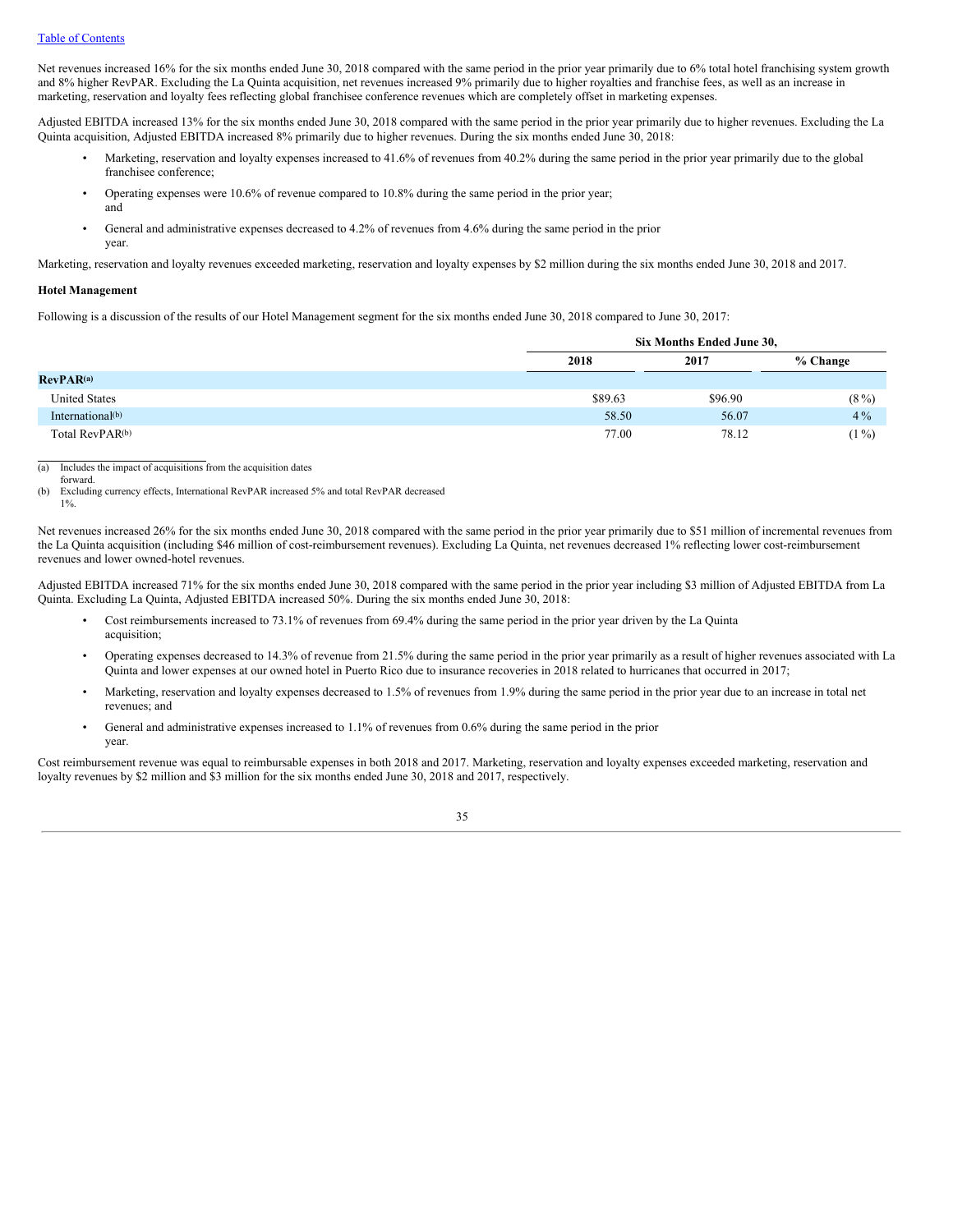# **Corporate and Other**

Corporate expenses increased \$1 million during the six months ended June 30, 2018 compared to the same period in the prior year.

# **FINANCIAL CONDITION, LIQUIDITY AND CAPITAL RESOURCES**

### **FINANCIAL CONDITION**

|                            | <b>June 30,</b><br>2018 | December 31,<br>2017 | <b>Change</b> |
|----------------------------|-------------------------|----------------------|---------------|
| Total assets               | 4,934                   | 2,137                | 2,797         |
| Total liabilities          | 3,498                   | 875                  | 2,623         |
| Total stockholders' equity | 1,436                   | 1,262                | 174           |

Total assets increased \$2.8 billion from December 31, 2017 to June 30, 2018 primarily due to (i) the La Quinta acquisition, (ii) increased cash from borrowings and (iii) the contribution of assets from our former Parent upon our separation. Total liabilities increased \$2.6 billion primarily due to (i) an increase in debt and other liabilities related to the La Quinta acquisition and (ii) the contribution of liabilities from our former Parent upon our separation. Total equity increased \$174 million from December 31, 2017 to June 30, 2018 primarily due to the contribution from our former Parent upon separation.

# **LIQUIDITY AND CAPITAL RESOURCES**

We intend to use the cash flow generated by our operations to create value for stockholders. Our asset-light business model, with low fixed costs and stable, recurring franchise fee revenue, generates attractive margins and cash flow. In addition to investments in the business, including acquisitions of brands and businesses that would expand our presence and capabilities in the lodging industry, we expect to return capital to our stockholders through dividends and/or share repurchases. We expect to pay a regular dividend and use excess cash to repurchase shares.

Historically, our net cash was transferred to Wyndham Worldwide, where it was centrally managed. Following the spin-off, we no longer participate in cash management and intercompany funding arrangements with Wyndham Worldwide. Our principal sources of liquidity following the spin-off will be our cash on hand and our ability to generate cash through operations and financing activities, as well as any available funding arrangements we have entered into.

In April 2018, Wyndham Hotels & Resorts, Inc. issued \$500 million of senior unsecured notes, which mature in 2026 and bear interest at a rate of 5.375% per year. In addition to the notes offering, in May 2018, Wyndham Hotels & Resorts, Inc. entered into new Senior Secured Credit Facilities (the "Credit Facilities") in an aggregate principal amount of \$2.35 billion, consisting of a Term Loan in an aggregate principal amount of \$1.6 billion maturing in 2025 and a revolving credit facility in an aggregate principal amount of \$750 million maturing in 2023, which was undrawn at closing.

The proceeds from the notes offering and the term loan were used primarily to finance the cash consideration for the La Quinta acquisition, as well as to pay related fees and expenses and for general corporate purposes. For a more detailed description of the financing transactions see Note 5 - Acquisition and Note 10 - Long-term Debt and Borrowing Arrangements to the Condensed Consolidated and Combined Financial Statements contained in Part I, Item 1 of this report for a discussion of the La Quinta acquisition, the Credit Facilities and the notes offering.

Our liquidity and access to capital may be impacted by our credit rating, financial performance and global credit market conditions. We believe that our existing cash, cash equivalents, cash generated through operations and our expected access to financing facilities, together with funding through our revolving credit facility will be sufficient to fund our operating activities, anticipated capital expenditures and growth needs.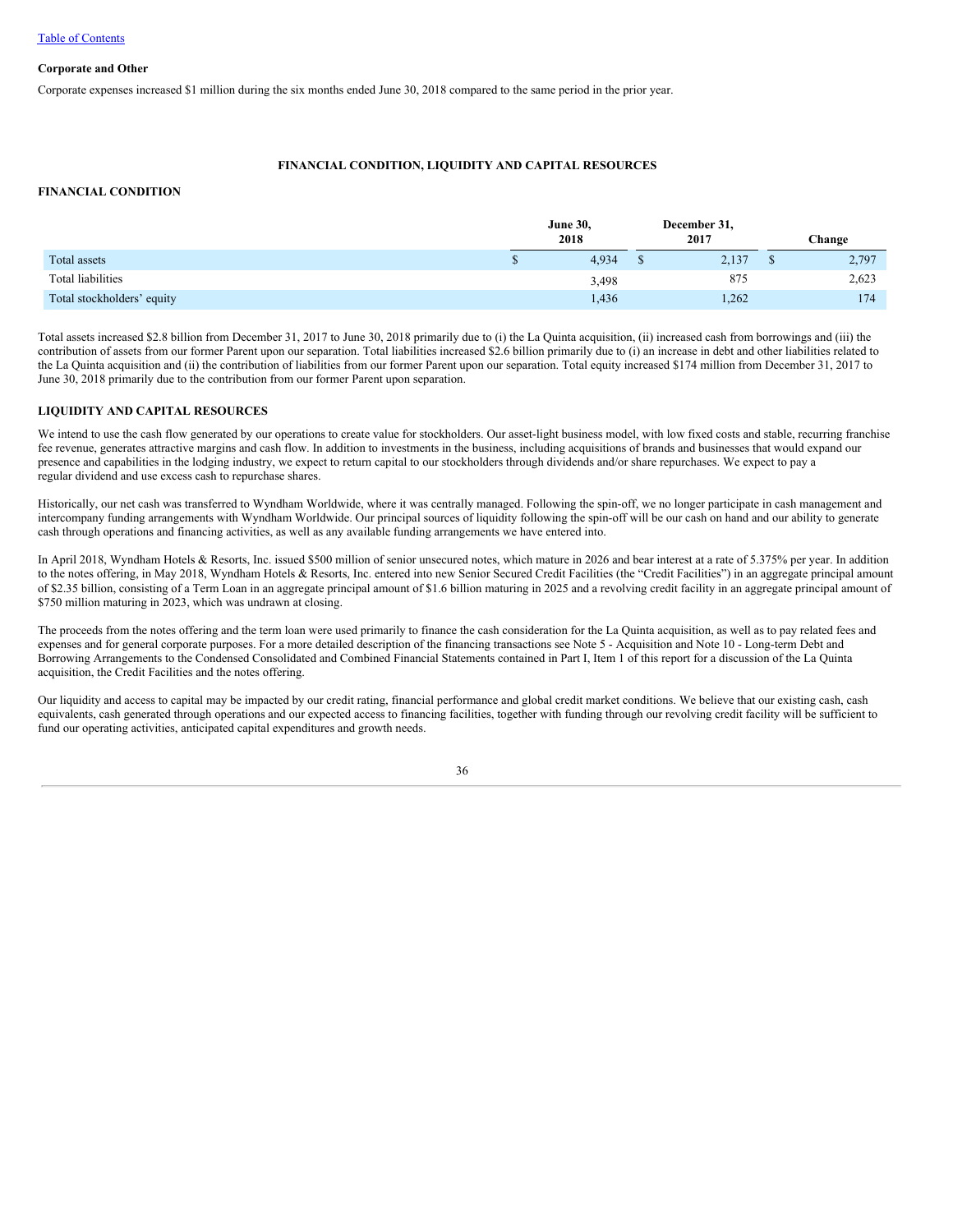### Table of Contents

### **CASH FLOW**

The following table summarizes the changes in cash, cash equivalents and restricted cash during the six months ended June 30, 2018 and 2017:

|                                                                                    | Six Months Ended June 30, |     |      |   |         |
|------------------------------------------------------------------------------------|---------------------------|-----|------|---|---------|
|                                                                                    | 2018                      |     | 2017 |   | Change  |
| Cash provided by/(used in)                                                         |                           |     |      |   |         |
| Operating activities:                                                              | 33                        | - S | 80   | S | (47)    |
| Investing activities:                                                              | (1,672)                   |     | (18) |   | (1,654) |
| Financing activities:                                                              | 1,996                     |     | (56) |   | 2,052   |
| Effects of changes in exchange rates on cash, cash equivalents and restricted cash | _                         |     | (1)  |   |         |
| Net change in cash, cash equivalents and restricted cash                           | 35′                       |     |      |   | 352     |

During the six months ended June 30, 2018, net cash provided by operating activities decreased \$47 million compared to the prior-year period primarily due to lower net income resulting from separation-related and transaction-related costs.

Net cash used in investing activities increased \$1.7 billion compared to the prior-year period, primarily due to our acquisition of La Quinta.

Net cash provided by financing activities increased \$2.1 billion compared to the prior-year period, primarily reflecting the proceeds from the borrowings used to fund the La Quinta acquisition.

### *Capital Deployment*

We focus on optimizing cash flow and seeking to deploy capital to generate attractive risk-adjusted returns in ways that are consistent with, and further, our strategic objectives. We intend to continue to invest in select capital and technological improvements across our business. We may also seek to obtain additional franchise agreements and hotel management contracts on a strategic and selective basis as well as grow our business through acquisitions. In addition, we expect to return cash to stockholders through the payment of dividends and the repurchase of common stock.

During the six months ended June 30, 2018, we spent \$33 million on capital expenditures primarily for information technology enhancement projects as well as renovations at our Rio Mar property (which costs were funded primarily by previously received insurance proceeds). During 2018, we anticipate spending between \$50 to \$60 million on capital expenditures. We also expect to spend an additional \$20 to \$30 million in 2018 to repair and renovate our Rio Mar property, which have been funded with insurance proceeds, and to integrate La Quinta.

In addition, during the six months ended June 30, 2018, we spent \$11 million on development advance notes to acquire new franchise and management agreements. In an effort to support growth in our business, we intend to continue to provide development advance notes, which may include agreements with multi-unit owners, from time to time. We may also continue to provide other forms of financial support.

We expect that the majority of the expenditures that will be required to pursue our capital spending programs and strategic investments (other than any significant acquisitions) will be financed with cash flow generated through operations. Additional expenditures will be financed with general unsecured corporate borrowings.

### *Stock Repurchase Program*

In May 2018, our Board of Directors approved a share repurchase plan, effective immediately following the Distribution, pursuant to which Wyndham Hotels & Resorts, Inc. will be able to purchase up to \$300 million of Wyndham Hotels & Resorts, Inc. common stock. Under the plan, we may, from time to time, purchase our common stock through various means, including, without limitation, open market transactions, privately negotiated transactions or tender offers, subject to the terms of the tax matters agreement entered into in connection with the Distribution.

Under our current stock repurchase program, we repurchased approximately 246,000 shares at an average price of \$61.07 for a cost of \$15 million during June 2018.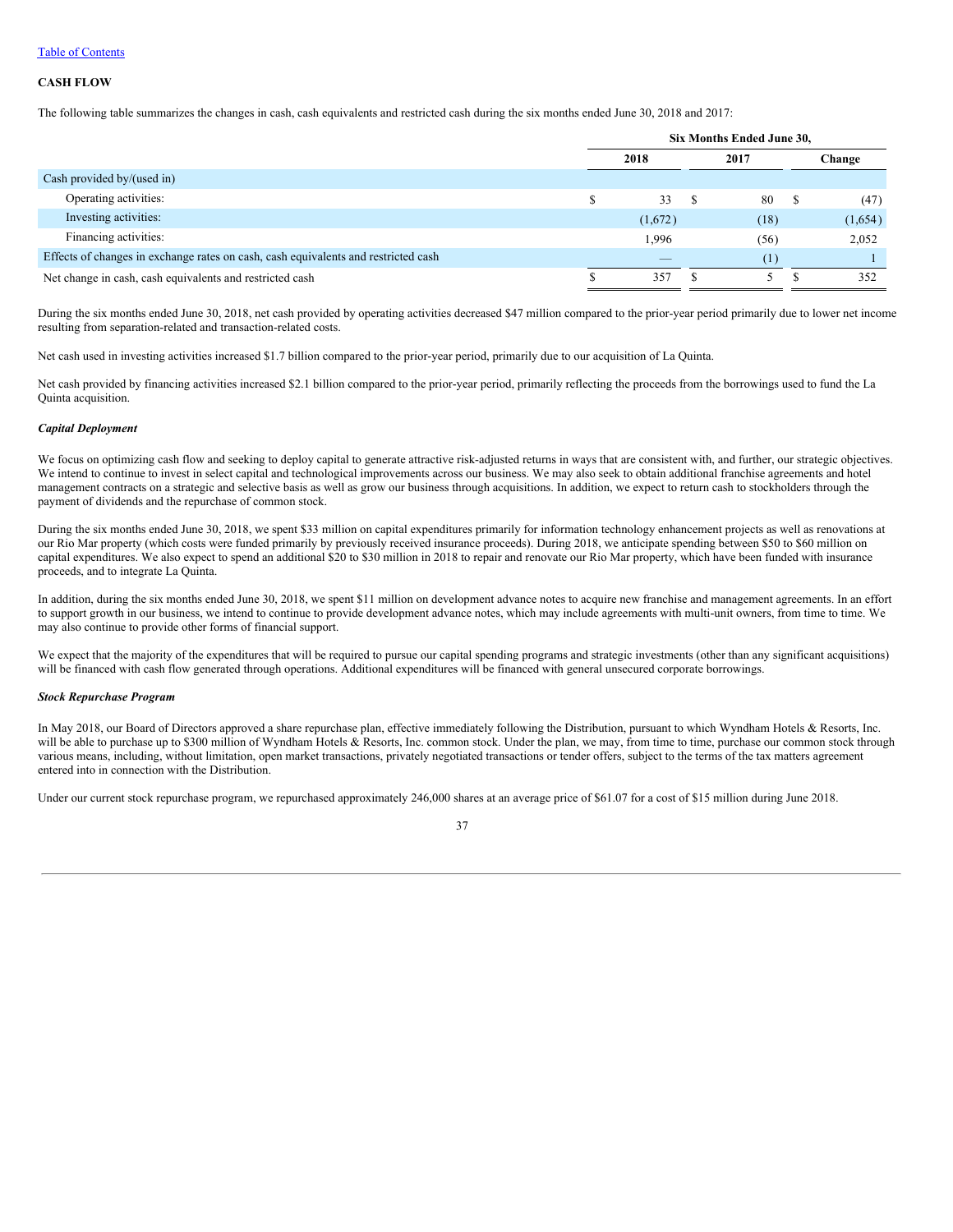### *Dividend Policy*

During the quarterly period ended June 30, 2018 we paid cash dividends of \$0.25 per share (\$27 million in aggregate).

The declaration and payment of future dividends to holders of our common stock are at the discretion of our Board of Directors and depend upon many factors, including our financial condition, earnings, capital requirements of our business, covenants associated with certain debt obligations, legal requirements, regulatory constraints, industry practice and other factors that our Board of Directors deems relevant. There is no assurance that a payment of a dividend will occur in the future.

### **LONG-TERM DEBT COVENANTS**

Our Credit Facilities contain customary covenants that, among other things, impose limitations on indebtedness; liens; mergers, consolidations, liquidations and dissolutions; dispositions, restricted debt payments, restricted payments and transactions with affiliates. Events of default in these Credit Facilities include, among others, failure to pay interest, principal and fees when due; breach of a covenant or warranty; acceleration of or failure to pay other debt in excess of a threshold amount; unpaid judgments in excess of a threshold amount, insolvency matters; and a change of control. The Credit Facilities require us to comply with a financial covenant to be tested quarterly, consisting of a maximum first-lien leverage ratio of 5.0 times. The ratio is calculated by dividing consolidated first lien indebtedness (as defined in the Credit Agreement) net of consolidated unrestricted cash as of the measurement date by consolidated EBITDA, as measured on a trailing four-fiscal-quarter basis preceding the measurement date. As of June 30, 2018, our first-lien leverage ratio was 2.1 times.

The Indenture under which the senior notes due 2026 were issued contains covenants that limit, among other things, Wyndham Hotels & Resorts, Inc.'s ability and that of certain of its subsidiaries to (i) create liens on certain assets; (ii) enter into sale and leaseback transactions; and (iii) merge, consolidate or sell all or substantially all of Wyndham Hotels & Resorts, Inc.'s assets. These covenants are subject to a number of important exceptions and qualifications.

As of June 30, 2018, we were in compliance with the financial covenants described above.

#### **SEASONALITY**

While the hotel industry is seasonal in nature, periods of higher revenues vary property-by-property and performance is dependent on location and guest base. Based on historical performance, revenues from franchise and management fees are generally higher in the second and third quarters than in the first or fourth quarters due to increased leisure travel during the spring and summer months. The seasonality of our business may cause fluctuations in our quarterly operating results, earnings and profit margins. As we expand into new markets and geographical locations, we may experience increased or different seasonality dynamics that create fluctuations in operating results different from the fluctuations we have experienced in the past.

# **COMMITMENTS AND CONTINGENCIES**

We are involved in claims, legal and regulatory proceedings and governmental inquiries related to our business. Litigation is inherently unpredictable and, although we believe that our accruals are adequate and/or that we have valid defenses in these matters, unfavorable results could occur. As such, an adverse outcome from such proceedings for which claims are awarded in excess of the amounts accrued, if any, could be material to us with respect to earnings and/or cash flows in any given reporting period. As of June 30, 2018, the potential exposure resulting from adverse outcomes of such legal proceedings could, in the aggregate, range up to \$29 million in excess of recorded accruals. However, we do not believe that the impact of such litigation should result in a material liability to us in relation to our financial position or liquidity.

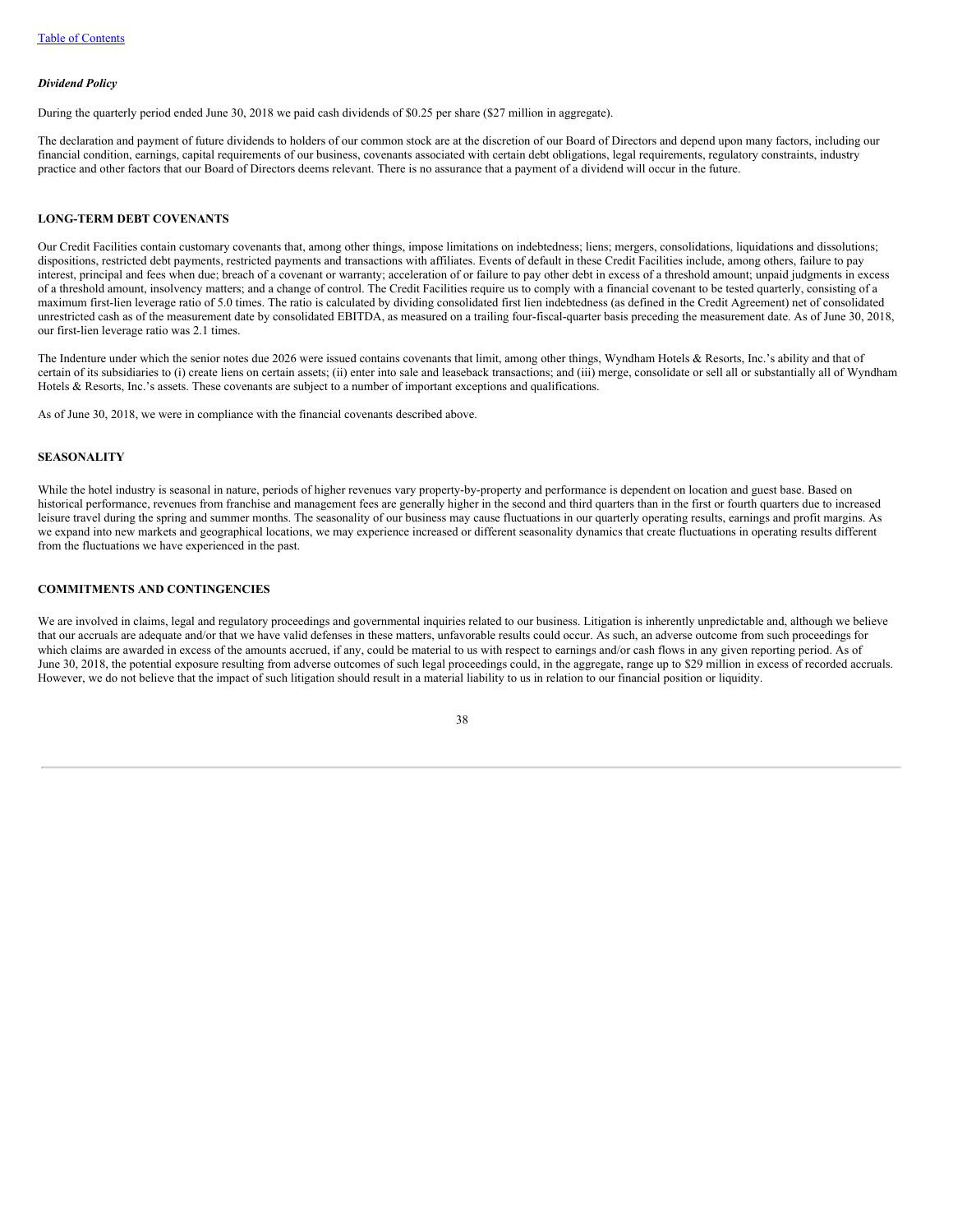### Table of Contents

loan.

# **CONTRACTUAL OBLIGATIONS**

The following table summarizes our future contractual obligations for the twelve-month periods set forth below:

|                          | $7/1/18$ -<br>6/30/19 | $7/1/19$ -<br>6/30/20 |   | $7/1/20-$<br>6/30/21 |   | $7/1/21$ -<br>6/30/22 | $7/1/22 -$<br>6/30/23           | <b>Thereafter</b> | Total |
|--------------------------|-----------------------|-----------------------|---|----------------------|---|-----------------------|---------------------------------|-------------------|-------|
| Long-term debt           | 16                    | 21                    | ъ | 21                   | D | 21                    | 21                              | 2,045             | 2,145 |
| Interest on debt (a)     | 101                   | 103                   |   | 104                  |   | 105                   | 104                             | 229               | 746   |
| <b>Operating leases</b>  | 6                     |                       |   |                      |   |                       | $\hspace{0.1mm}-\hspace{0.1mm}$ |                   | 16    |
| Purchase commitments (b) | 287                   | 23                    |   | 12                   |   | Q                     | ◠                               | 24                | 363   |
| Total $(c)$ $(d)$        | 410                   | 152                   |   | 140                  |   | 137                   | 133                             | 2,298             | 3,270 |

(a) Includes interest on long-term debt; estimated using the stated interest rates on our senior notes and the swapped interest rates on our term

(b) Includes \$240 million of cash which is expected to be paid in the third quarter of 2018 to tax authorities and/or CorePoint Lodging Inc. related to the La Quinta acquisition, \$94 million for information technology activities and \$7 million for marketing-related activities.

(c) Excludes a \$16 million liability for unrecognized tax benefits associated with the accounting guidance for uncertainty in income taxes since it is not reasonably estimable to determine the periods in which such liability would be settled with the respective tax authorities.

(d) Excludes other guarantees for which the periods in which such commitments would be settled are not reasonably estimable (See Note 11 - Commitments and Contingencies for further details).

# **CRITICAL ACCOUNTING POLICIES**

In presenting our financial statements in conformity with generally accepted accounting principles, we are required to make estimates and assumptions that affect the amounts reported therein. Several of the estimates and assumptions we are required to make relate to matters that are inherently uncertain as they pertain to future events. However, events that are outside of our control cannot be predicted and, as such, they cannot be contemplated in evaluating such estimates and assumptions. If there is a significant unfavorable change to current conditions, it could result in a material impact to our combined results of operations, financial position and liquidity. We believe that the estimates and assumptions we used when preparing our financial statements were the most appropriate at that time. These Condensed Consolidated and Combined Financial Statements should be read in conjunction with the audited Combined Financial Statements included in Amendment No. 1 to Wyndham Hotels & Resorts, Inc.'s Registration Statement on Form 10, filed with the U.S. Securities and Exchange Commission on April 19, 2018, which includes a description of our critical accounting policies that involve subjective and complex judgments that could potentially affect reported results. Also see Note 3 - Revenue Recognition to the Condensed Consolidated and Combined Financial Statements contained in Part I, Item 1 of this report for a discussion of our updated accounting policies on Revenue Recognition.

### <span id="page-40-0"></span>**Item 3. Quantitative and Qualitative Disclosures About Market Risks.**

We use various financial instruments, including interest swap contracts, to reduce the interest rate risk related to our debt. We also use foreign currency forwards to manage and reduce the foreign currency exchange rate risk associated with our foreign currency denominated receivables and payables, and forecasted royalties, forecasted earnings and cash flows of foreign subsidiaries and other transactions.

We are exclusively an end user of these instruments, which are commonly referred to as derivatives. We do not engage in trading, market making or other speculative activities in the derivatives markets. More detailed information about these financial instruments is provided in Note 9 - Fair Value to the Condensed Consolidated and Combined Financial Statements. Our principal market exposures are interest and foreign currency rate risks.

We have foreign currency rate exposure to exchange rate fluctuations worldwide particularly with respect to the Canadian Dollar, the Chinese Yuan, the Euro and the British Pound. We anticipate that such foreign currency exchange rate risk will remain a market risk exposure for the foreseeable future.

We assess our market risk based on changes in interest and foreign currency exchange rates utilizing a sensitivity analysis. The sensitivity analysis measures the potential impact in earnings, fair values and cash flows based on a hypothetical 10% change (increase and decrease) in interest and foreign currency exchange rates. A hypothetical 10% change in our effective weighted average interest rate would not generate a material change in interest expense.

Our variable rate borrowings which includes our revolving credit facility and our term loan, a portion of which has been swapped to a fixed interest rate, exposes us to risks caused by fluctuations in the applicable interest rates. The total outstanding

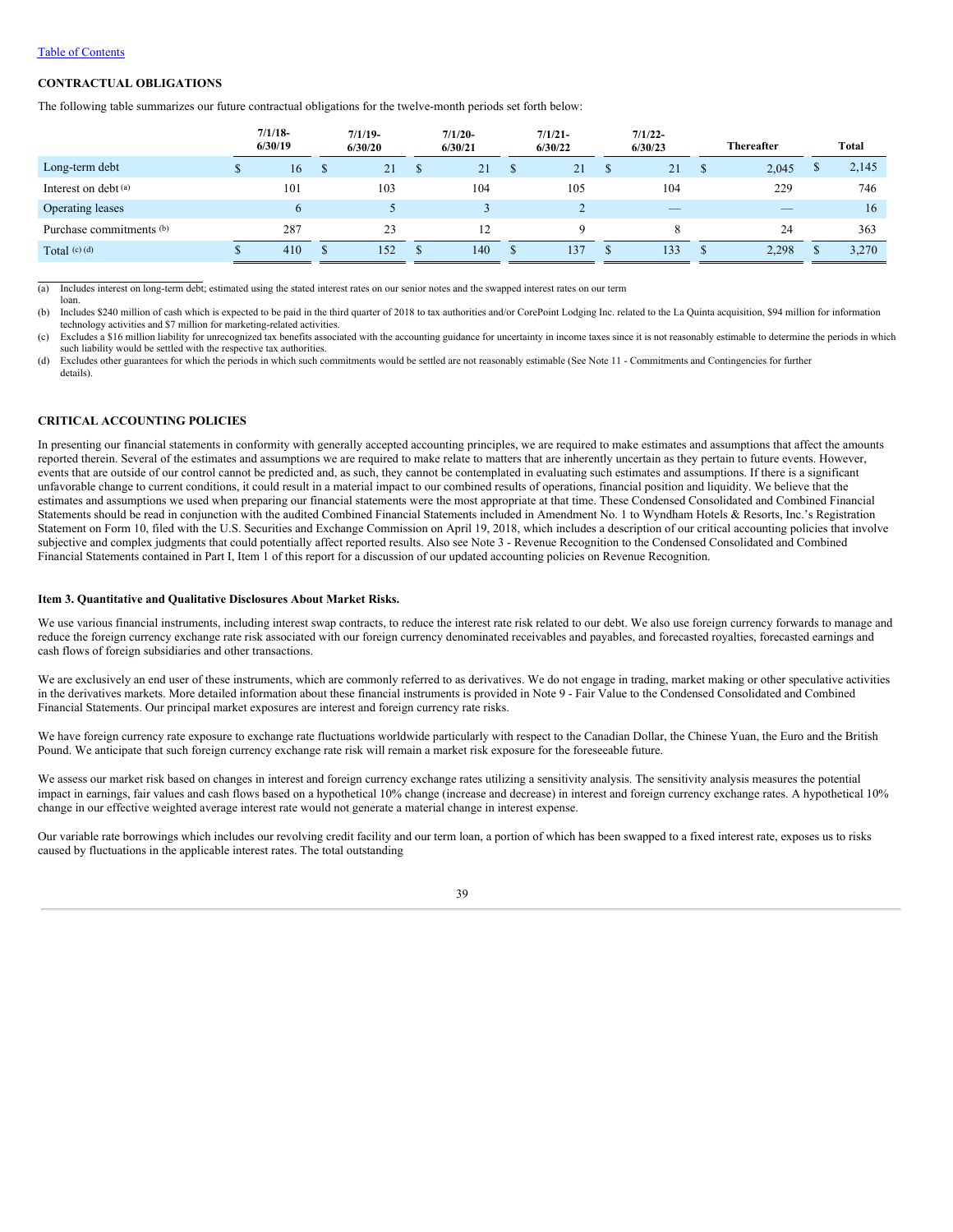balance of such variable rate borrowings was \$600 million as of June 30, 2018. A 100 basis point change in the underlying interest rates would result in approximately a \$6 million increase or decrease to our annual long-term debt interest expense.

The fair values of cash and cash equivalents, trade receivables, accounts payable and accrued expenses and other current liabilities approximate carrying values due to the shortterm nature of these assets and liabilities.

We use a current market pricing model to assess the changes in the value of our foreign currency derivatives used by us to hedge underlying exposure that primarily consists of our non-functional-currency current assets and liabilities. The primary assumption used in these models is a hypothetical 10% weakening or strengthening of the U.S. dollar against all our currency exposures as of June 30, 2018. The gains and losses on the hedging instruments are largely offset by the gains and losses on the underlying assets, liabilities or expected cash flows. As of June 30, 2018, the absolute notional amount of our outstanding foreign exchange hedging instruments was \$29 million. We have determined through such analyses, that a hypothetical 10% change in foreign currency exchange rates would have resulted in approximately a \$2 million increase or decrease to the fair value of our outstanding forward foreign currency exchange contracts, which would generally be offset by an opposite effect on the underlying exposure being economically hedged.

Our total market risk is influenced by a wide variety of factors including the volatility present within the markets and the liquidity of the markets. There are certain limitations inherent in the sensitivity analyses presented. While probably the most meaningful analysis, these "shock tests" are constrained by several factors, including the necessity to conduct the analysis based on a single point in time and the inability to include the complex market reactions that normally would arise from the market shifts modeled.

## <span id="page-41-0"></span>**Item 4. Controls and Procedures.**

- (a) *Disclosure Controls and Procedures*. As of the end of the period covered by this report, we carried out an evaluation, under the supervision and with the participation of our management, including our principal executive and principal financial officers, of the effectiveness of the design and operation of our disclosure controls and procedures (as such term is defined in Rule 13(a)-15(e) of the Securities Exchange Act of 1934 (the "Exchange Act")). Based on such evaluation, our principal executive and principal financial officers concluded that our disclosure controls and procedures were effective and operating to provide reasonable assurance that information required to be disclosed by us in the reports we file or submit under the Exchange Act is recorded, processed, summarized and reported within the time periods specified in the rules and forms of the SEC, and to provide reasonable assurance that such information is accumulated and communicated to our management, including our principal executive and principal financial officers, as appropriate, to allow timely decisions regarding required disclosure.
- (b) *Internal Control Over Financial Reporting.* There have been no changes in our internal control over financial reporting (as such term is defined in Rule 13a-15(f) under the Exchange Act) during the period to which this report relates that have materially affected, or are reasonably likely to materially affect, our internal control over financial reporting. As of June 30, 2018, we utilized the criteria established in *Internal Control-Integrated Framework (2013)* issued by the Committee of Sponsoring Organizations of the Treadway Commission.

# <span id="page-41-1"></span>**PART II – OTHER INFORMATION**

#### **Item 1. Legal Proceedings.**

We are involved in various claims and lawsuits arising in the ordinary course of business, none of which, in the opinion of management, is expected to have a material adverse effect on our results of operations or financial condition. See Note 11 - Commitments and Contingencies to the Condensed Consolidated and Combined Financial Statements for a description of claims and legal actions arising in the ordinary course of our business.

### <span id="page-41-2"></span>**Item 1A. Risk Factors.**

The discussion of our business and operations should be read together with the risk factors under the section titled "Risk Factors" in Amendment No. 1 to Wyndham Hotels & Resorts, Inc.'s Registration Statement on Form 10, filed with the U.S. Securities and Exchange Commission on April 19, 2018, which describe various risks and uncertainties to which we are or may become subject. These risks and uncertainties have the potential to affect our business, financial condition, results of operations, cash flows, strategies or prospects in a material and adverse manner.

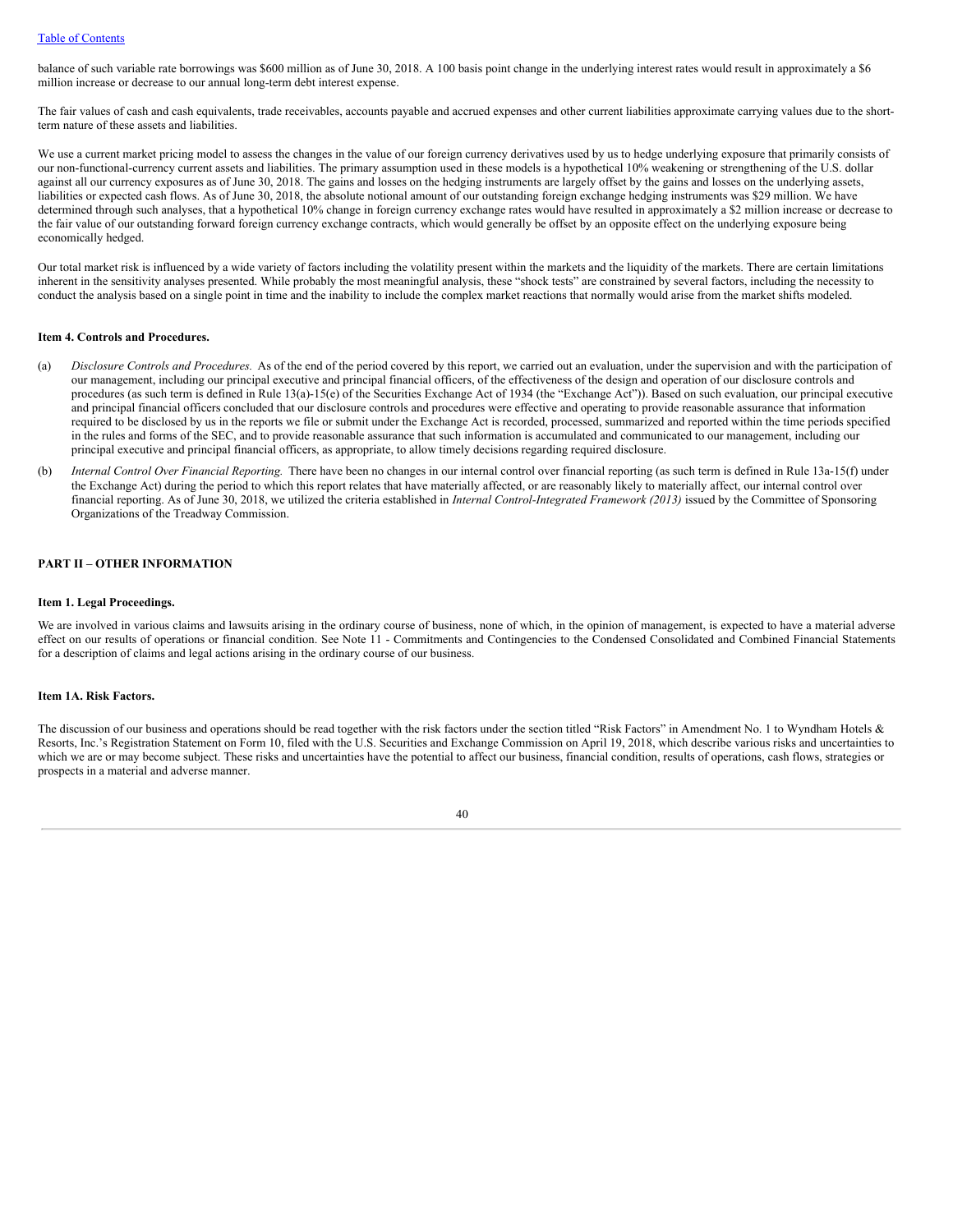# <span id="page-42-0"></span>**Item 2. Unregistered Sales of Equity Securities and Use of Proceeds.**

Below is a summary of our common stock repurchases by month for the quarter ended June 30, 2018:

| Period    | <b>Total Number of Shares</b><br>Purchased | Average Price Paid per Share | Total Number of Shares<br>Purchased as Part of Publicly<br>Announced Plan | Approximate Dollar Value of<br>Shares that May Yet Be<br>Purchased Under Plan |
|-----------|--------------------------------------------|------------------------------|---------------------------------------------------------------------------|-------------------------------------------------------------------------------|
| June 2018 | 245,630                                    | 61.07                        | 245,630                                                                   | 285,000,222                                                                   |
| Total     | 245.630                                    | 61.07                        | 245.630                                                                   | 285,000,222                                                                   |

The figures in the table above exclude share repurchases effected by Wyndham Worldwide in April and May 2018, which reduced the number of Wyndham Hotels shares issued in the Distribution. On May 9, 2018, our Board of Directors authorized a stock repurchase program that enables us to repurchase up to \$300 million of our common stock.

During the period July 1, 2018 through August 2, 2018, we repurchased an additional 0.2 million shares at an average price of \$58.47. We currently have \$275 million of remaining availability in our current program. The amount and timing of specific repurchases are subject to market conditions, applicable legal requirements and other factors. Repurchases may be conducted in the open market or in privately negotiated transactions.

### <span id="page-42-1"></span>**Item 3. Defaults Upon Senior Securities.**

<span id="page-42-2"></span>None.

# **Item 4. Mine Safety Disclosures.**

<span id="page-42-3"></span>Not applicable.

### **Item 5. Other Information.**

<span id="page-42-4"></span>None.

# **Item 6. Exhibits.**

The exhibit index appears on the page immediately following the signature page of this report.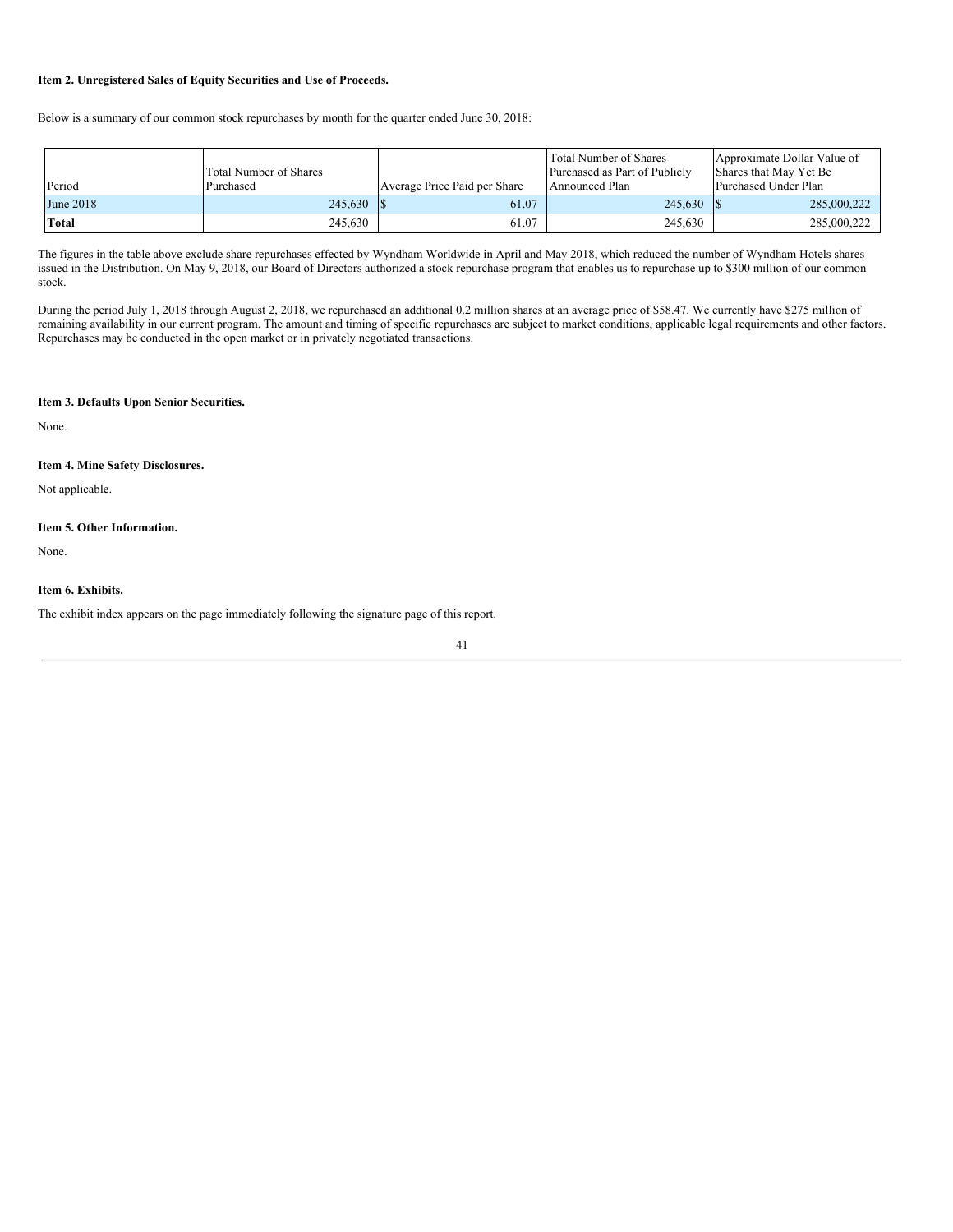# <span id="page-43-0"></span>**SIGNATURES**

Pursuant to the requirements of the Securities Exchange Act of 1934, the registrant has duly caused this report to be signed on its behalf by the undersigned thereunto duly authorized.

|                      |     | WYNDHAM HOTELS & RESORTS, INC. |  |
|----------------------|-----|--------------------------------|--|
| Date: August 3, 2018 | By: | /s/ David B. Wyshner           |  |
|                      |     | David B. Wyshner               |  |
|                      |     | Chief Financial Officer        |  |
| Date: August 3, 2018 | By: | /s/ Nicola Rossi               |  |
|                      |     | Nicola Rossi                   |  |
|                      |     | Chief Accounting Officer       |  |
|                      | 42  |                                |  |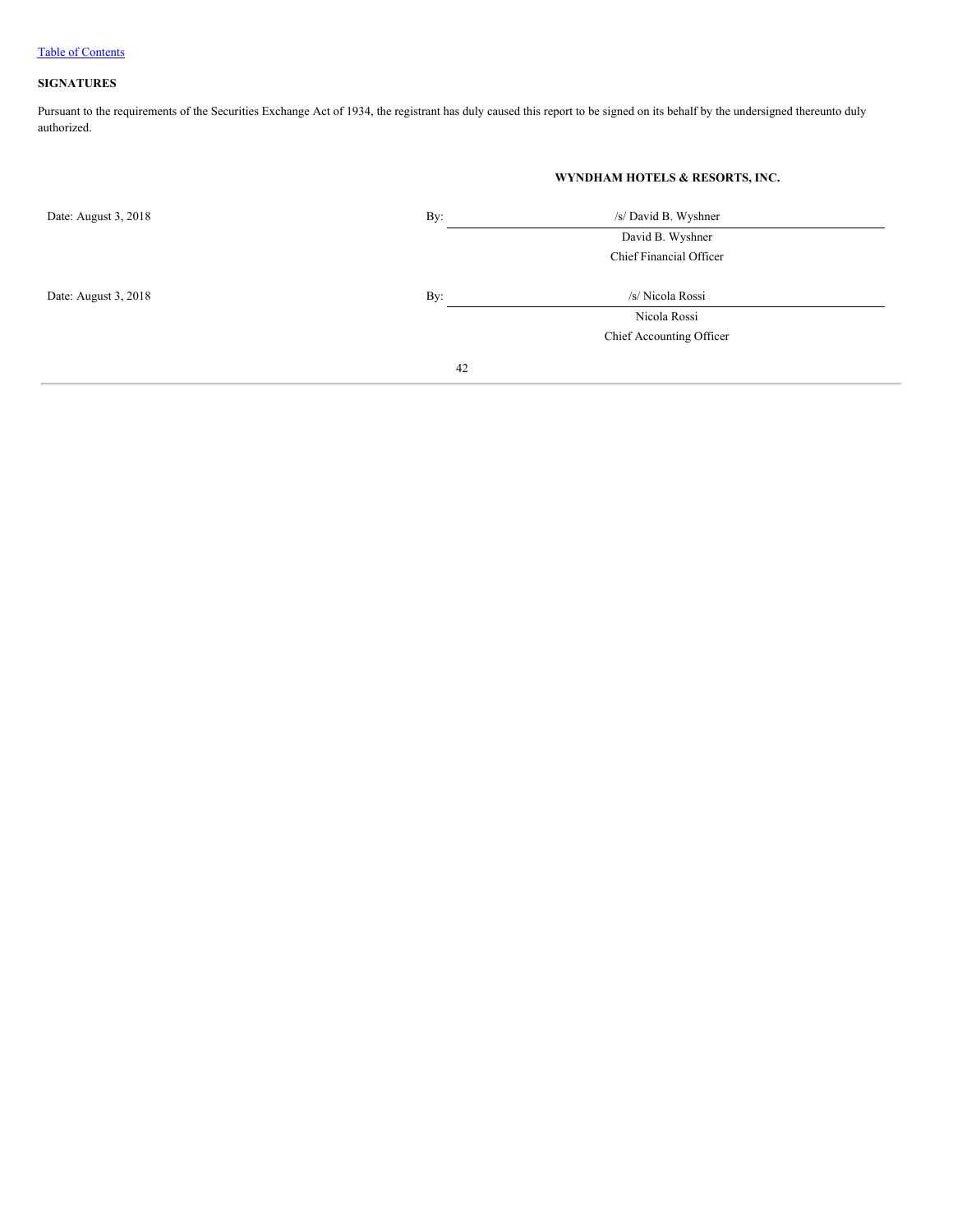# Table of Contents

# **Exhibit Index**

# **Exhibit No. Description**

| $15.1*$     | Letter re: Unaudited Interim Financial Information                                                                          |
|-------------|-----------------------------------------------------------------------------------------------------------------------------|
| $31.1*$     | Certification of President and Chief Executive Officer Pursuant to Rule 13a-14(a) Under the Securities Exchange Act of 1934 |
| $31.2*$     | Certification of Chief Financial Officer Pursuant to Rule 13a-14(a) Under the Securities Exchange Act of 1934               |
| $32**$      | Certification of President and Chief Executive Officer and Chief Financial Officer pursuant to 18 U.S.C. Section 1350.      |
| $101.$ INS* | <b>XBRL Instance Document</b>                                                                                               |
| $101.SCH*$  | XBRL Taxonomy Extension Schema Document                                                                                     |
| $101.CAL*$  | XBRL Taxonomy Extension Calculation Linkbase Document                                                                       |
| $101.$ DEF* | XBRL Taxonomy Extension Definition Linkbase Document                                                                        |
| $101.LAB*$  | XBRL Taxonomy Extension Label Linkbase Document                                                                             |
| $101.PRE*$  | XBRL Taxonomy Extension Presentation Linkbase Document                                                                      |

\* Filed herewith.

\*\* Furnished with this report.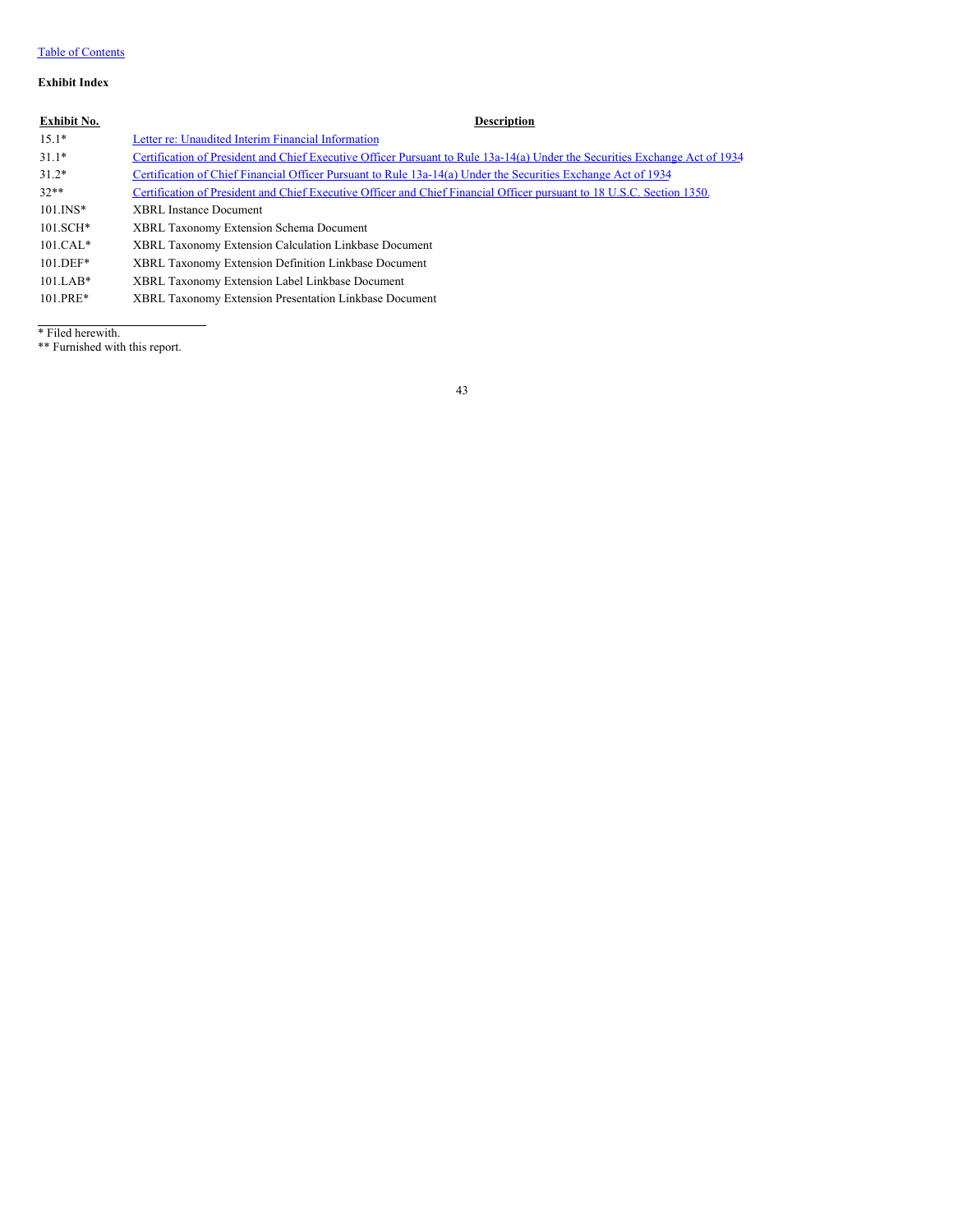**Exhibit 15.1**

<span id="page-45-0"></span>August 3, 2018

Wyndham Hotels & Resorts, Inc. 22 Sylvan Way Parsippany, New Jersey 07054

We have reviewed, in accordance with the standards of the Public Company Accounting Oversight Board (United States), the unaudited interim condensed consolidated and combined financial statements of Wyndham Hotels & Resorts, Inc. and subsidiaries for the three-month and six-month periods ended June 30, 2018 and 2017, as indicated in our report dated August 3, 2018. As indicated in such report, because we did not perform an audit, we expressed no opinion on those statements.

We are aware that our report referred to above, which is included in your Quarterly Report on Form 10-Q for the quarter ended June 30, 2018, is incorporated by reference in Registration Statement No. 333-224923 on Form S-8.

We also are aware that the aforementioned report, pursuant to Rule 436(c) under the Securities Act of 1933, is not considered a part of the Registration Statement prepared or certified by an accountant or a report prepared or certified by an accountant within the meaning of Sections 7 and 11 of that Act.

/s/ Deloitte & Touche LLP New York, New York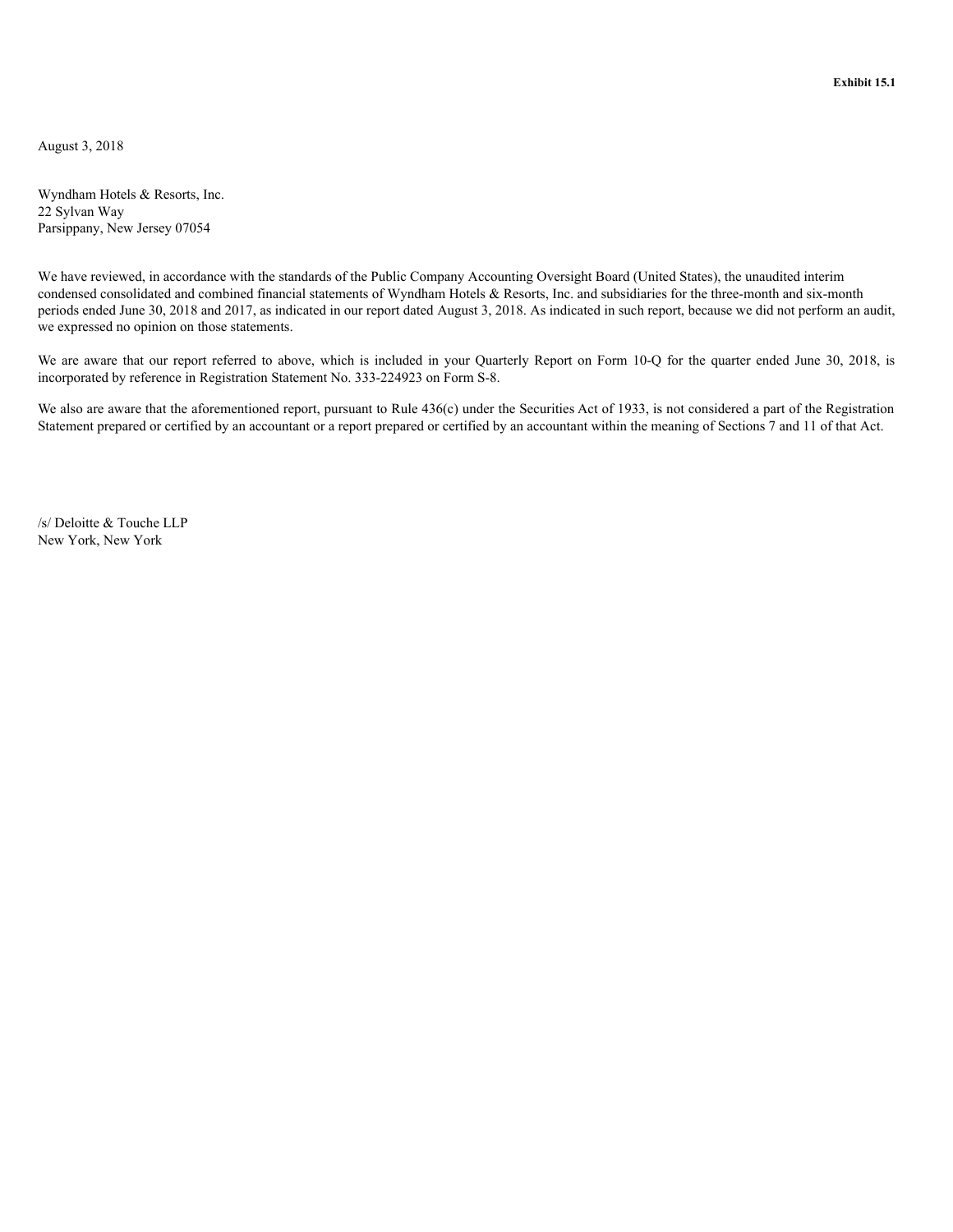# **CERTIFICATION**

<span id="page-46-0"></span>I, Geoffrey A. Ballotti, certify that:

- 1. I have reviewed this quarterly report on Form 10-Q of Wyndham Hotels & Resorts, Inc.;
- 2. Based on my knowledge, this report does not contain any untrue statement of a material fact or omit to state a material fact necessary to make the statements made, in light of the circumstances under which such statements were made, not misleading with respect to the period covered by this report;
- 3. Based on my knowledge, the financial statements, and other financial information included in this report, fairly present in all material respects the financial condition, results of operations and cash flows of the registrant as of, and for, the periods presented in this report;
- 4. The registrant's other certifying officer(s) and I are responsible for establishing and maintaining disclosure controls and procedures (as defined in Exchange Act Rules  $13a-15(e)$  and  $15d-15(e)$  for the registrant and have:
	- a) Designed such disclosure controls and procedures, or caused such disclosure controls and procedures to be designed under our supervision, to ensure that material information relating to the registrant, including its consolidated subsidiaries, is made known to us by others within those entities, particularly during the period in which this report is being prepared;
	- b) Evaluated the effectiveness of the registrant's disclosure controls and procedures and presented in this report our conclusions about the effectiveness of the disclosure controls and procedures, as of the end of the period covered by this report based on such evaluation; and
	- c) Disclosed in this report any change in the registrant's internal control over financial reporting that occurred during the registrant's most recent fiscal quarter (the registrant's fourth fiscal quarter in the case of an annual report) that has materially affected, or is reasonably likely to materially affect, the registrant's internal control over financial reporting; and
- 5. The registrant's other certifying officer(s) and I have disclosed, based on our most recent evaluation of internal control over financial reporting, to the registrant's auditors and the audit committee of the registrant's Board of Directors (or persons performing the equivalent functions):
	- a) All significant deficiencies and material weaknesses in the design or operation of internal control over financial reporting which are reasonably likely to adversely affect the registrant's ability to record, process, summarize and report financial information; and
	- b) Any fraud, whether or not material, that involves management or other employees who have a significant role in the registrant's internal control over financial reporting.

Date: August 3, 2018

/S/ GEOFFREY A. BALLOTTI PRESIDENT AND CHIEF EXECUTIVE OFFICER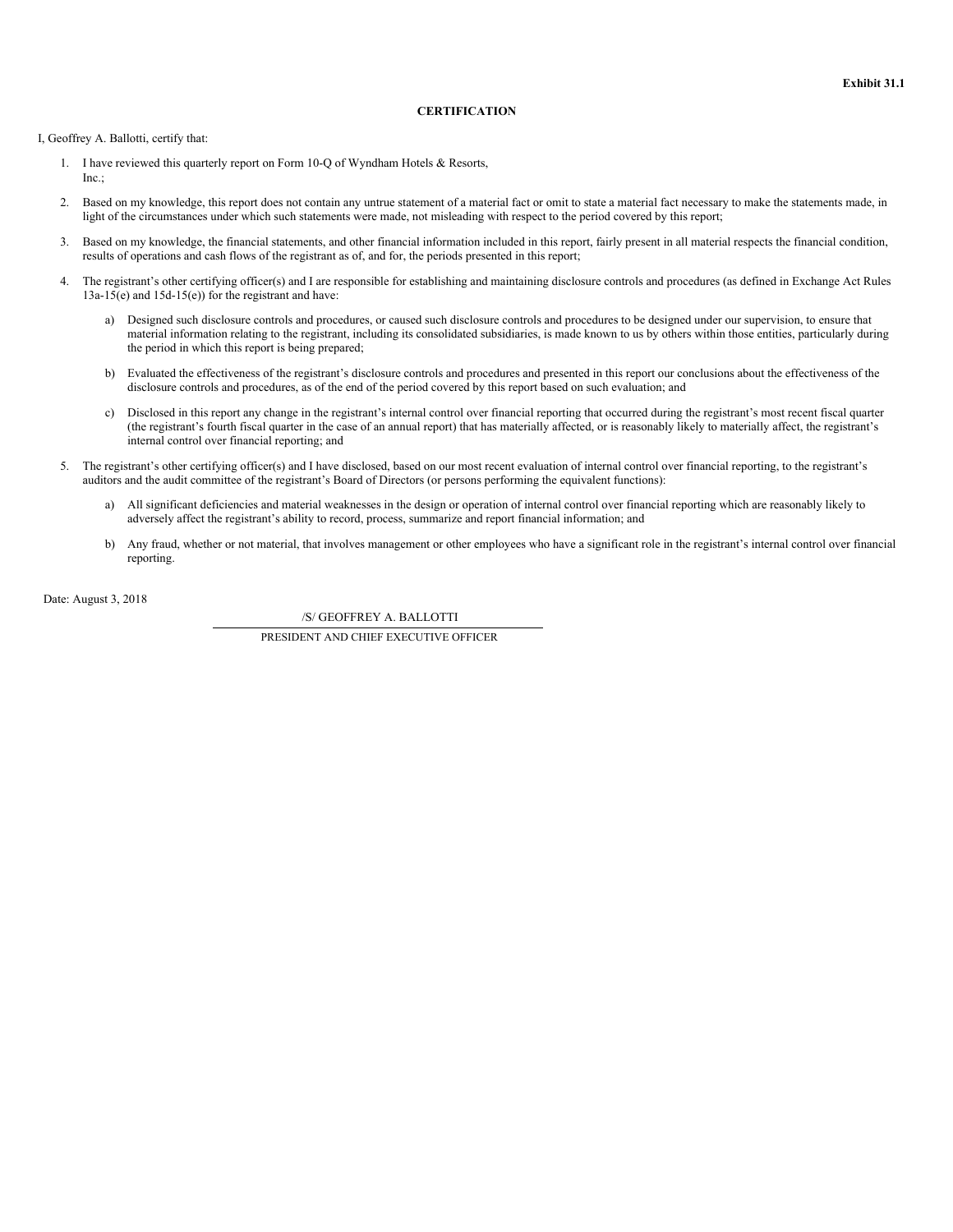# **CERTIFICATION**

<span id="page-47-0"></span>I, David B. Wyshner, certify that:

- 1. I have reviewed this quarterly report on Form 10-Q of Wyndham Hotels & Resorts, Inc.;
- 2. Based on my knowledge, this report does not contain any untrue statement of a material fact or omit to state a material fact necessary to make the statements made, in light of the circumstances under which such statements were made, not misleading with respect to the period covered by this report;
- 3. Based on my knowledge, the financial statements, and other financial information included in this report, fairly present in all material respects the financial condition, results of operations and cash flows of the registrant as of, and for, the periods presented in this report;
- 4. The registrant's other certifying officer(s) and I are responsible for establishing and maintaining disclosure controls and procedures (as defined in Exchange Act Rules  $13a-15(e)$  and  $15d-15(e)$  for the registrant and have:
	- a) Designed such disclosure controls and procedures, or caused such disclosure controls and procedures to be designed under our supervision, to ensure that material information relating to the registrant, including its consolidated subsidiaries, is made known to us by others within those entities, particularly during the period in which this report is being prepared;
	- b) Evaluated the effectiveness of the registrant's disclosure controls and procedures and presented in this report our conclusions about the effectiveness of the disclosure controls and procedures, as of the end of the period covered by this report based on such evaluation; and
	- c) Disclosed in this report any change in the registrant's internal control over financial reporting that occurred during the registrant's most recent fiscal quarter (the registrant's fourth fiscal quarter in the case of an annual report) that has materially affected, or is reasonably likely to materially affect, the registrant's internal control over financial reporting; and
- 5. The registrant's other certifying officer(s) and I have disclosed, based on our most recent evaluation of internal control over financial reporting, to the registrant's auditors and the audit committee of the registrant's Board of Directors (or persons performing the equivalent functions):
	- a) All significant deficiencies and material weaknesses in the design or operation of internal control over financial reporting which are reasonably likely to adversely affect the registrant's ability to record, process, summarize and report financial information; and
	- b) Any fraud, whether or not material, that involves management or other employees who have a significant role in the registrant's internal control over financial reporting.

Date: August 3, 2018

/S/ DAVID B. WYSHNER

CHIEF FINANCIAL OFFICER